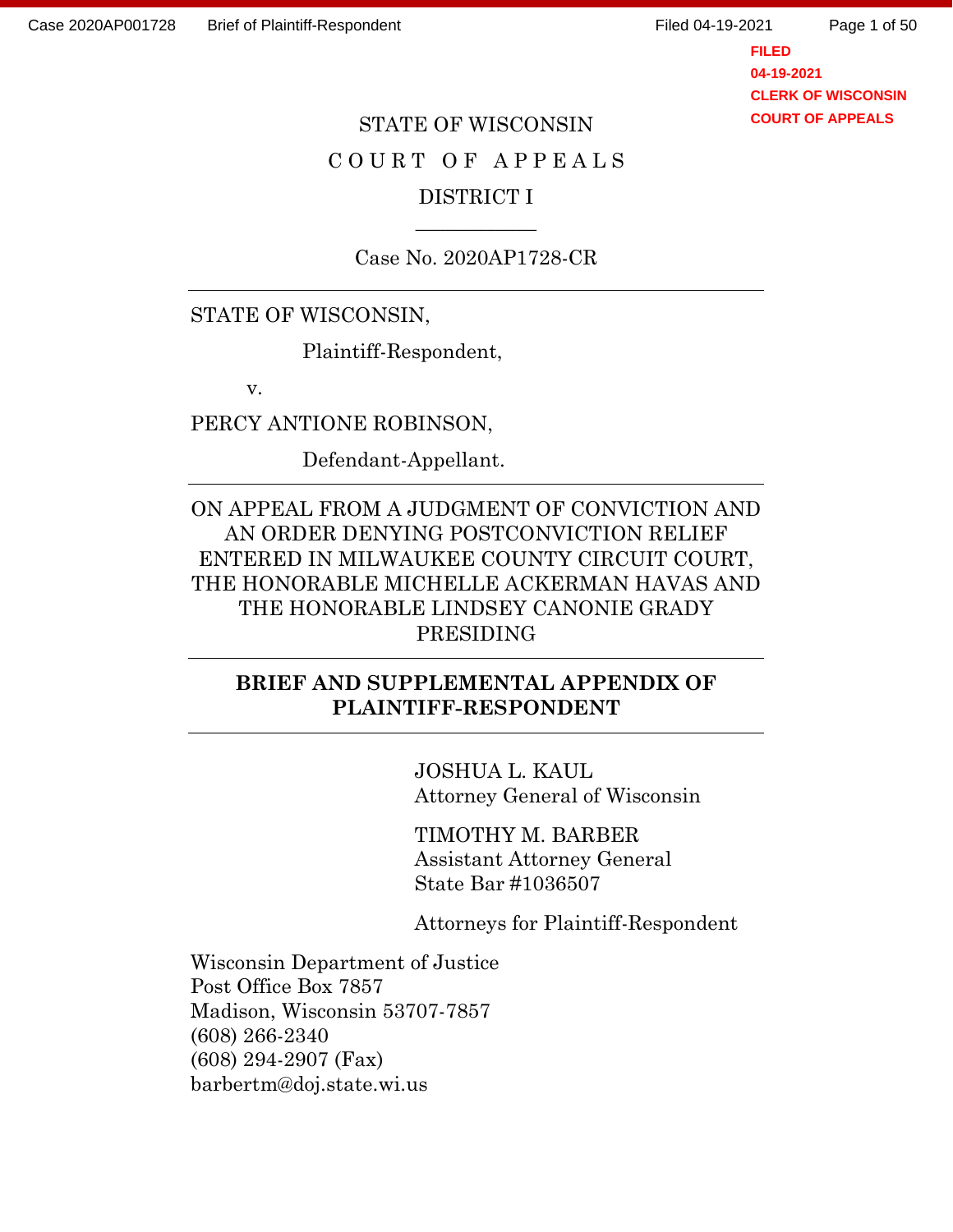## **TABLE OF CONTENTS**

|    |           |    | Page                                                                                          |  |
|----|-----------|----|-----------------------------------------------------------------------------------------------|--|
|    |           |    |                                                                                               |  |
|    |           |    | STATEMENT ON ORAL ARGUMENT                                                                    |  |
|    |           |    |                                                                                               |  |
|    |           |    |                                                                                               |  |
|    |           |    |                                                                                               |  |
|    |           |    |                                                                                               |  |
|    |           |    |                                                                                               |  |
| I. |           |    | There was sufficient circumstantial<br>evidence that Robinson robbed a "financial"            |  |
|    | A.        |    | Circumstantial evidence is<br>sufficient to satisfy an element of                             |  |
|    | <b>B.</b> |    | The State proved that US Bank is a                                                            |  |
| П. |           |    | Wisconsin Stat. $\S$ 943.87 is not facially<br>unconstitutional for lack of a <i>scienter</i> |  |
|    | A.        |    | This Court need not address<br>Robinson's constitutional<br>arguments because the statute     |  |
|    | B.        |    | Robinson's<br>constitutional<br>arguments are comingled and                                   |  |
|    |           | 1. | Constitutional arguments<br>must be developed and                                             |  |
|    |           | 2. | Robinson's constitutional<br>claims are comingled and<br>insufficiently developed.  13        |  |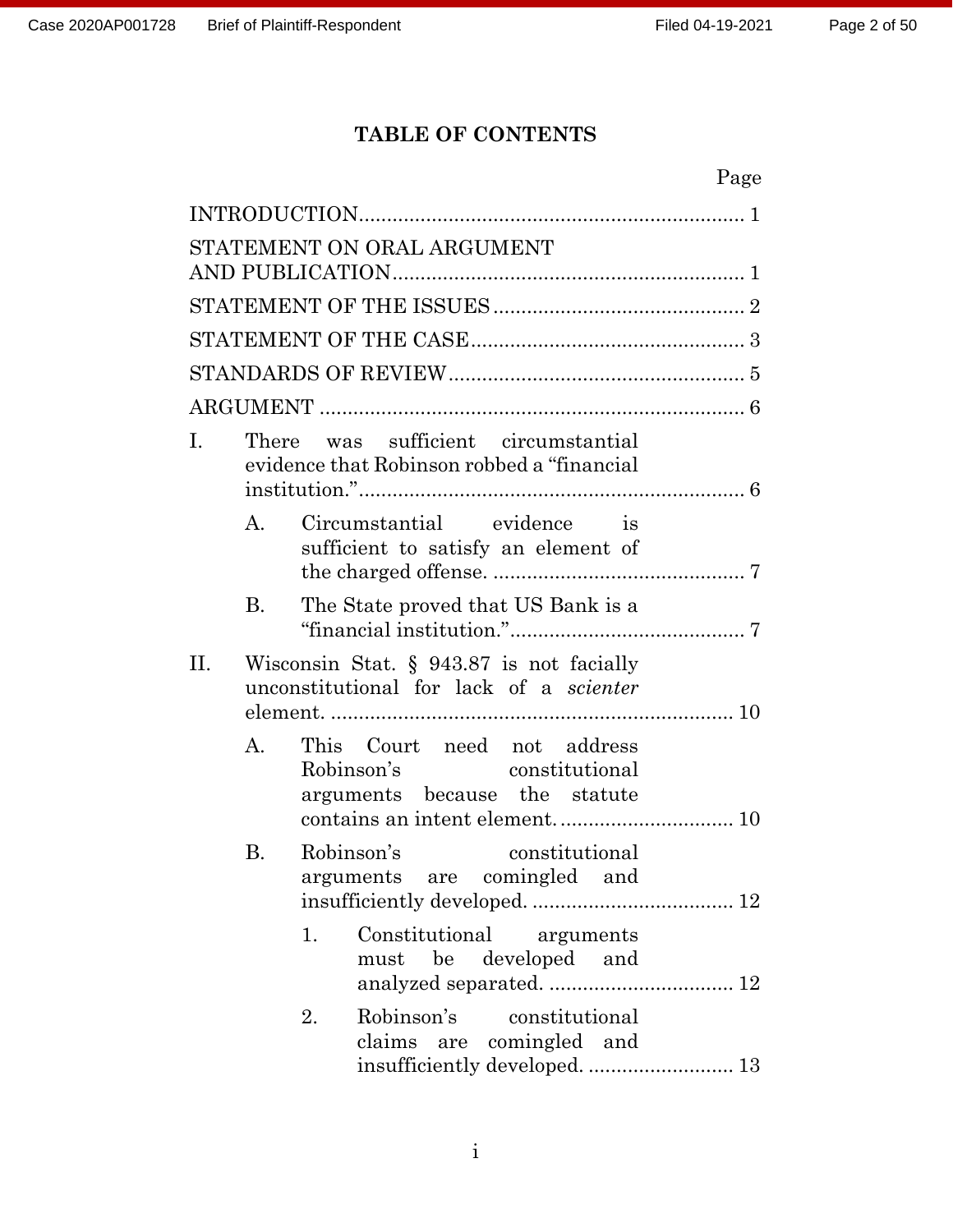# Page

| C. |    | The statute is constitutional even if                                                                                                  |
|----|----|----------------------------------------------------------------------------------------------------------------------------------------|
|    | 1. | Robinson faces the "heavy<br>burden" of proving the statute<br>unconstitutional beyond a<br>reasonable doubt under each                |
|    | 2. | Wisconsin's robbery of a<br>financial institution statute is<br>not unconstitutionally                                                 |
|    |    | Overbreadth claims are<br>a.<br>First<br>limited to<br>Amendment claims<br>involving "substantial<br>number"<br>of<br>unconstitutional |
|    |    | b.<br>Section 943.87 does not<br>implicate<br>a<br>fundamental right and                                                               |
|    | 3. | Wisconsin's robbery of a<br>financial institution statute is<br>not unconstitutionally vague 18                                        |
|    |    | a. Robinson<br>has the<br>burden to prove the<br>statute<br>gives<br>insufficient notice of the<br>prohibited conduct in all           |
|    |    | The statute gives fair<br>$\mathbf{b}$ .<br>notice of the conduct it                                                                   |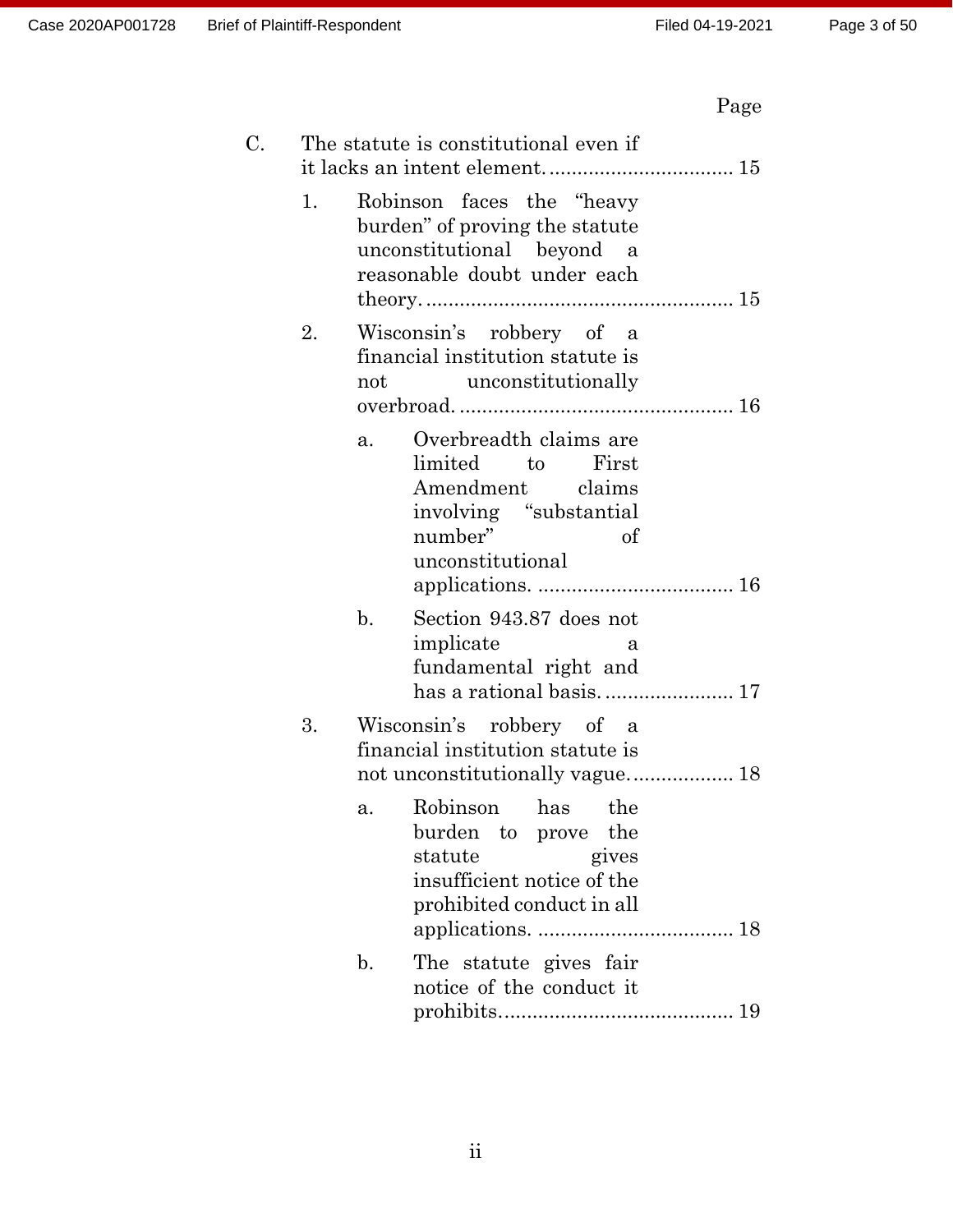# Page

|    |           | 4. | Wisconsin's robbery of a<br>financial institution statute<br>doesn't violate equal<br>protection because it has a               |
|----|-----------|----|---------------------------------------------------------------------------------------------------------------------------------|
| Ш. |           |    | Robinson was not entitled to a <i>Macher</i><br>hearing because his trial counsel did not<br>perform deficiently and he was not |
|    | A.        |    | In order to be entitled to a hearing,<br>Robinson was required to allege<br>facts showing both deficient                        |
|    | <b>B.</b> |    | Trial counsel did not perform<br>deficiently in any of the manners                                                              |
|    |           | 1. | Counsel is not deficient if his<br>conduct falls within the wide<br>realm of objectively                                        |
|    |           | 2. | Counsel was not deficient for<br>failing to call two witnesses<br>who were unable to identify                                   |
|    |           | 3. | Counsel was not deficient for<br>failing to present evidence<br>that would have been barred                                     |
|    |           | 4. | Counsel was not ineffective for<br>not obtaining an expert<br>on eyewitness<br>witness                                          |
|    |           | 5. | Counsel was not ineffective for<br>not arguing that the right to<br>counsel attached to the<br>Robinson's pre-charging          |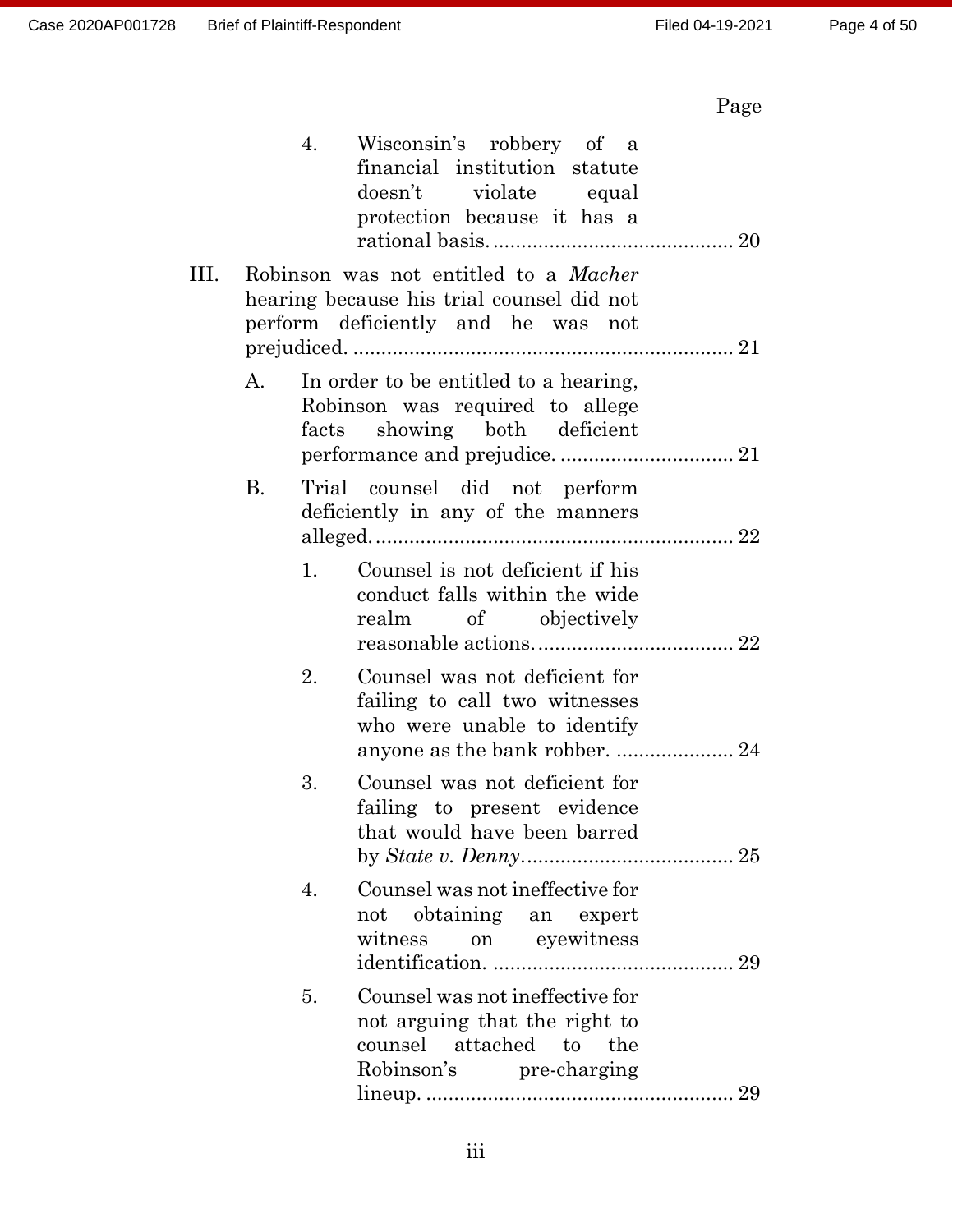# Page

| C. Robinson cannot show prejudice |  |                             |  |
|-----------------------------------|--|-----------------------------|--|
|                                   |  | because of the overwhelming |  |
|                                   |  |                             |  |
|                                   |  |                             |  |

## **TABLE OF AUTHORITIES**

## **Cases**

| Alexander v. United States,                                                                                                     |
|---------------------------------------------------------------------------------------------------------------------------------|
| Brandmiller v. Arreola,<br>189 Wis. 2d 215, 525 N.W.2d 353 (Ct. App. 1994),<br>aff'd, 199 Wis. 2d 528, 544 N.W.2d 894 (1996) 16 |
| Cemetery Servs., Inc. v. DRL,<br>221 Wis. 2d 817, 586 N.W.2d 191 (Ct. App. 1998) 12, 14                                         |
| City of Milwaukee v. Wilson,                                                                                                    |
| City of Oak Creek v. King,<br>148 Wis. 2d 532, 436 N.W.2d 285 (1989) 13, 18                                                     |
| Cook v. Cook,                                                                                                                   |
| County of Riverside v. McLaughlin,                                                                                              |
| Harrington v. Richter,                                                                                                          |
| Hegwood v. City of Eau Claire,                                                                                                  |
| Holder v. Humanitarian Law Project,                                                                                             |
| In re Commitment of Alger,<br>2015 WI 3, 360 Wis. 2d 193, 858 N.W.2d 346 20                                                     |
| Jones v. State,                                                                                                                 |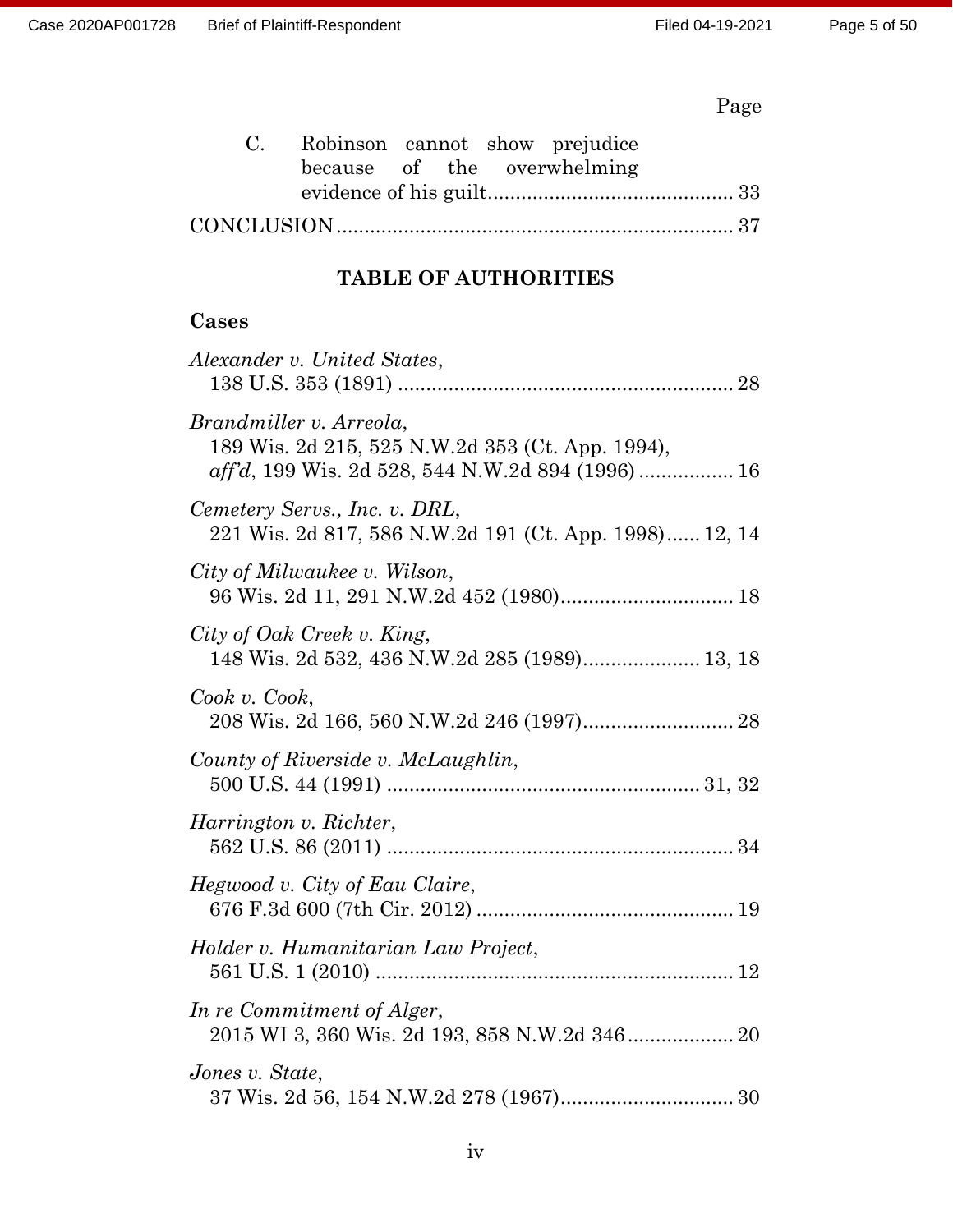| Jones v. State,<br>59 Wis. 2d 184, 207 N.W.2d 890 (1973) 30, 31                                                            |
|----------------------------------------------------------------------------------------------------------------------------|
| Kirby v. Illinois,                                                                                                         |
| Matter of Commitment of K.E.K.,                                                                                            |
| Redevelopment Auth. of Milwaukee v.<br>Uptown Arts $\&$ Educ., Inc.,<br>229 Wis. 2d 458, 599 N.W.2d 655 (Ct. App. 1999) 15 |
| Roe v. Flores-Ortega,                                                                                                      |
| Rothgery v. Gillespie Cty.,                                                                                                |
| Sabri v. United States,                                                                                                    |
| Serv. Emps. Int'l Union, Loc. 1 v. Vos,<br>2020 WI 67, 393 Wis. 2d 38, 946 N.W.2d 35 15                                    |
| <i>Smazal</i> v. <i>State</i> ,                                                                                            |
| State ex rel. Greer v. Wiedenhoeft,<br>2014 WI 19, 353 Wis. 2d 307, 845 N.W.2d 373 16                                      |
| State v. Allen,<br>2004 WI 106, 274 Wis. 2d 568, 682 N.W.2d 433 6                                                          |
| State v. Balliette,<br>2011 WI 79, 336 Wis. 2d 358, 805 N.W.2d 334 22                                                      |
| State v. Beauchamp,<br>2010 WI App 42, 324 Wis. 2d 162, 781 N.W.2d 254  28                                                 |
| State v. Breitzman,<br>2017 WI 100, 378 Wis. 2d 431, 904 N.W.2d 93 23, 28                                                  |
| State v. Carter,<br>2010 WI 40, 324 Wis. 2d 640, 782 N.W.2d 695 22, 27                                                     |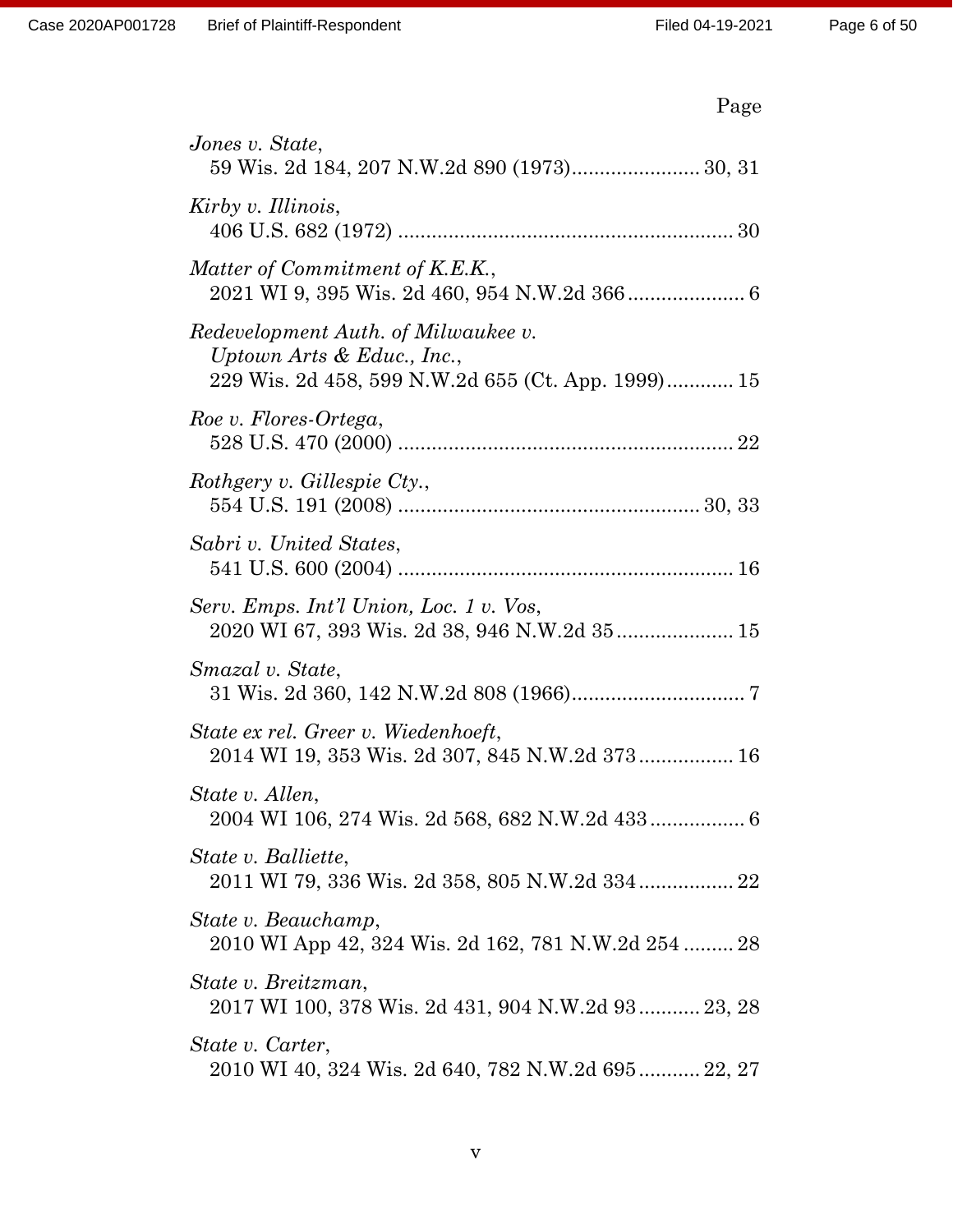| Page                                                                                                        |
|-------------------------------------------------------------------------------------------------------------|
| State v. Clement,<br>153 Wis. 2d 287, 450 N.W.2d 789 (Ct. App. 1989) 18                                     |
| State v. Culver,<br>2018 WI App 55, 384 Wis. 2d 222, 918 N.W.2d 103  17, 18                                 |
| State v. Curtis,<br>218 Wis. 2d 550, 582 N.W.2d 409 (Ct. App. 1998) 22                                      |
| State v. Denny,<br>120 Wis. 2d 614, 357 N.W.2d 12                                                           |
| State v. Driscoll,                                                                                          |
| State v. Eady,<br>2016 WI App 12, 366 Wis. 2d 711,                                                          |
| State v. Emery,                                                                                             |
| State v. Garcia,<br>No. 2016AP1276-CR, 2018 WL 1738747<br>(Wis. Ct. App. Apr. 10, 2018), aff'd, 2019 WI 40, |
| State v. Hanson,                                                                                            |
| State v. Heft,<br>185 Wis. 2d 288, 517 N.W.2d 494 (1994) 15                                                 |
| State v. Hornung,<br>229 Wis. 2d 469, 600 N.W.2d 264 (Ct. App. 1999) 30                                     |
| State v. Jackson,<br>2011 WI App 63, 333 Wis. 2d 665, 799 N.W.2d 461  23, 28                                |
| State v. Jackson,<br>2020 WI App 4, 390 Wis. 2d 402, 938 N.W.2d 639  16                                     |
| State v. Kitowski,                                                                                          |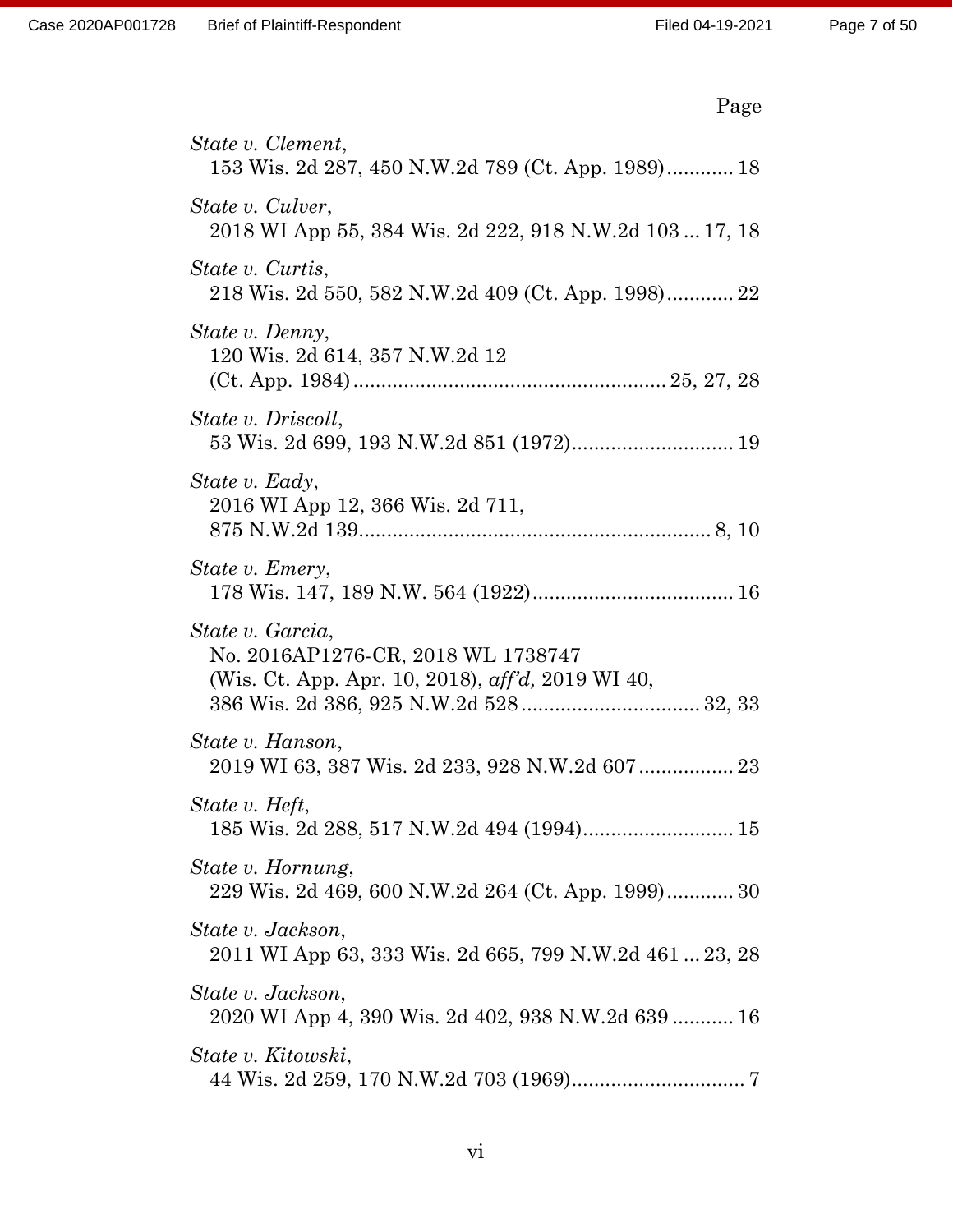| I F<br>я |
|----------|
|----------|

| State v. Koch,                                                             |
|----------------------------------------------------------------------------|
| State v. Konrath,<br>218 Wis. 2d 290, 577 N.W.2d 601 (1998) 16             |
| State v. Lemberger,<br>2017 WI 39, 374 Wis. 2d 617, 893 N.W.2d 232 23      |
| State v. Lindell,<br>2001 WI 108, 245 Wis. 2d 689, 629 N.W.2d 223 24       |
| State v. Luedtke,<br>2015 WI 42, 362 Wis. 2d 1, 863 N.W.2d 592 11, 14, 17  |
| State v. Machner,                                                          |
| State v. McMahon,<br>186 Wis. 2d 68, 519 N.W.2d 621 (Ct. App. 1994) 32, 33 |
| State v. Morales-Pedrosa,<br>2016 WI App 38, 369 Wis. 2d 75,               |
| State v. Ortiz-Mondragon,<br>2015 WI 73, 364 Wis. 2d 1, 866 N.W.2d 717 22  |
| State v. Owen,                                                             |
| State v. Pettit,<br>171 Wis. 2d 627, 492 N.W.2d 633 (Ct. App. 1992) 12, 14 |
| State v. Poellinger,                                                       |
| State v. Quintana,<br>2008 WI 33, 308 Wis. 2d 615, 748 N.W.2d 447 15, 17   |
| State v. Roberson,                                                         |
| State v. Roberson,<br>2019 WI 102, 389 Wis. 2d 190, 935 N.W.2d 813 13      |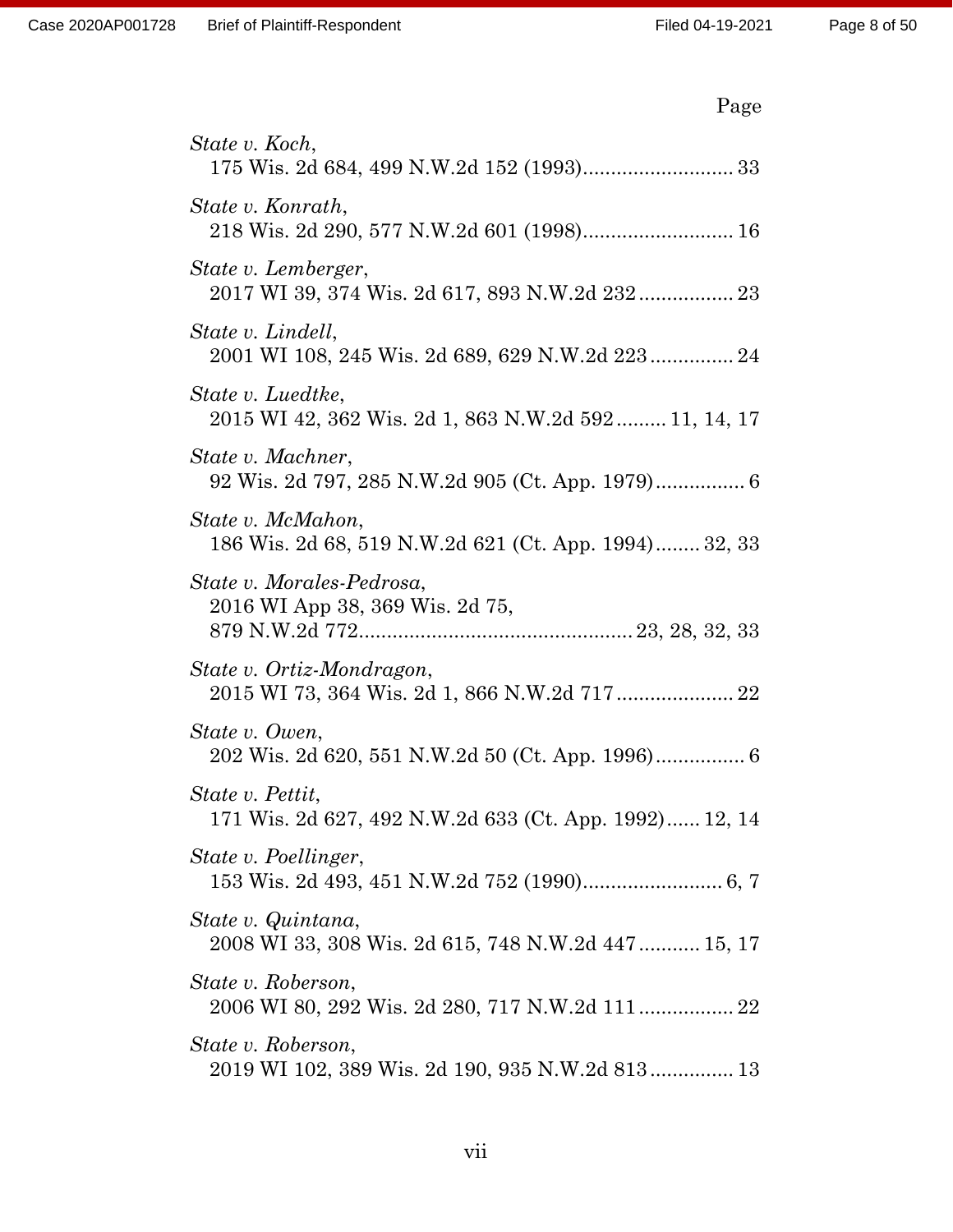| Page                                                                         |
|------------------------------------------------------------------------------|
| State v. Ruesch,<br>214 Wis. 2d 548, 571 N.W.2d 898 (Ct. App. 1997) 15       |
| State v. Sanders,<br>2018 WI 51, 381 Wis. 2d 522, 912 N.W.2d 16 23           |
| State v. Scheidell,<br>227 Wis. 2d 285, 595 N.W.2d 661 (1999) 26, 28         |
| State v. Schulpius,<br>2006 WI App 263, 298 Wis. 2d 155, 726 N.W.2d 706 5, 6 |
| State v. Sholar,                                                             |
| State v. Shomberg,<br>2006 WI 9, 288 Wis. 2d 1, 709 N.W.2d 370 29            |
| State v. Smith,<br>215 Wis. 2d 84, 572 N.W.2d 496 (Ct. App. 1997) 19         |
| State v. Smith,                                                              |
| State v. Smith,                                                              |
| State v. Stoehr,<br>134 Wis. 2d 66, 396 N.W.2d 177 (1986) 11                 |
| State v. Thiel,<br>2003 WI 111, 264 Wis. 2d 571, 665 N.W.2d 305 34           |
| State v. Trammell,<br>2019 WI 59, 387 Wis. 2d 156, 928 N.W.2d 564 9          |
| State v. Tronca,<br>84 Wis. 2d 68, 267 N.W.2d 216 (1978) 13, 16              |
| State v. Van Buren,<br>2008 WI App 26, 307 Wis. 2d 447, 746 N.W.2d 545  29   |
| State v. Weidner,                                                            |
| State v. Wilson,                                                             |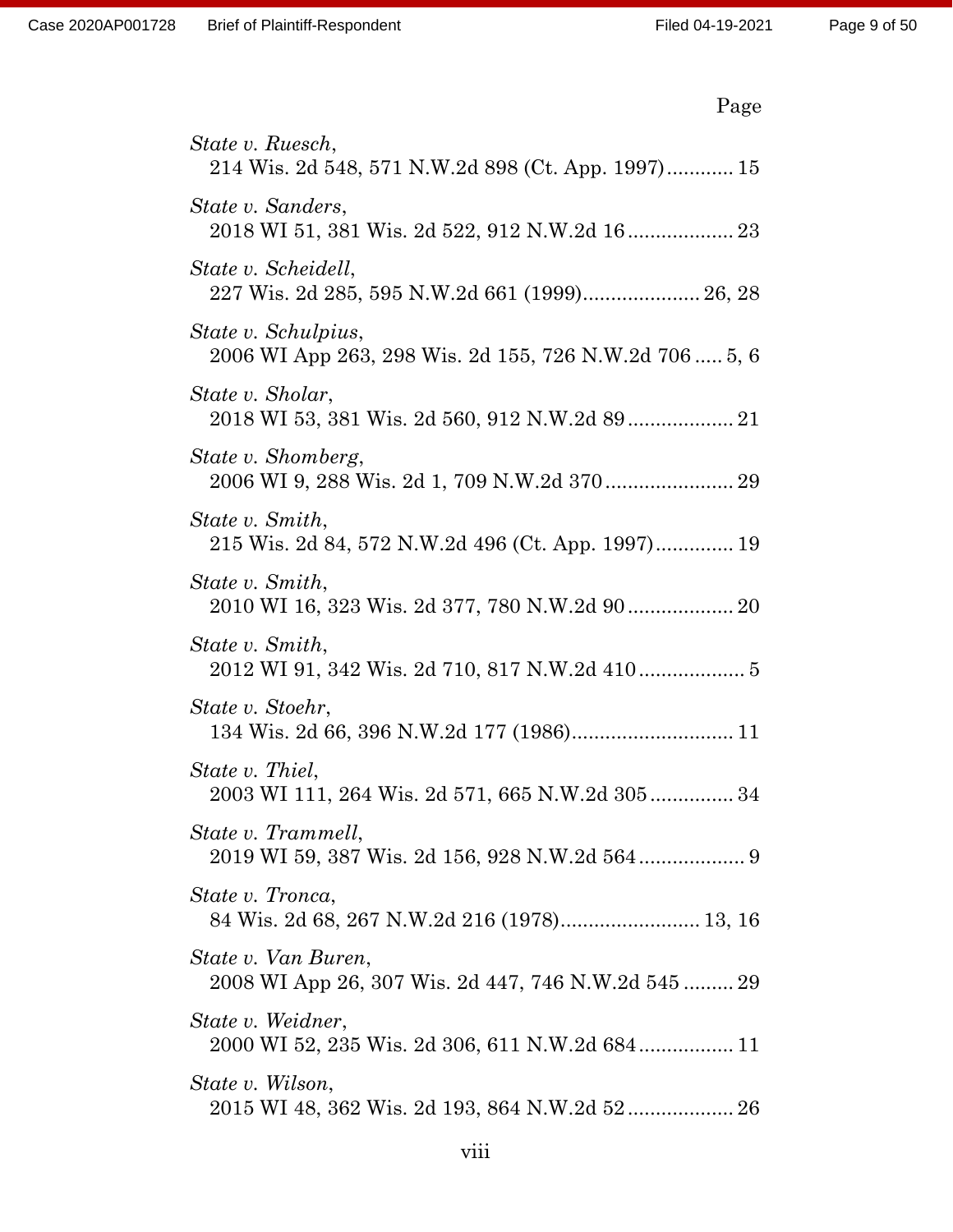| Ω<br>- 1<br>۰ |
|---------------|
|---------------|

| State v. Winters,<br>2009 WI App 48, 317 Wis. 2d 401, 766 N.W.2d 754  30 |
|--------------------------------------------------------------------------|
| State v. Wood,<br>2010 WI 17, 323 Wis. 2d 321, 780 N.W.2d 63 13          |
| State v. Ziebart,<br>2003 WI App 258, 268 Wis. 2d 468,                   |
| Strickland v. Washington,                                                |
| United States v. Salerno,                                                |
| <b>Statutes</b>                                                          |
|                                                                          |
|                                                                          |
|                                                                          |
|                                                                          |
|                                                                          |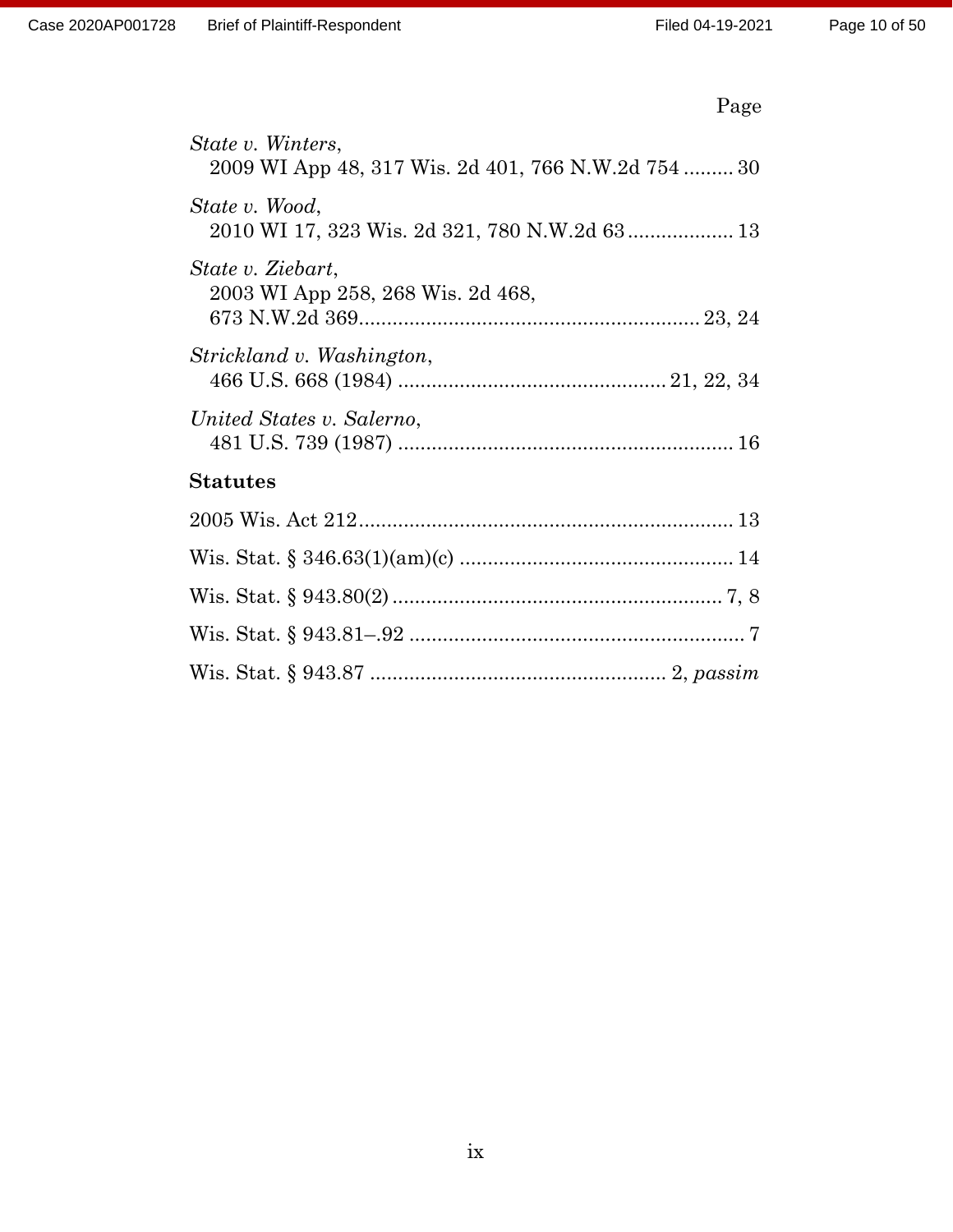#### **INTRODUCTION**

Percy Robinson had a \$100-a-day heroin habit and was being evicted from his apartment. On December 18, 2017, following a drug binge of heroin, cocaine, and marijuana, Robinson walked into a US Bank building in Milwaukee and gave the teller a note stating that he had a gun and demanding money. The teller gave him approximately \$1900 in cash and pulled the alarm.

The teller identified Robinson in a live police lineup, later in photo stills from bank video footage, and finally in court at trial, stating she was "100 percent sure" and had "zero doubt" that Robinson was the robber. Two other women that spent time with Robinson the day of the robbery identified him from the video stills based on his jacket. Police apprehended Robinson and found a \$100 bill on the floor of his vehicle and another \$100 bill on his person. The bank video, showing Robinson, was played for the jury, and the State introduced very good quality color photo stills from the video as exhibits. The jury asked (and was granted permission to) review the video and stills while in deliberation to make a "final decision."

The jury convicted Robinson of robbery of a financial institution, as charged in the Information. Robinson moved for postconviction relief, under a variety of theories. The postconviction court denied Robinson's motion. This Court should affirm because none of Robinson's various methods for attacking his conviction have any merit.

#### **STATEMENT ON ORAL ARGUMENT AND PUBLICATION**

The State requests neither oral argument nor publication. Robinson's challenges to his conviction are governed by well-established law and can be resolved on the briefs.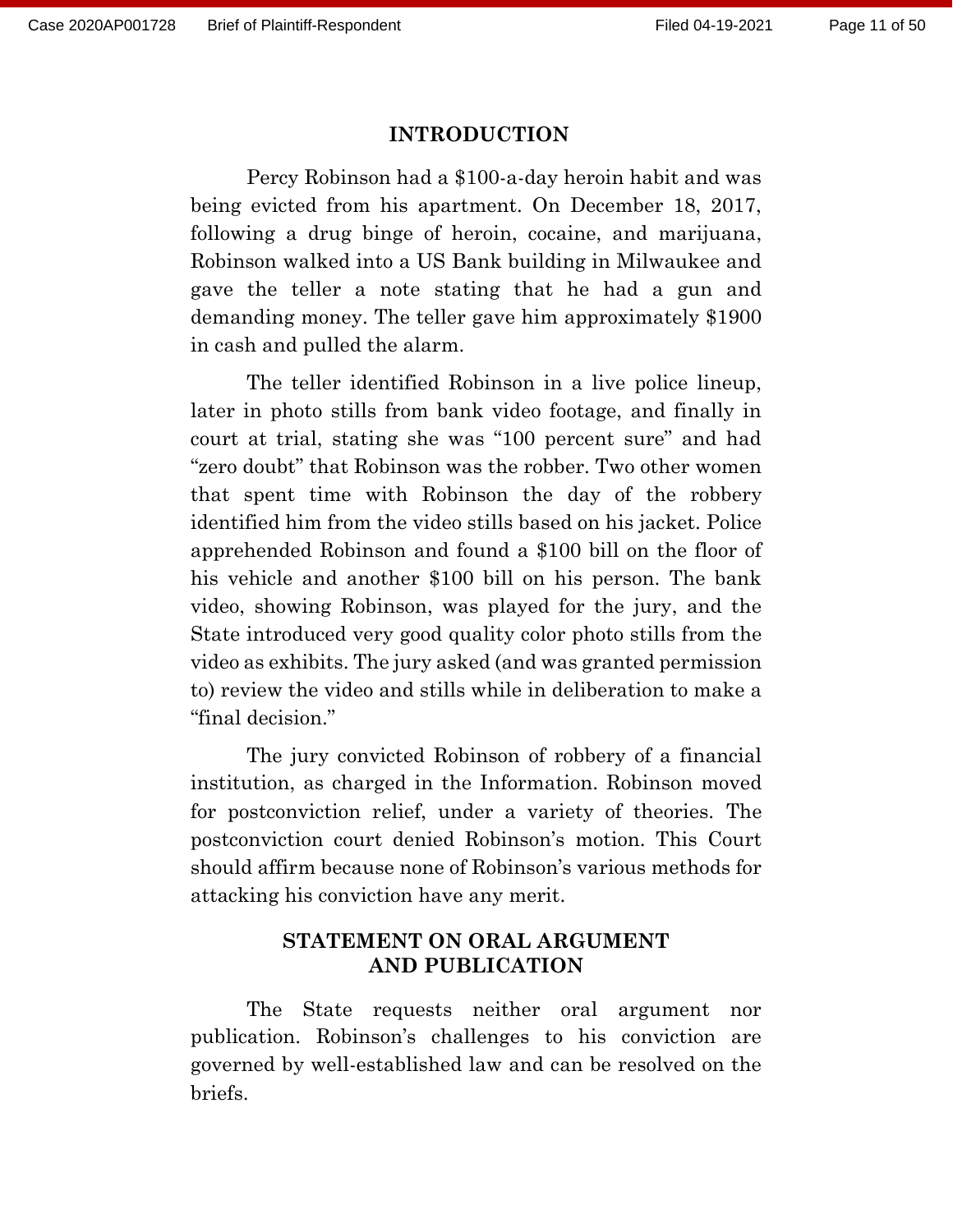#### **STATEMENT OF THE ISSUES**

The State re-orders and re-frames the issues Robinson raises as follows1:

1. Was there evidence that US Bank is a "financial institution" such that the State presented sufficient evidence to convict?

Robinson did not present this claim in his postconviction motion. This Court should find the evidence was sufficient.

2. Is the statute proscribing robbery of a financial institution, Wis. Stat. § 943.87, facially unconstitutional because it allegedly lacks an "intent to steal" element?

The postconviction court found the statute was constitutional. This court should affirm because the statute contains an implied intent element (which the jury found); alternatively, the statute is constitutional even without an intent element.

3. Was Robinson's trial counsel ineffective for: (a) not calling two bank employees who could not positively identify anyone from the bank footage; (b) not introducing evidence that two other individuals were identified as potential suspects by phone tipsters after the bank robbery footage was released; (c) not obtaining expert testimony about the limits of eyewitness identifications; and (d) not moving to suppress the post-arrest/pre-charging lineup identification on Sixth Amendment grounds?

<sup>1</sup> The State addresses sufficiency first because the court need not address the various legal and constitutional issues raised by Robinson if the evidence was insufficient to convict. Likewise, the State next addresses the constitutionality of Wis. Stat. § 943.87 before the alleged instances of ineffective assistance.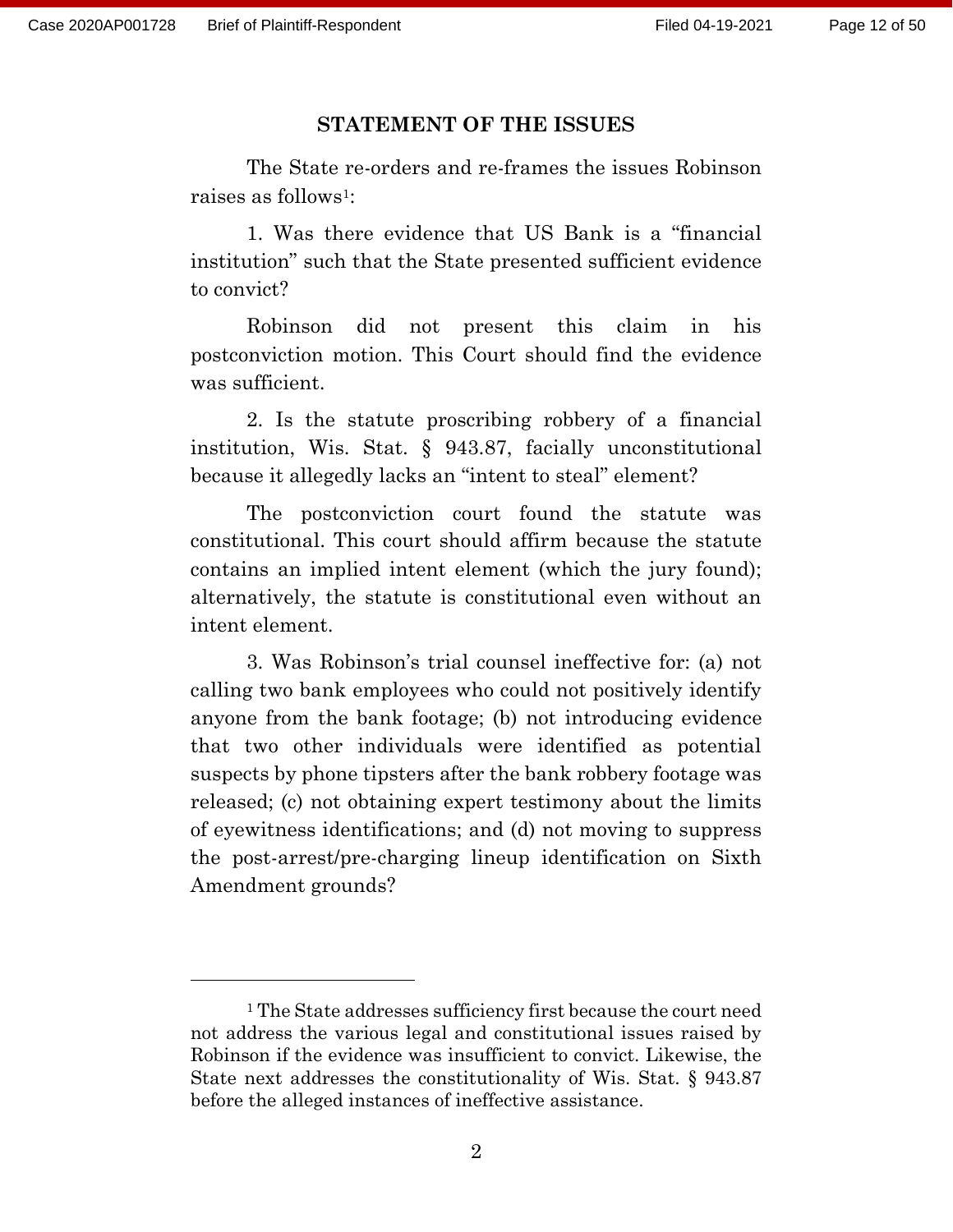The postconviction court rejected each of Robinson's claims, finding that counsel was not deficient and that the alleged deficiencies were not prejudicial based on the weight of evidence at trial. This Court should affirm.

#### **STATEMENT OF THE CASE**

The State charged Robinson with one count of robbery of a financial institution. (R. 1.) Robinson entered a US Bank in Milwaukee on December 18, 2017 and told a teller that he had a gun, demanded money, and then walked out with roughly \$1900 in cash. (R. 1.)

At trial, the teller, Ms. Dunn,<sup>2</sup> testified that she was an international banker employed by US Bank who was filling in as a teller the day of the robbery. (R. 89:63–64.) She testified that that Robinson approached her window and handed her a note saying: "I have a gun, give me the money." (R. 89:67.) He told Dunn, "no dye packs." (R. 89:67.) Following her training, Dunn gave Robinson all of the money in her top drawer, roughly \$1900, and pulled the alarm after Robinson walked away. (R. 89:67–68, 76.)

Dunn testified that as a bank employee, she is trained to concentrate on a robber's facial features, build, and other distinguishing characteristics to later make an identification. (R. 89:68–69.) She did so and later told police she was "absolutely" sure she could identify the perpetrator. (R. 89:79.) Dunn then identified Robinson on three separate occasions—from a live lineup, from still photos of the bank robbery, and in court. (R. 89:77–89.) Robinson, she stated that she was "100 percent sure" and had "zero doubt" that Robinson is the person who robbed the bank. (R. 89:88–91.) Dunn said she would "never forget his eyes." (R. 89:88.)

<sup>2</sup> The State uses a pseudonym.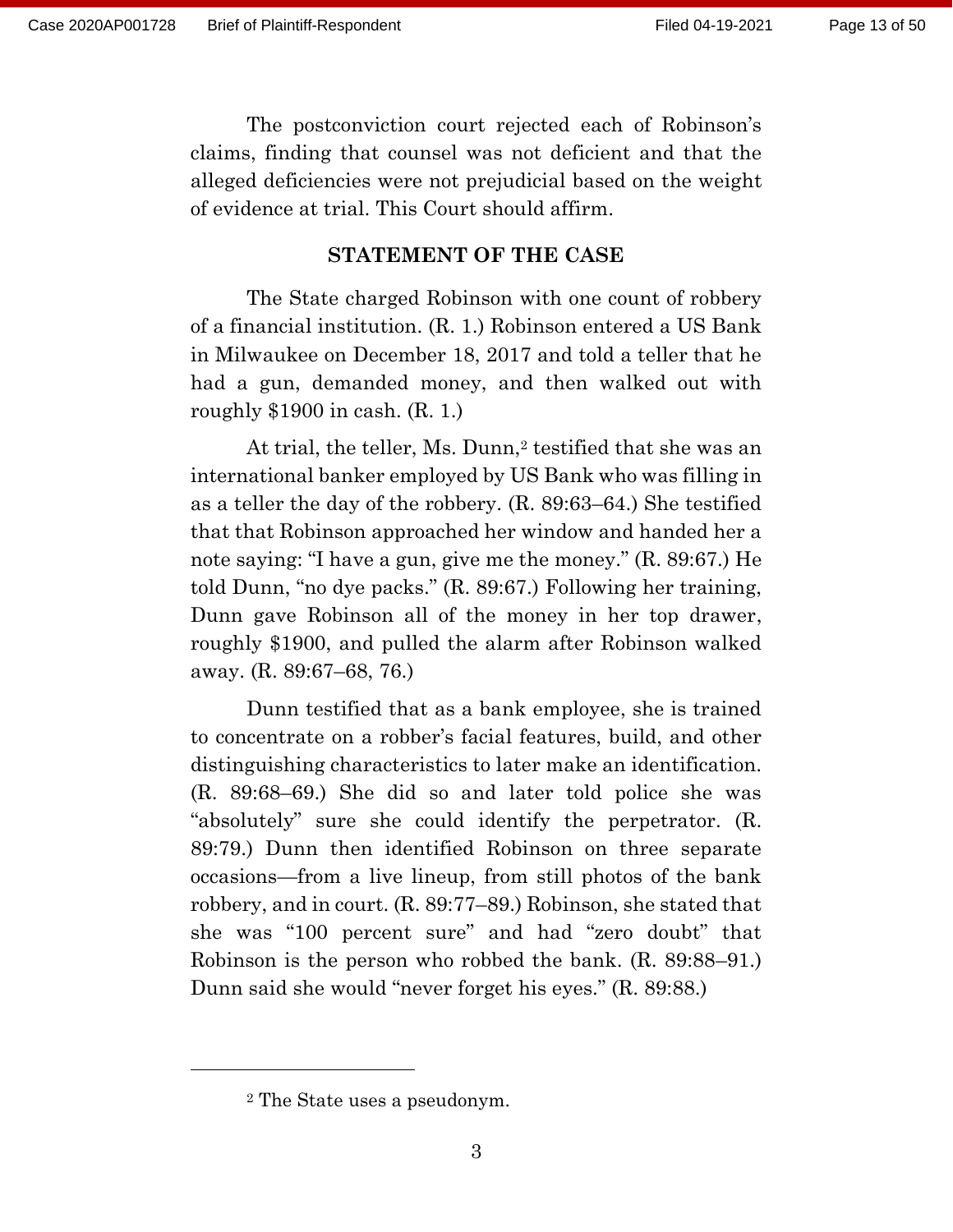The State introduced video of the bank robbery as well as high-resolution, close-up color still images of Robinson at the teller window during the robbery. (R. 21; 22; 23.)<sup>3</sup>

Additionally, two other women that spent time with Robinson the day of the robbery testified and positively identified him from the bank video stills based on his jacket, which he wore with them. (R. 91:13–16; 19–23.) Both women were "100 percent" sure of their identification. (R. 91:16, 23.)

A detective testified that when Robinson was being investigated, he recovered a \$100 bill from the floor of Robinson's vehicle, as well as another \$100 bill on his person. (R. 91:9–11.)

Robinson testified and denied being the individual depicted on the bank surveillance footage. (R. 91:54.) Robinson said he was a "scrapper" who made \$80 to \$100 a day doing "odd jobs." (R. 91:44–45.) Robinson admitted that he had a \$100-a-day heroin habit. (R. 91:42–43.) Robinson admitted to being under the influence of heroin, cocaine, and marijuana the day before the robbery and taking more heroin later in the day after the robbery occurred. (R. 91:40.) He also admitted that at the time of the robbery he was being "asked to move on" by his landlord. (R. 91:57.) When asked about the \$100 dollar bill found in his vehicle, he said it likely came from "exchanging dollars for dollars" but couldn't remember "where it came from" or how it ended up in his car. (R. 91:41.) As for the \$100 bill police found on his person, Robinson claimed it was "actually saved up." (R. 91:41–42).

During deliberations, the jury asked to view the bank surveillance footage and photo stills to "make a final decision," which the court provided. (R. 92:37–38.) Thereafter, the jury found Robinson guilty of the charged offense. (R. 30.)

<sup>3</sup> The video was introduced at Exhibit 1 at trial and the still photos as Exhibits 3 and 4. (R. 21; 22; 23.)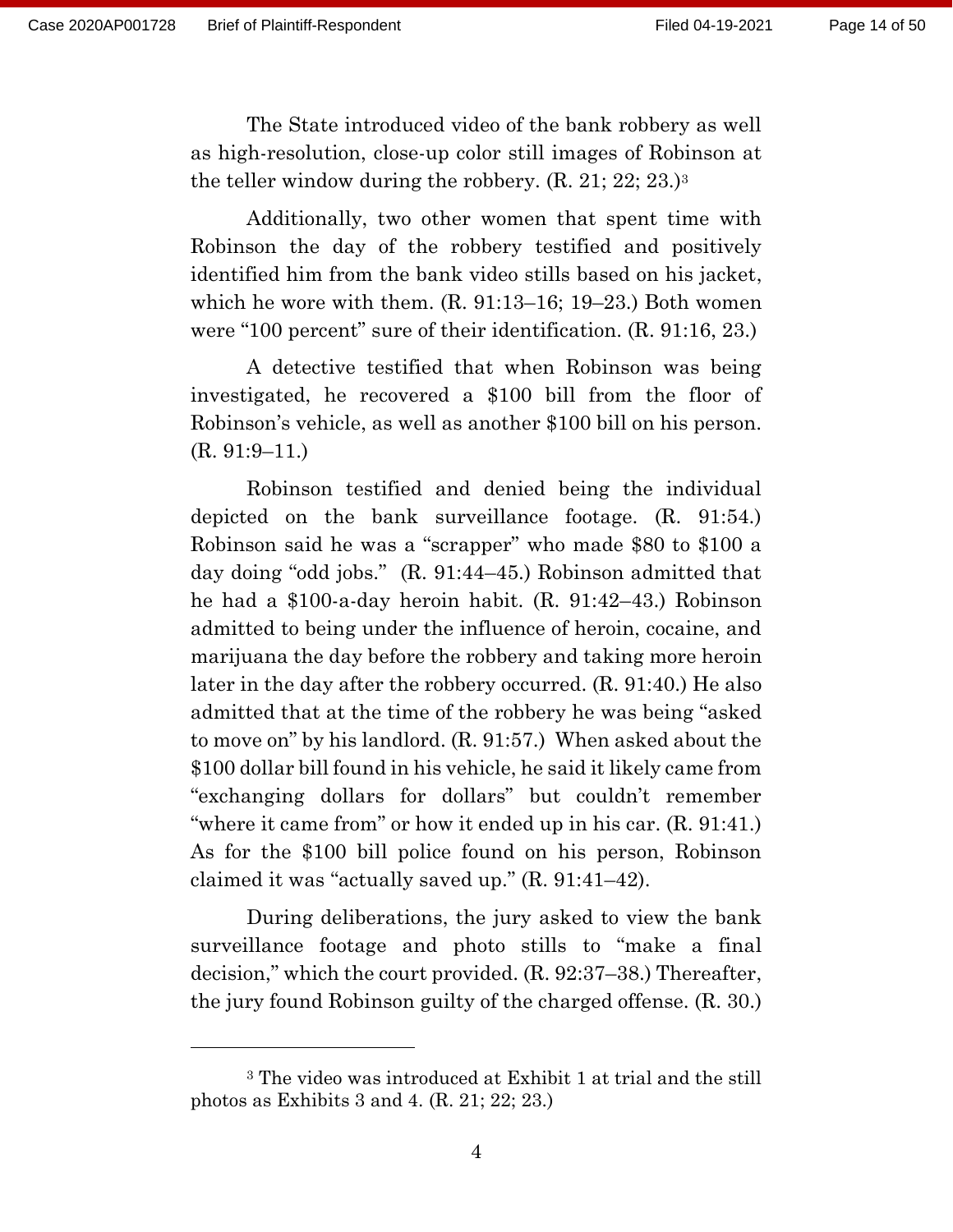The court sentenced Robinson to a bifurcated sentence of five years' confinement and five years' extended supervision. (R. 36.)

Robinson then moved for postconviction relief, arguing that his trial counsel was ineffective for a variety of reasons, including: (1) failing to call other bank employees who were unable to identify the robber; (2) failing to introduce evidence that two phone tipsters identified someone other than Robinson after the bank footage was released; (3) not calling an expert on eyewitness identification; and (4) not moving to exclude the pre-charging lineup where Dunn identified Robinson. (R. 61:1–16.) He also alleged that the statute under which he was convicted was unconstitutional. (R. 61:17.) In a written decision, the postconviction court denied the motion without a hearing after concluding that counsel was not deficient in any of the ways alleged and that any deficiencies were not prejudicial. (R. 80.)

Additional facts are discussed below.

#### **STANDARDS OF REVIEW**

#### *Sufficiency of the Evidence*

Whether the evidence was sufficient to sustain a guilty verdict is an issue of law reviewed de novo. *State v. Smith*, 2012 WI 91, ¶ 24, 342 Wis. 2d 710, 817 N.W.2d 410. However, this Court does not review the evidence de novo or choose between competing inferences; rather, the question is whether there was sufficient evidence for a reasonable jury to find guilt beyond a reasonable doubt. *Id.* ¶¶ 24–33. Accordingly, an appellate court will reverse a conviction "only if 'the evidence, viewed most favorably to the state and the conviction, is so insufficient in probative value and force that it can be said as a matter of law that no trier of fact, acting reasonably, could have found guilt beyond a reasonable doubt.'" *State v. Schulpius*, 2006 WI App 263, ¶ 10, 298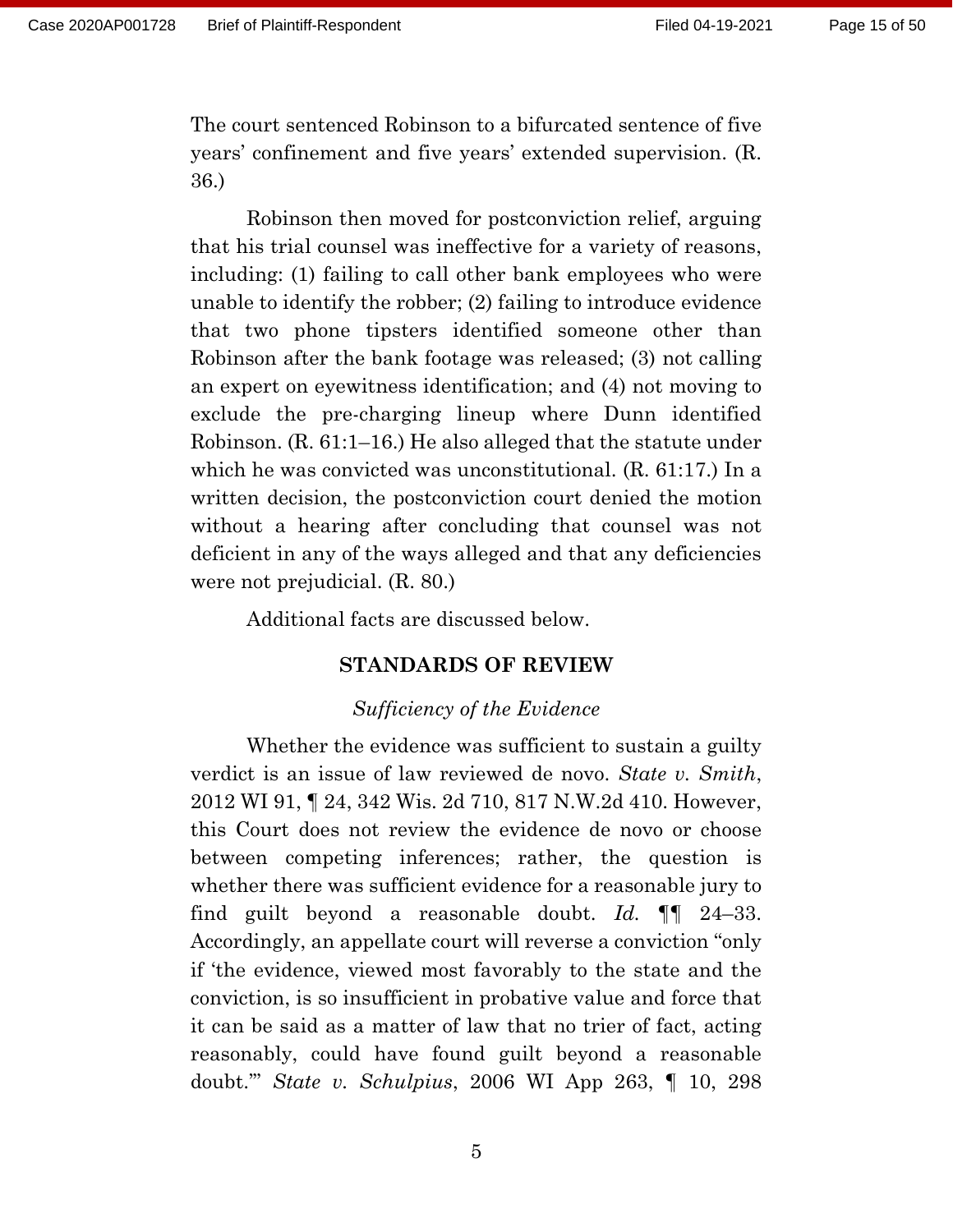Wis. 2d 155, 726 N.W.2d 706 (quoting *State v. Poellinger*, 153 Wis. 2d 493, 501, 451 N.W.2d 752 (1990)). And this Court must "search the record to support the conclusion reached by the fact finder." *State v. Owen*, 202 Wis. 2d 620, 634, 551 N.W.2d 50 (Ct. App. 1996).

#### *Constitutionality of Statute*

The constitutionality of a statute is reviewed de novo. *Matter of Commitment of K.E.K*., 2021 WI 9, ¶ 16, 395 Wis. 2d 460, 954 N.W.2d 366. When adjudicating a facial challenge, this Court must presume that the statute is constitutional, and it is the challenger's obligation to show that the statute cannot be constitutionally applied under any circumstances. *Id.* ¶ 14.

#### *Ineffective assistance of counsel*

When a circuit court denies a postconviction motion alleging ineffective assistance of counsel without a hearing under *State v. Machner*, 92 Wis. 2d 797, 285 N.W.2d 905 (Ct. App. 1979), this Court reviews de novo whether a hearing was required based on the allegations in the motion. *State v. Allen,*  2004 WI 106, ¶ 9, 274 Wis. 2d 568, 682 N.W.2d 433.

#### **ARGUMENT**

### **I. There was sufficient circumstantial evidence that Robinson robbed a "financial institution."**

Robinson claims that the State failed to present sufficient evidence that the bank he robbed was a "financial institution" because it did not produce evidence that US Bank was a "chartered bank." (Robinson's Br. 36–38) This argument is meritless.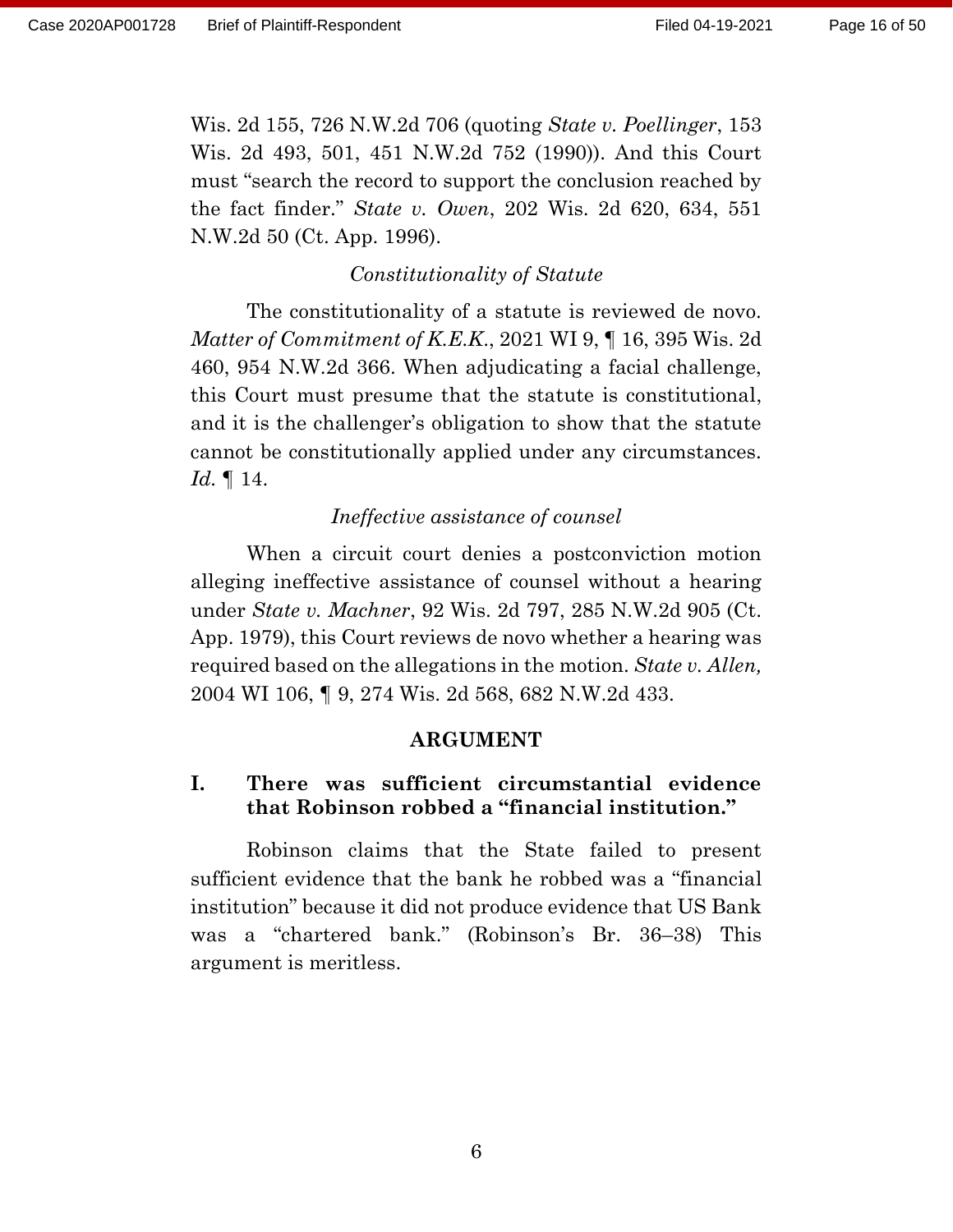#### **A. Circumstantial evidence is sufficient to satisfy an element of the charged offense.**

Circumstantial evidence, standing alone, is sufficient to sustain a jury's finding that the State has proved the elements of an offense beyond a reasonable doubt. *State v. Kitowski*, 44 Wis. 2d 259, 261–62, 170 N.W.2d 703 (1969) The State's use of circumstantial evidence does not alter the standard of review when reviewing a conviction for sufficiency of the evidence. *Poellinger*, 153 Wis. 2d at 501. The question simply is whether there was enough evidence from which a jury could infer the fact in question. *Id.* at 507; *see also Smazal v. State*, 31 Wis. 2d 360, 363, 142 N.W.2d 808 (1966) (elements of an offense may be proved by "facts and circumstances from which it may be inferred").

## **B. The State proved that US Bank is a "financial institution."**

Subchapter IV of Wis. Stat. Ch. 943 proscribes various crimes against or involving "financial institutions." *See* Wis. Stat. §§ 943.81–.92. Robinson was convicted of theft from a financial institution under Wis. Stat. § 943.87. That statute states: "Whoever by use of force or threat to use imminent force takes from an individual or in the presence of an individual money or property that is owned by or under the custody or control of a financial institution is guilty of Class C felony." Wis. Stat. § 943.87. The term "financial institution" is defined for all of Subchapter IV of Wis. Stat. Ch. 943 to mean "a bank," or "a savings bank," among other entities "whether chartered under the laws of this state, another state or territory, or under the laws of the United States." Wis. Stat.  $§ 943.80(2).4$ 

<sup>4</sup> The relevant portion of the statute states in full: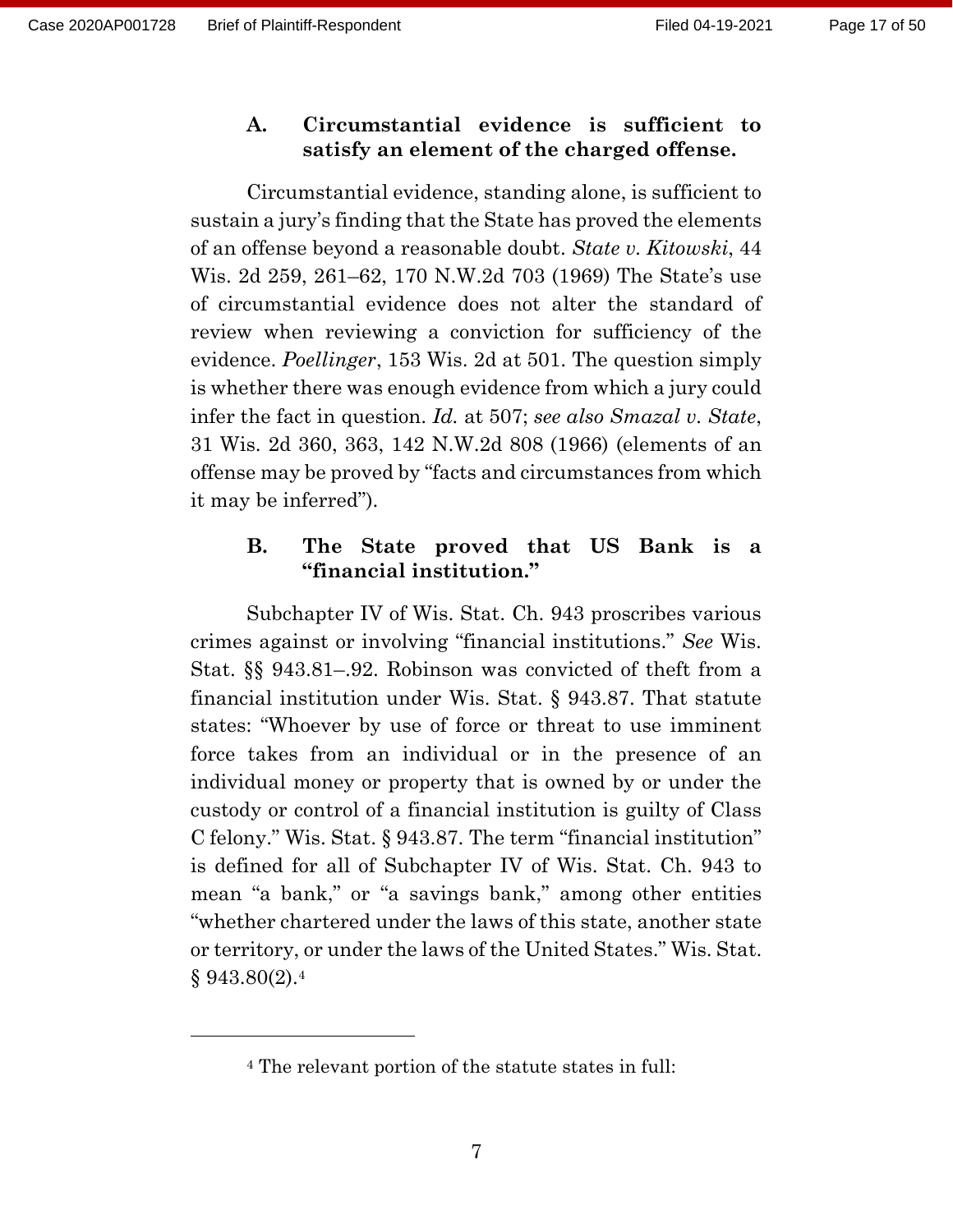In prosecuting a violation of section 943.87, the State is not required to produce "documentary evidence" of a bank's charter, such as the charter itself or someone with "personal knowledge" of the charter. *State v. Eady*, 2016 WI App 12, ¶ 8, 366 Wis. 2d 711, 875 N.W.2d 139. Indeed, Robinson recognizes that under *Eady*, the bank's status as a financial institution can be "established circumstantially." (Robinson's Br. 37.)

In *Eady* the defendant, like Robinson does here, claimed that there was insufficient evidence that US Bank was chartered. *Eady*, 366 Wis. 2d 711, ¶ 8. This Court disagreed, holding that there was sufficient circumstantial evidence that US Bank was chartered "including evidence regarding the day-to-day operation of the bank, the U.S. Bank deposit slip found in the clothing discarded near the bank, and the numerous signs indicating that the bank was a 'U.S. Bank' insured by the FDIC." *Id.* ¶ 12.

Robinson claims that the State failed in its proof because "there was no discussion as to whether the bank was 'chartered'" and because the State failed to produce a bank deposit slip or other circumstantial evidence of a charter. (Robinson's Br. 36–37.) Neither argument has merit.

First, unlike in *Eady*, 366 Wis. 2d 711, ¶ 6, the jury here was not even instructed that it needed to find that US Bank

Wis. Stat. § 943.80(2).

<sup>&</sup>quot;Financial institution" means a bank, as defined in s. 214.01 (1) (c), a savings bank, as defined in s. 214.01 (1) (t), a savings and loan association, a trust company, a credit union, as defined in s. 186.01 (2), a mortgage banker, as defined in s. 224.71 (3), or a mortgage broker, as defined in s. 224.71 (4), whether chartered under the laws of this state, another state or territory, or under the laws of the United States.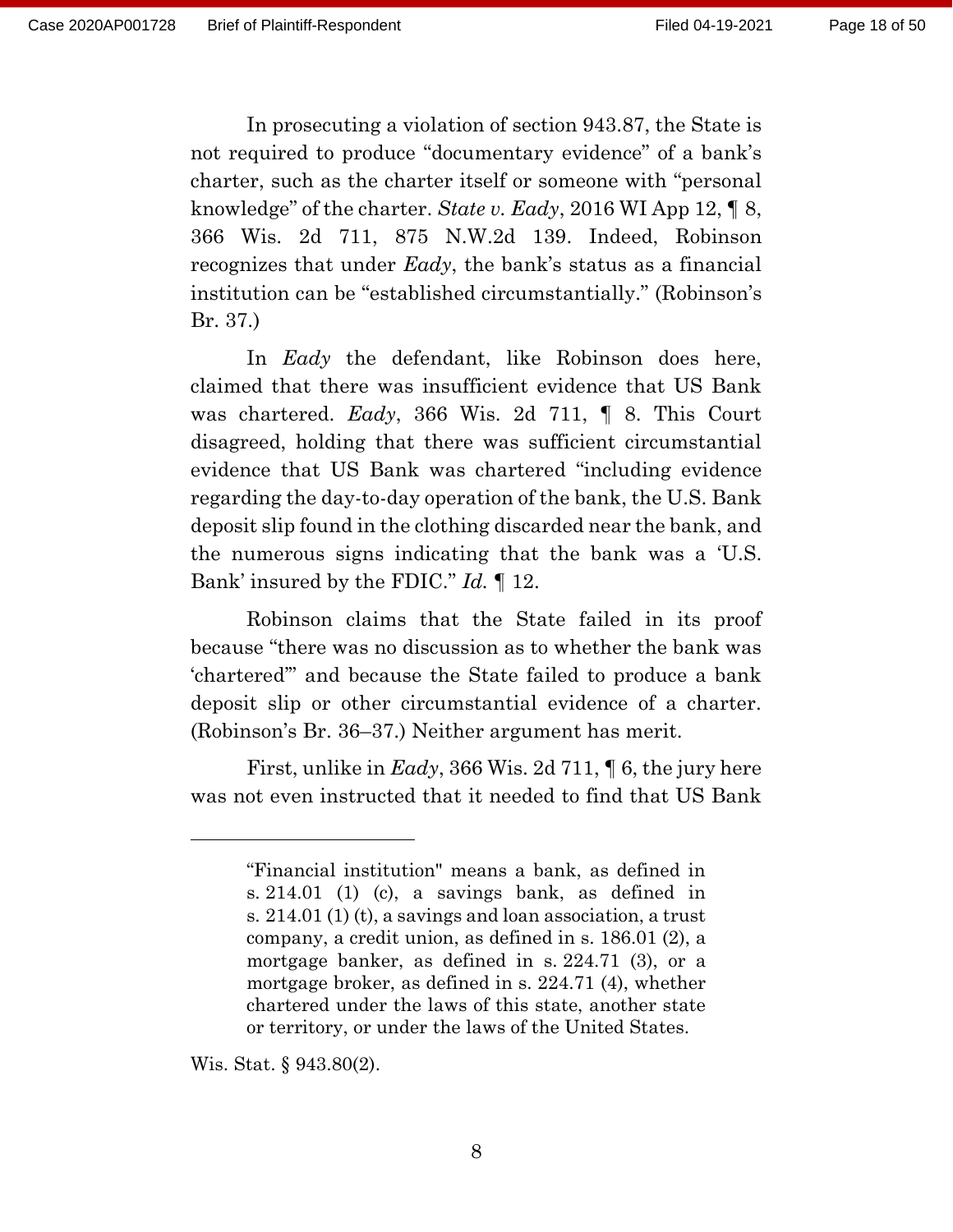was "chartered." Instead, the court instructed the jury that it needed to find that "U.S. Bank is a financial institution" and that "Financial institution" meant "a bank, a savings bank, a savings and loan association, a trust company, a credit union, a mortgage banker, or mortgage broker." (R. 89:49; 92:6.) Robinson did not object to this instruction at trial. (R. 92:3.) Accordingly, to the extent that Robinson's sufficiency challenge assumes that the jury was not properly instructed that it needed to find that US Bank was "chartered" in order to find that it was a "financial institution," that objection has been forfeited. *State v. Trammell*, 2019 WI 59, ¶ 24, 387 Wis. 2d 156, 928 N.W.2d 564.

Second, the State did, in fact, provide sufficient circumstantial evidence that US Bank is a financial institution in line with *Eady*. Ms. Dunn, the teller who gave the money to Robinson, testified that she was "an international banker" who worked at "US Bank" full time and that "US Bank is a financial institution located here in Milwaukee." (R. 89.63.) She further testified about the layout of the bank and the fact that the bank had a station "where you get teller slips and things to do with withdrawals or deposits," such as if a person "wanted to make a deposit to your checking account or savings account." (R. 89:65.) She testified that Robinson went to one of these stations and obtained a "Western Union slip," which is "a wireless way to send . . . money internationally or domestically." (R. 89:65.) Dunn explained how after Robinson gave her the robbery note, she gave him money from the teller drawer and then pulled the alarm. (R. 89:67.) And the video stills of Robinson robbing US Bank shows an "FDIC" sign prominently on the teller's window in the lower left. (R. 22; 23.)

In short, the State provided evidence of US Bank's "dayto-day operation"—that the bank was engaged in depositing and withdrawing funds for clients, that it was involved in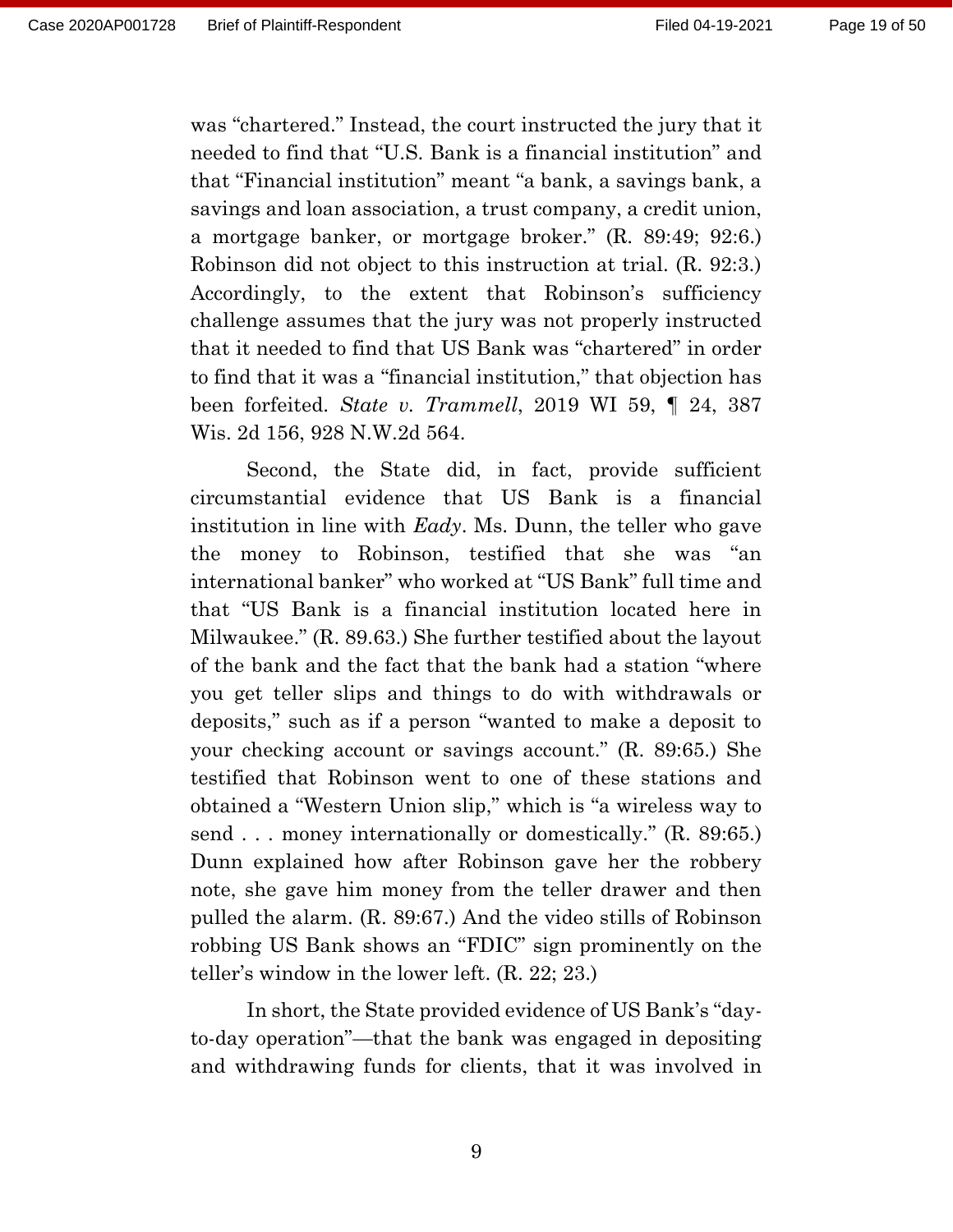international wire transfers, and that it was "insured by the FDIC." *Eady*, 366 Wis. 2d 711, ¶ 12.

Accordingly, Robinson's sufficiency challenge fails.

## **II. Wisconsin Stat. § 943.87 is not facially unconstitutional for lack of a** *scienter* **element.**

**A. This Court need not address Robinson's constitutional arguments because the statute contains an intent element.**

Robinson asserts multiple constitutional arguments for invalidating section 943.87. (Robinson's Br. 34–36.) All are based on the faulty premise that section 943.87 lacks an "intent to steal" element. (Robinson's Br. 34–36.) But because the statute contains an intent element within its "force" requirement, Robinson's constitutional arguments do not even come into play.

Robinson is correct that the statute under which he was convicted does not contain an express "intent" element. It states: "Whoever by use of force or threat to use imminent force takes from an individual or in the presence of an individual money or property that is owned by or under the custody or control of a financial institution is guilty of Class C felony." Wis. Stat. § 943.87. However, the intent element is implied because it is subsumed under the statutory requirement that the defendant must "use force" or "threat[en] to use imminent force." Wis. Stat. § 943.87.

The jury in this case was instructed that an essential element of the offense is that the defendant "acted forcibly." (R. 20:2.) The jury instructions defined "forcibly" to mean that "the defendant threatened the imminent use of force against the individual *with the intent to compel the individual to submit to the taking or carrying away of the money or*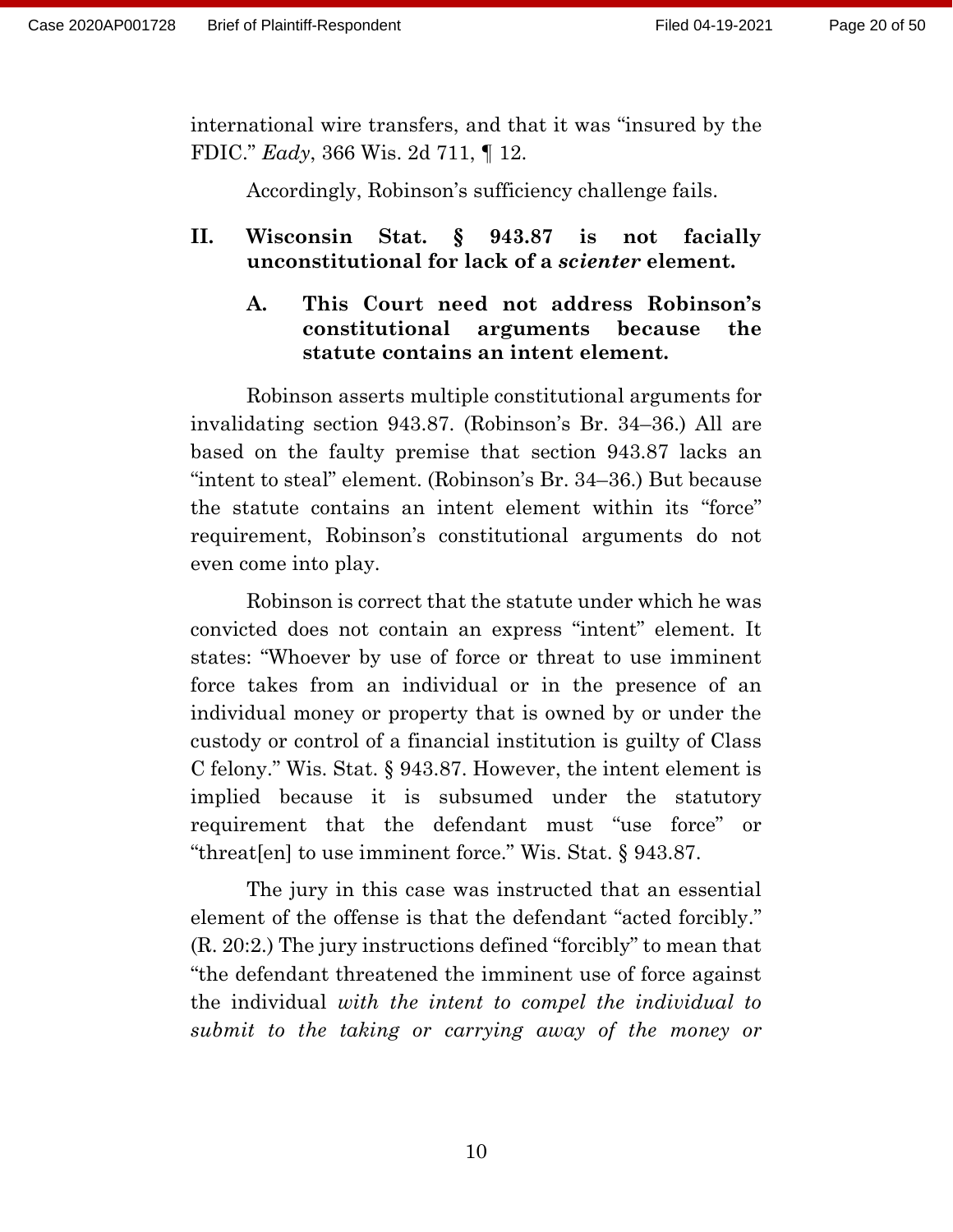*property*." (R. 20:2 (emphasis added).) <sup>5</sup> Thus, because the jury found Robinson guilty, it necessarily determined that he acted "with the intent to compel" Dunn, as a representative of US Bank, to "submit to the taking or carrying away of the money or property." (*Id.)*

This instruction is consistent with the general rule in Wisconsin "criminal intent is the rule in our criminal jurisprudence." *State v. Stoehr*, 134 Wis. 2d 66, 77, 396 N.W.2d 177 (1986). Accordingly, *scienter* "is generally presumed even absent express statutory reference." *State v. Weidner*, 2000 WI 52, ¶ 11, 235 Wis. 2d 306, 611 N.W.2d 684. And Robinson does not develop any argument that Wis. Stat. 943.87 meets any of the criteria for concluding that the statute imposes strict liability, as set forth in *State v. Luedtke,*  2015 WI 42, ¶ 65, 362 Wis. 2d 1, 863 N.W.2d 592.

Because intent is the rule and Robinson does not argue that the statute qualifies as a strict liability statute, this Court should conclude that Wis. Stat. § 943.87 contains an implicit element of "intent" under the "force" element and that the jury properly found that Robinson acted with the requisite intent when he walked into US Bank and gave the teller a note saying "I have a gun. Give me the money." (R. 89:67.)

And because section 943.87 contains a *scienter* element, this Court need not engage in an extensive constitutional analysis and may dispose of Robinson's arguments on this basis alone. However, if the Court disagrees with the State and concludes that section 943.87 lacks an intent element, Robinson's constitutional arguments fail for several other reasons.

<sup>5</sup> As Robinson does not even mention the jury instruction, he does not argue that "intent to compel the individual to submit to the taking or carrying away of the money or property" (R. 20:2) is meaningfully different than his proffered "intent to steal." (Robinson's Br. at 34.)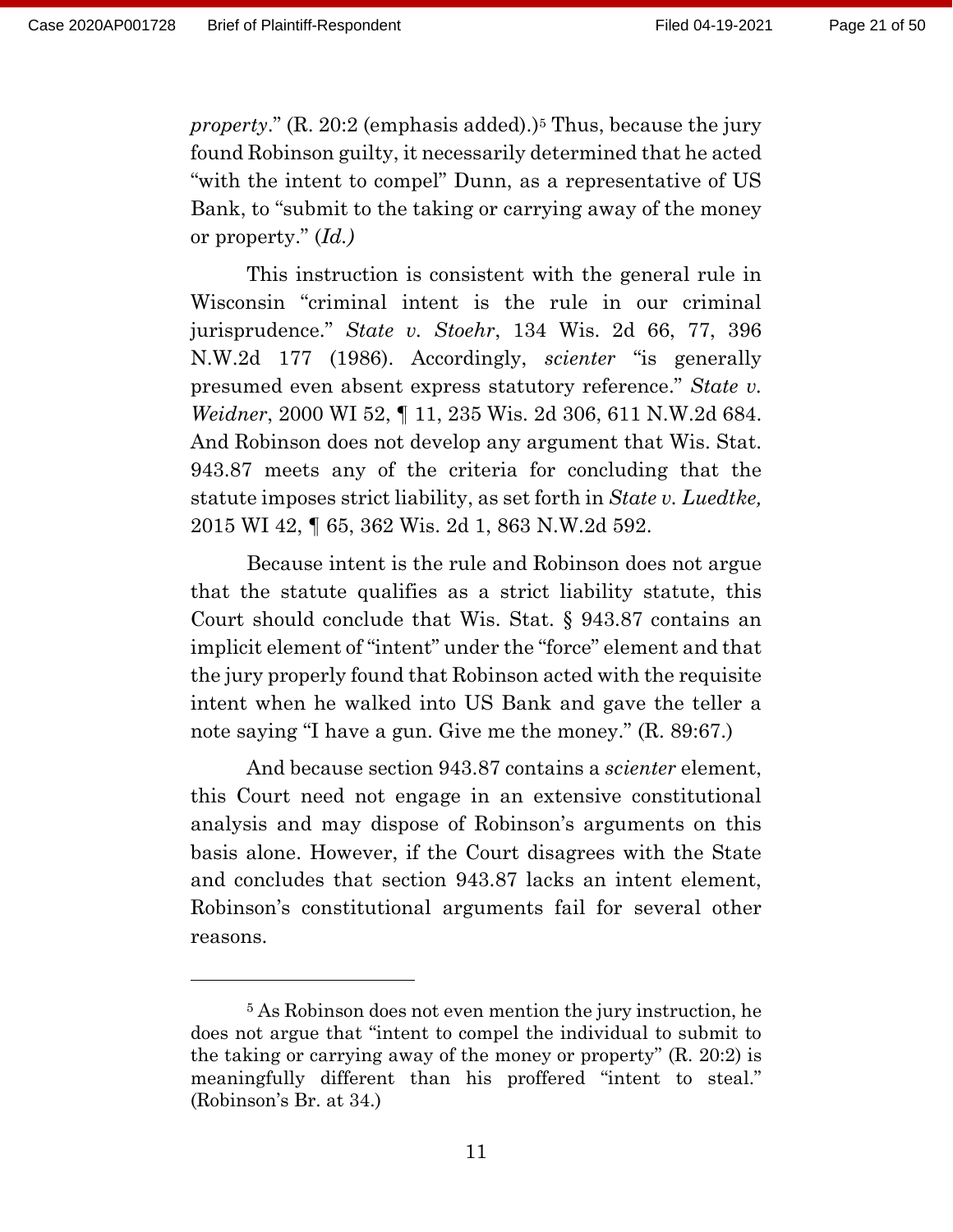#### **B. Robinson's constitutional arguments are comingled and insufficiently developed.**

### **1. Constitutional arguments must be developed and analyzed separated.**

When a defendant presents multiple constitutional challenges to a statute, each constitutional claim must be examined independently from one another. *Holder v. Humanitarian Law Project*, 561 U.S. 1, 19–20 (2010). A party must not conflate differing constitutional doctrines. *Id*. The party must sufficiently raise and develop each discrete constitutional claim separately. *Cemetery Servs., Inc. v. DRL*, 221 Wis. 2d 817, 831, 586 N.W.2d 191 (Ct. App. 1998). For example, a vagueness challenge and overbreadth claim are distinct from one another, "[o]therwise the doctrines would be substantially redundant." *Humanitarian Law Project*, 561 U.S. at 20.

And because a party making a facial challenge to the constitutionality of a statute faces a heavy burden, his constitutional arguments must be adequately developed before a court will address them. As the Wisconsin Supreme Court has explained: "Constitutional claims are very complicated from an analytic perspective, both to brief and to decide. A one or two paragraph statement that raises the specter of such claims is insufficient to constitute a valid appeal of these constitutional issues to this court." *Cemetery Servs.,* 221 Wis. 2d at 831.

Accordingly, an appellate court generally will not address arguments of constitutional magnitude that are not sufficiently developed because to do so it would need to "serve as both advocate and court." *Id.*; *see also State v. Pettit*, 171 Wis. 2d 627, 646, 492 N.W.2d 633 (Ct. App. 1992) (court may decline review of underdeveloped arguments).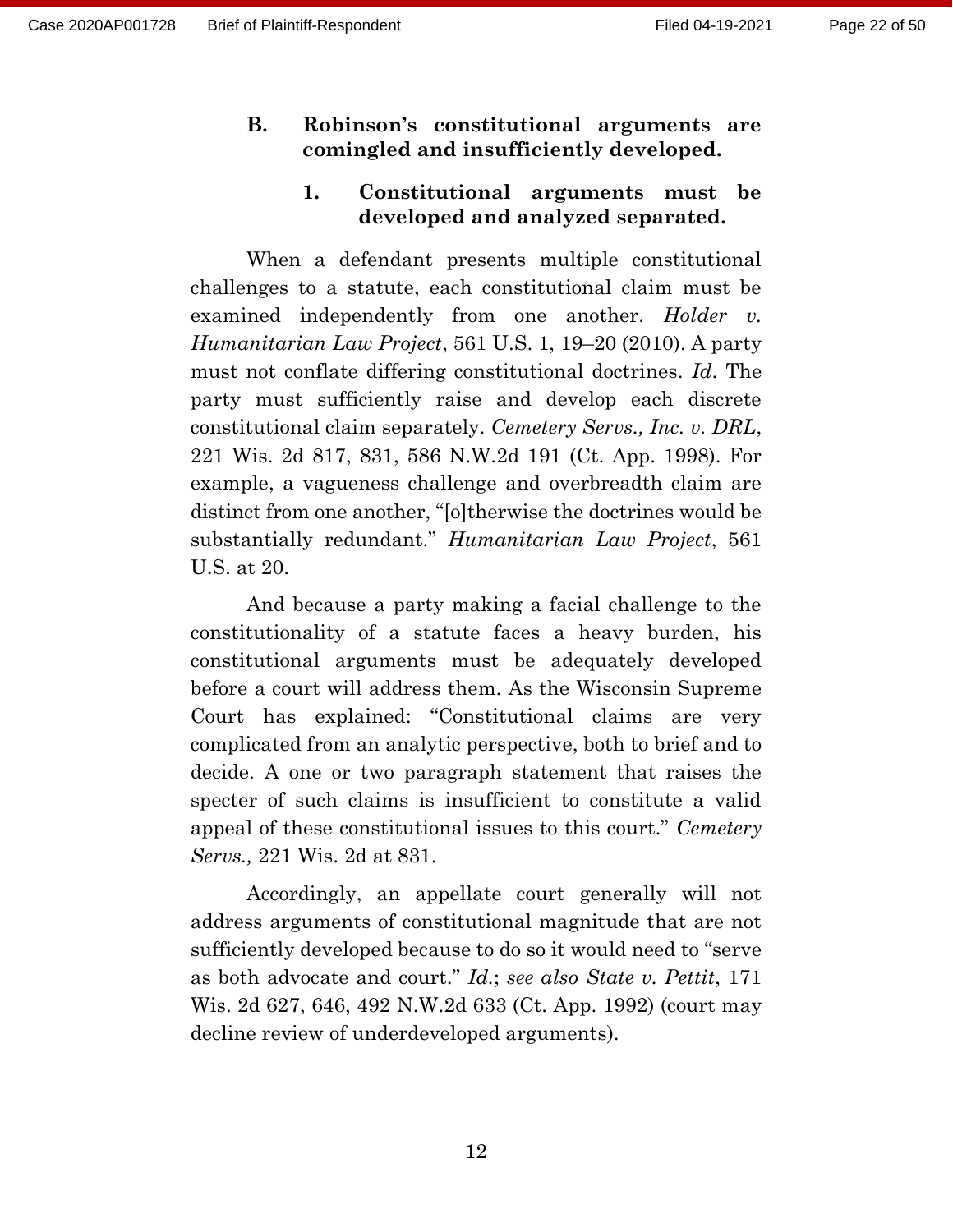## **2. Robinson's constitutional claims are comingled and insufficiently developed.**

Here, Robinson commingles three distinct constitutional claims when he argues that section 943.87 is unconstitutional because it lacks an "intent to steal" element. (Robinson's Br. 34–36.) First, Robinson argues it is unconstitutionally overbroad in violation of the Fourteenth Amendment's guarantees of substantive due process. *See State v. Tronca*, 84 Wis. 2d 68, 89, 267 N.W.2d 216 (1978) (overbreadth rests upon substantive due process). Second, Robinson argues the statute is unconstitutionally vague, a procedural due process claim under the Fourteenth Amendment.<sup>6</sup> *See City of Oak Creek v. King*, 148 Wis. 2d 532, 546, 436 N.W.2d 285 (1989) (vagueness rests on procedural due process). Third, Robinson argues the statute violated the equal protection clause of the Fourteenth Amendment. (Robinson's Br. 35–36.)

Despite mounting a facial constitutional challenge to a criminal statute that has been on the books for over 15 years<sup>7</sup> under three different constitutional provisions, <sup>8</sup> Robinson devotes a mere three-pages to his constitutional arguments.

<sup>6</sup> Robinson incorrectly states that vagueness claim is a substantive due process claim. (Robinson's Br. 34.)

<sup>7</sup> Wisconsin Stat. 943.87 was enacted in 2005 Wis. Act 212.

<sup>8</sup> Robinson also cites Wis. Const. Art 1 § 1, but does not claim that Wisconsin's constitution offers textually-based broader protections than its federal counterpart. "The United States and Wisconsin constitutions generally provide due process guarantees with no substantive differences." *State v. Wood*, 2010 WI 17, ¶ 17 n.9, 323 Wis. 2d 321, 780 N.W.2d 63; *see also State v. Roberson,*  2019 WI 102, ¶ 56, 389 Wis. 2d 190, 935 N.W.2d 813 ("A state court does not have the power to write into its state constitution additional protection that is not supported by its text or historical meaning.").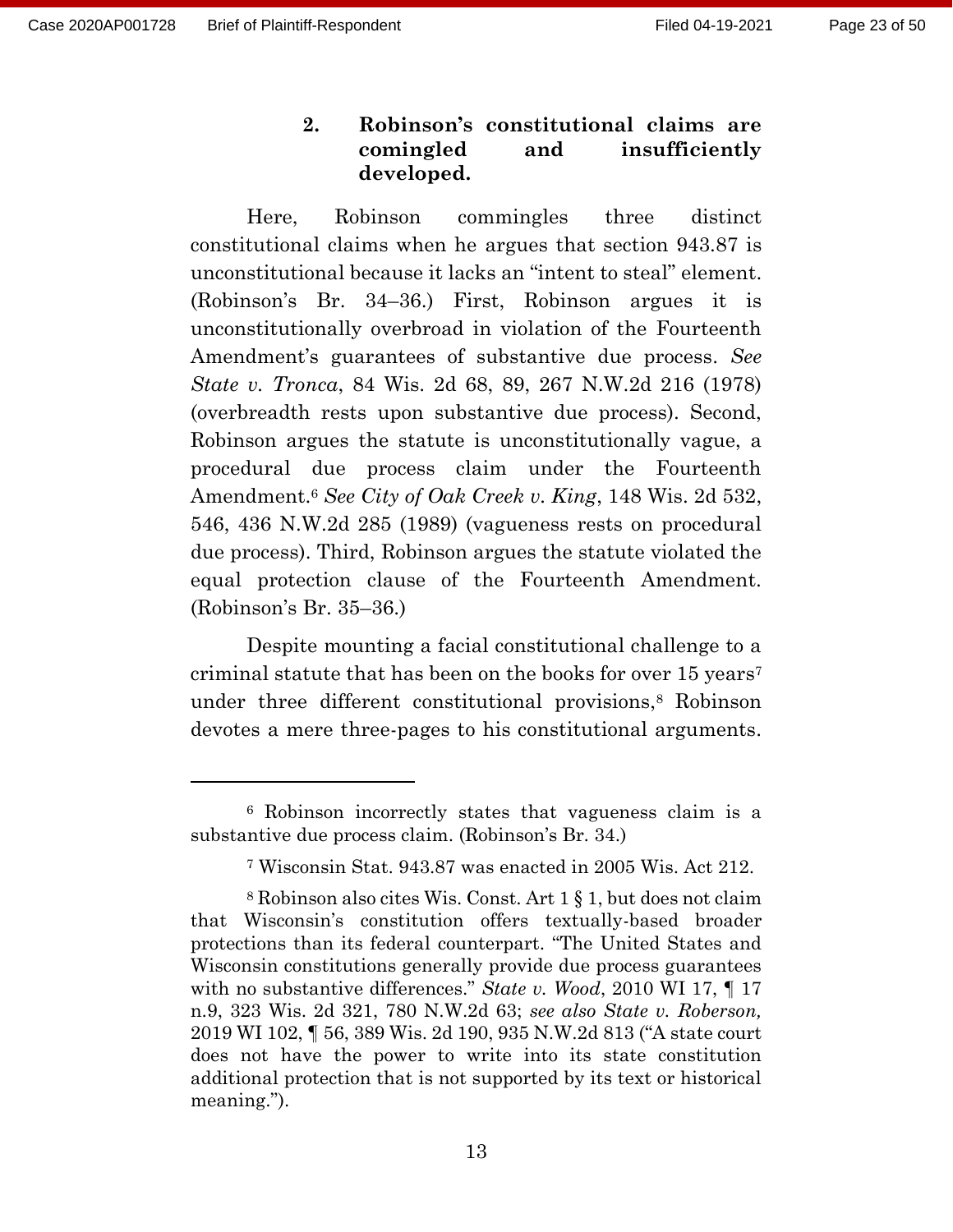(Robinson's Br. 33–36.) He presents each claim in only one or two paragraphs. Robinson first states the standard of review and sets forth the elements. (Robinson's Br. 33–34.) He then presents a commingled substantive due process overbreadth claim with a procedural due process vagueness claim in three short paragraphs. (Robinson's Br. 34–35). Robinson dedicates a mere paragraph to his equal protection claim. (Robinson's Br. 35–36.)

So Robinson presents three constitutional claims in four paragraphs. In doing so, he replicates the same error criticized in *Cemetery Servs.*, 221 Wis. 2d at 831, by commingling and under-developing claims in a few short paragraphs. "A one or two paragraph statement that raises the specter of such claims is insufficient to constitute a valid appeal of these constitutional issues to this court." *Id.* 

This principle is particularly relevant to Robinson's claims because there is no general requirement that criminal statutes must have a *scienter* element. The Wisconsin Supreme Court has upheld the constitutionality of strict liability offenses—i.e. those where the State is not required to prove that the defendant acted with a culpable state of mind. *See, e.g., Luedtke*, 362 Wis. 2d 1, ¶ 65 (upholding constitutionality of Wis. Stat. § 346.63(1)(am)(c), prohibiting operating a motor vehicle with a detectible amount of a controlled substance under due process challenge).

Thus, Robinson must do much more than string together a few paragraphs of general constitutional principles and "raise[ ] the specter" of a constitutional violation, leaving it to this Court to fill in the details. *Cemetery Servs.*, 221 Wis. 2d at 831. Because Robinson's arguments are comingled and insufficiently developed, this Court should decline to address them. *Pettit*, 171 Wis. 2d at 646.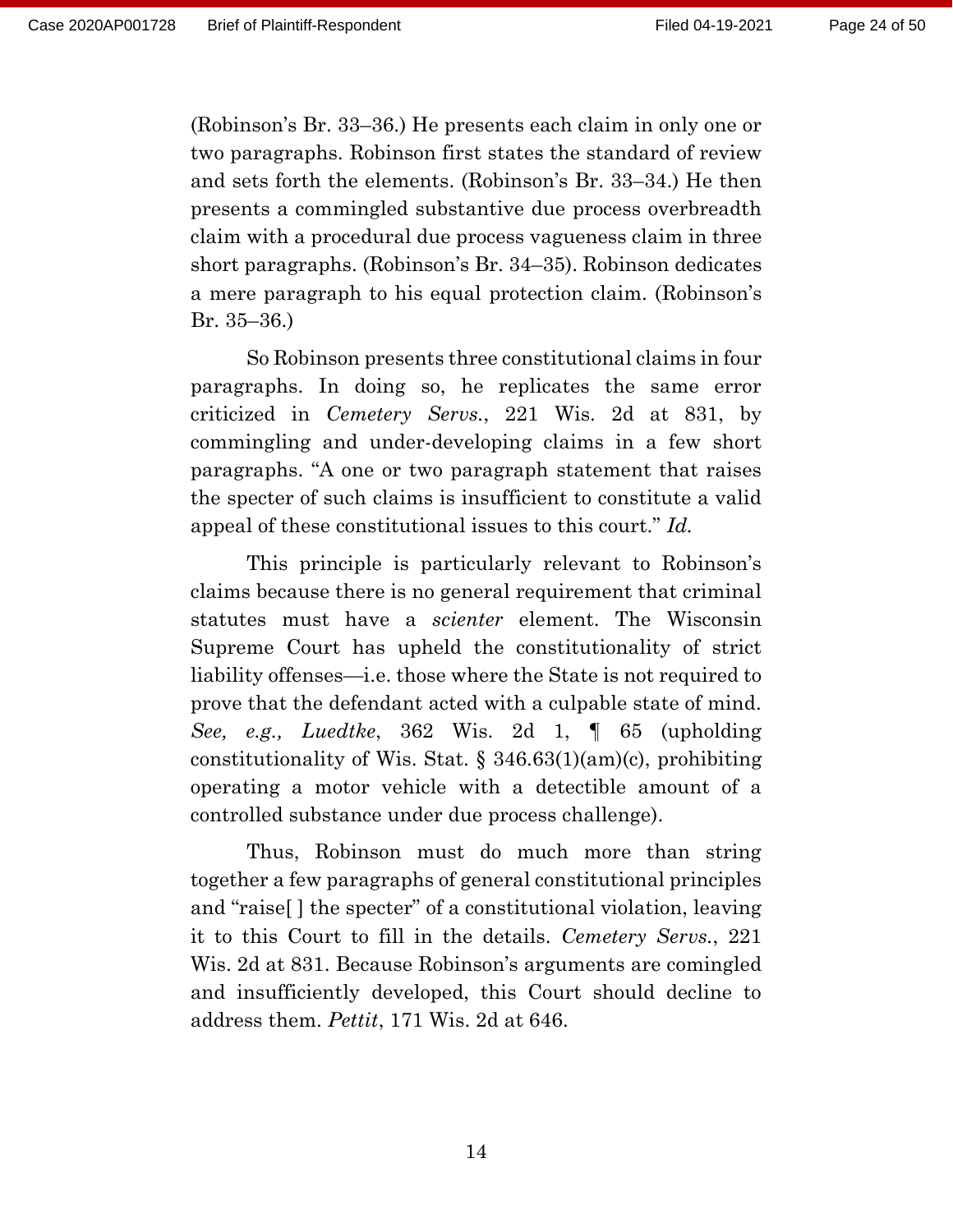#### **C. The statute is constitutional even if it lacks an intent element.**

This Court does not need to address the merits of Robinson's constitutional arguments unless it first concludes that section § 943.87 lacks an intent element and that Robinson's claims are properly addressed and developed. However, all three of his constitutional claims fail on the merits as well.

## **1. Robinson faces the "heavy burden" of proving the statute unconstitutional beyond a reasonable doubt under each theory.**

All statutes are presumed to be constitutional. *State v. Heft*, 185 Wis. 2d 288, 517 N.W.2d 494 (1994). Therefore, a party challenging the constitutionality of a statute bears the "heavy burden" of proving the provision unconstitutional beyond a reasonable doubt. *State v. Quintana*, 2008 WI 33, ¶ 76, 308 Wis. 2d 615, 748 N.W.2d 447. In a facial challenge, this means that the party challenging the statute must prove that it "cannot be enforced 'under any circumstances.'" *Serv. Emps. Int'l Union, Loc. 1 v. Vos*, 2020 WI 67, ¶ 38, 393 Wis. 2d 38, 946 N.W.2d 35 (citation omitted).

The presumption of constitutionality and obligation to prove a statute unconstitutional beyond a reasonable doubt applies with equal force to each of the theories Robinson asserts. *Redevelopment Auth. of Milwaukee v. Uptown Arts & Educ*., Inc., 229 Wis. 2d 458, 462, 599 N.W.2d 655 (Ct. App. 1999) (overbreadth); *State v. Ruesch*, 214 Wis. 2d 548, 556, 571 N.W.2d 898 (Ct. App. 1997) (vagueness); *Heft*, 185 Wis. 2d at 298 (equal protection). With that said, none of Robinson's three constitutional arguments have merit.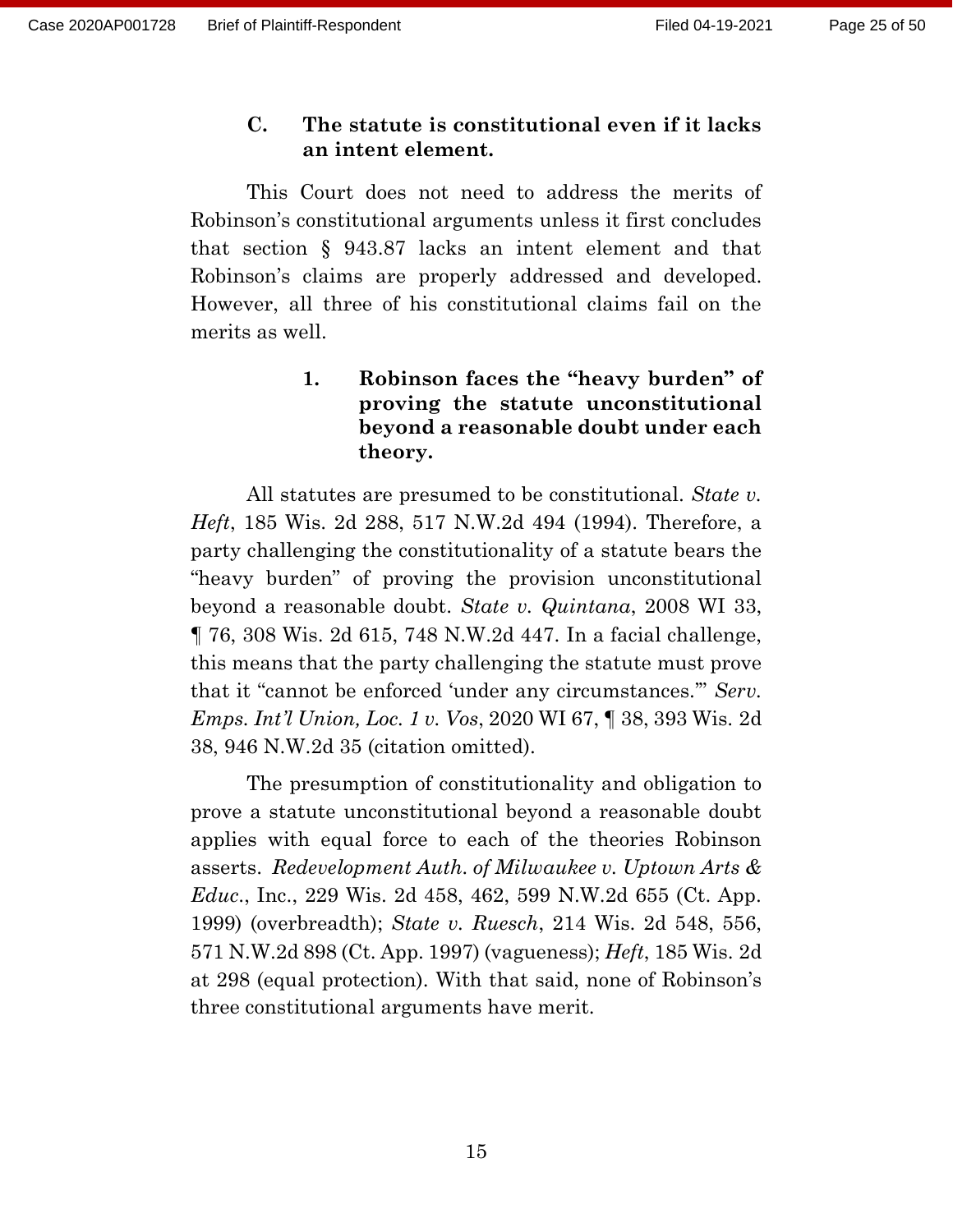- **2. Wisconsin's robbery of a financial institution statute is not unconstitutionally overbroad.**
	- **a. Overbreadth claims are limited to First Amendment claims involving "substantial number" of unconstitutional applications.**

Overbreadth rests upon the concept of substantive due process. *Tronca*, 84 Wis. 2d at 89. Substantive due process is a constitutional limitation on the boundaries of police power. *State ex rel. Greer v. Wiedenhoeft*, 2014 WI 19, ¶¶ 57–61, 353 Wis. 2d 307, 845 N.W.2d 373. And states generally have "plenary" authority to curtail actions for public protection. *State v. Emery*, 178 Wis. 147, 155, 189 N.W. 564 (1922).

Therefore, overbreadth claims "are especially to be discouraged." *Sabri v. United States*, 541 U.S. 600, 609–10 (2004), and a party generally "does not have standing to raise a facial challenge that a statute is overbroad." *State v. Konrath*, 218 Wis. 2d 290, 305, 577 N.W.2d 601 (1998). Indeed, such claims are confined to instances in which a statute implicates First Amendment protections, and overbreadth claims generally are "not recognized . . . outside the limited context of the First Amendment." *United States v. Salerno*, 481 U.S. 739, 745 (1987). So in most circumstances, unless a statute "infringe[s] on a fundamental right protected by the First Amendment, [a court] should not address the overbreadth challenge." *Brandmiller v. Arreola*, 189 Wis. 2d 215, 228–29, 525 N.W.2d 353 (Ct. App. 1994), *aff'd*, 199 Wis. 2d 528, 544 N.W.2d 894 (1996).

However, even where the overbreadth doctrine applies, courts are "careful" to "only sparingly utilize the overbreadth doctrine as a tool for statutory invalidation, proceeding with caution and restraint." *State v. Jackson*, 2020 WI App 4, ¶ 13, 390 Wis. 2d 402, 938 N.W.2d 639 (citation omitted). To succeed, the claimant must show that "a substantial number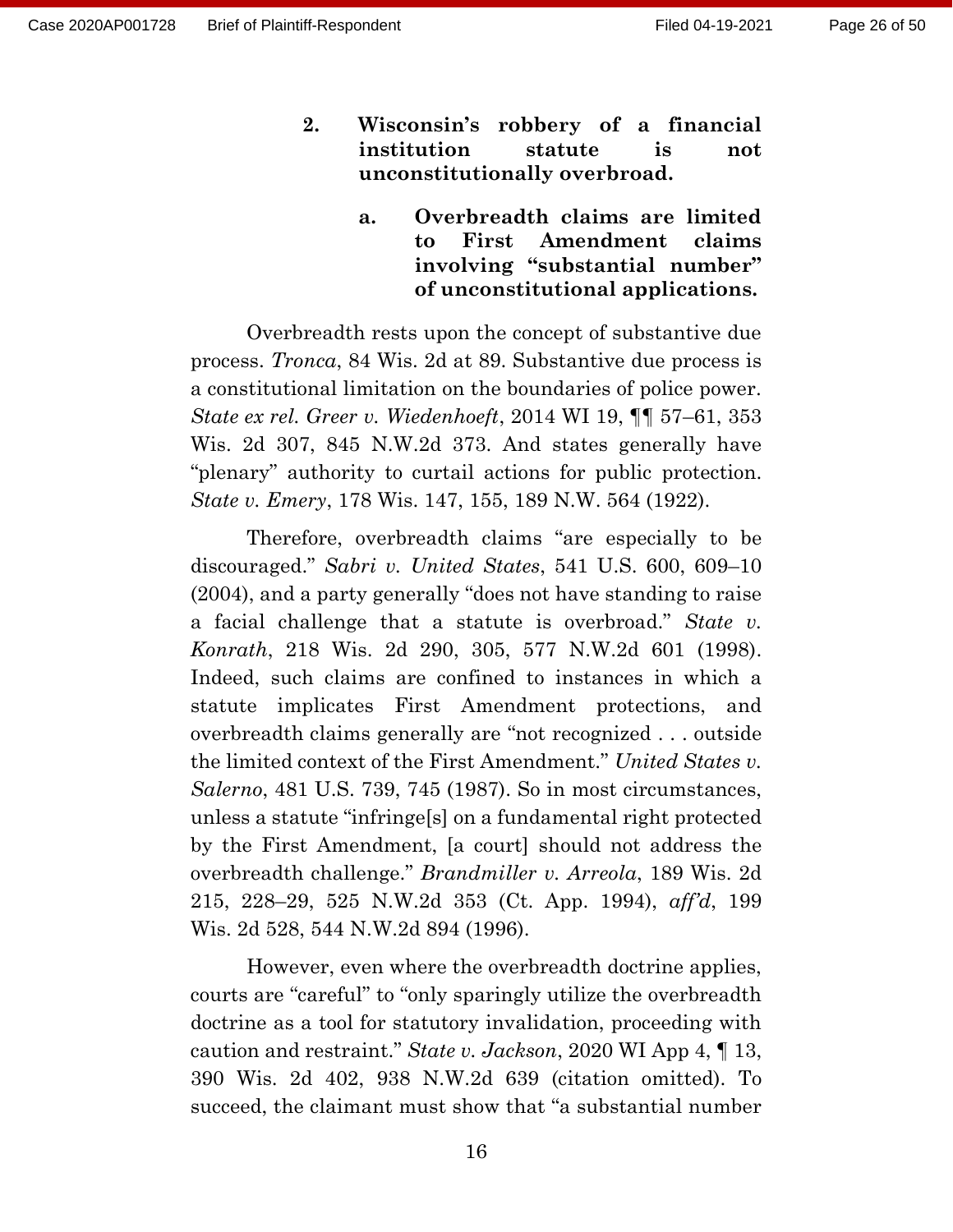of [the statute's] applications are unconstitutional, judged in relation to the statute's plainly legitimate sweep." *State v. Culver*, 2018 WI App 55, ¶ 9, 384 Wis. 2d 222, 918 N.W.2d 103 (alteration in original) (citation omitted).

#### **b. Section 943.87 does not implicate a fundamental right and has a rational basis.**

Robinson argues that without an intent to steal element the statute "violates substantive due process because it is overbroad and vague; it proscribes conduct that the state has no authority to condemn." (Robinson's Br. 34.) Robinson is wrong.

Because section 943.87 does not implicate a fundamental right or suspect class, this Court must apply rational basis scrutiny under which a statute is constitutional so long as it "is rationally related to achieving a legitimate governmental interest." *Luedke* 362 Wis. 2d 1, ¶ 76. The rational basis need not be expressly articulated in the law. Rather, the statute passes muster if this Court "can conceive of facts on which the legislation could reasonably be based." *Quintana*, 308 Wis. 2d 615, ¶ 77.

Here, there is a perfectly legitimate governmental objective the state sought to achieve in enacting section 943.87—preventing people from using force or threatening to use force to obtain money from a financial institution. This objective involves legitimate public safety concerns as well as legitimate concerns about the integrity of the banking system. The state has a particularly strong interest in maintaining order in banks—and this includes the conduct of customers as well as those who come to do violence. Robinson fails to convince that the state lacks the authority to proscribe such conduct. Instead, Robinson argues that the statute violates due process because it could be construed as preventing a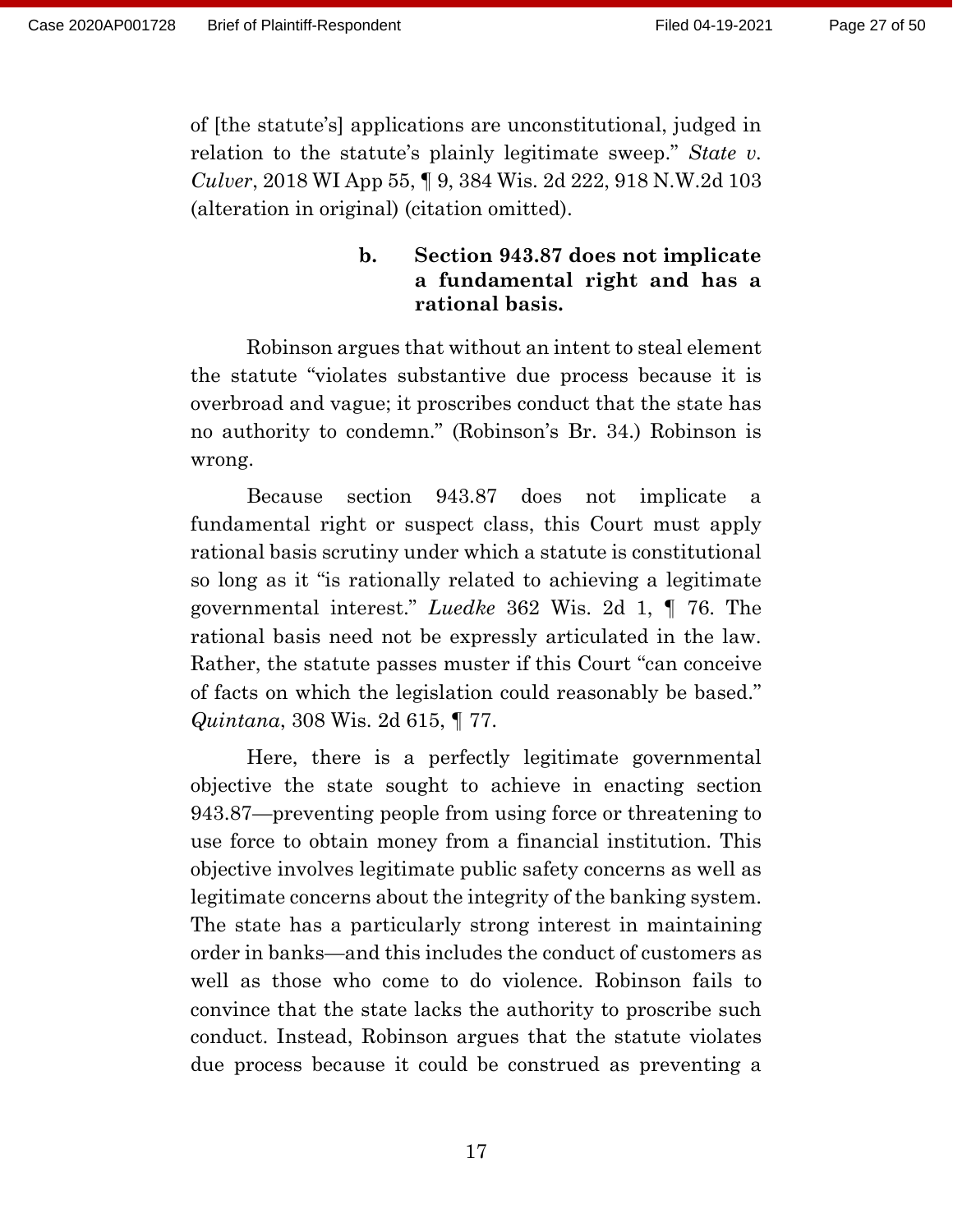person from entering a bank and threatening to use force to obtain his own money. (Robinson's Br. at 35.)

There are two problems with this. First, a facial challenge is not won by pointing to an obscure hypothetical situation where a statute *may* be unconstitutional. Second, Robinson had to show a "substantial number" of unconstitutional applications, *Culver*, 384 Wis. 2d 222, ¶ 9 (citation omitted), and his single example does not even present an unconstitutional application. Robinson utterly fails to explain why the state cannot outlaw a person from entering financial institution and using force or the threat of force to obtain money—even their own.

The statute is not overbroad.

- **3. Wisconsin's robbery of a financial institution statute is not unconstitutionally vague.**
	- **a. Robinson has the burden to prove the statute gives insufficient notice of the prohibited conduct in all applications.**

Vagueness rests upon the concept "that procedural due process requires fair notice and proper standards for adjudication." *City of Oak Creek*, 148 Wis. 2d at 546. The primary issue is whether the regulation is "sufficiently definite to give reasonable notice of the prohibited conduct to those who wish to avoid its penalties." *Id*. A regulation may be unconstitutionally vague when "it fails to afford proper notice of the conduct it seeks to proscribe." *City of Milwaukee v. Wilson*, 96 Wis. 2d 11, 16, 291 N.W.2d 452 (1980).

And importantly, a person raising vagueness "does not have standing to challenge it on the grounds of being vague as it may be applied to others." *State v. Clement*, 153 Wis. 2d 287, 296, 450 N.W.2d 789 (Ct. App. 1989). So a "defendant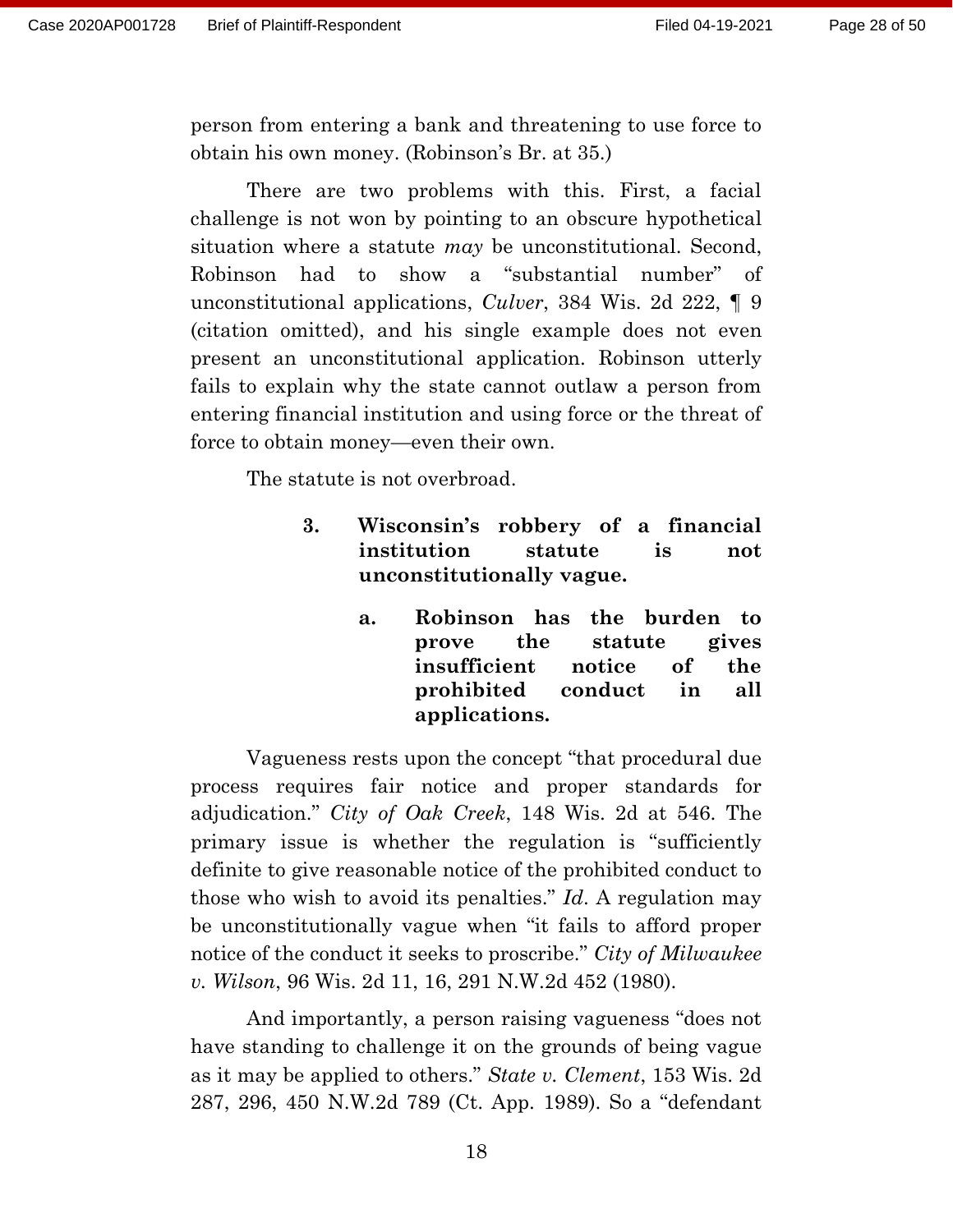cannot hypothesize fact situations but is confined to the conduct charged." *State v. Driscoll*, 53 Wis. 2d 699, 701–02, 193 N.W.2d 851 (1972).

In a vagueness challenge, the party must show the statute is vague in *all* its applications. *Hegwood v. City of Eau Claire*, 676 F.3d 600, 604 (7th Cir. 2012). Thus, Robinson's vagueness challenge requires him to "establish, beyond a reasonable doubt, that there is no possible application or interpretation of the statute which would be constitutional." *State v. Smith*, 215 Wis. 2d 84, 90–91, 572 N.W.2d 496 (Ct. App. 1997).

## **b. The statute gives fair notice of the conduct it prohibits.**

Robinson's vagueness challenge is doomed by his misapplication and misunderstanding of vagueness doctrine. He bases his claim on a single hypothetical that "a person could be charged with robbery of a financial institution for forcibly demanding and leaving with his own money." (Robinson's Br. 35.)

But Robinson wasn't trying to obtain his own money when he robbed US Bank. He was broke with a \$100-a-day drug habit—that's why he robbed the bank. Robinson cannot (and does not even attempt to argue) that section 943.87 fails to give adequate notice of the conduct it prohibits in this circumstance. To state the obvious: You can't enter a bank and threaten to use force to obtain someone else's money.

In addition to the problem that Robinson cannot prove vagueness by relying on hypothetical situations involving other people, *Driscoll*, 53 Wis. 2d at 701–02, his hypothetical is unconvincing. The goal of maintaining public order and safety in banks demands that citizens refrain from using or threatening to use force against bank employees to obtain money that they believe is their own. The statute gives clear notice of that and therefore is not unconstitutionally vague.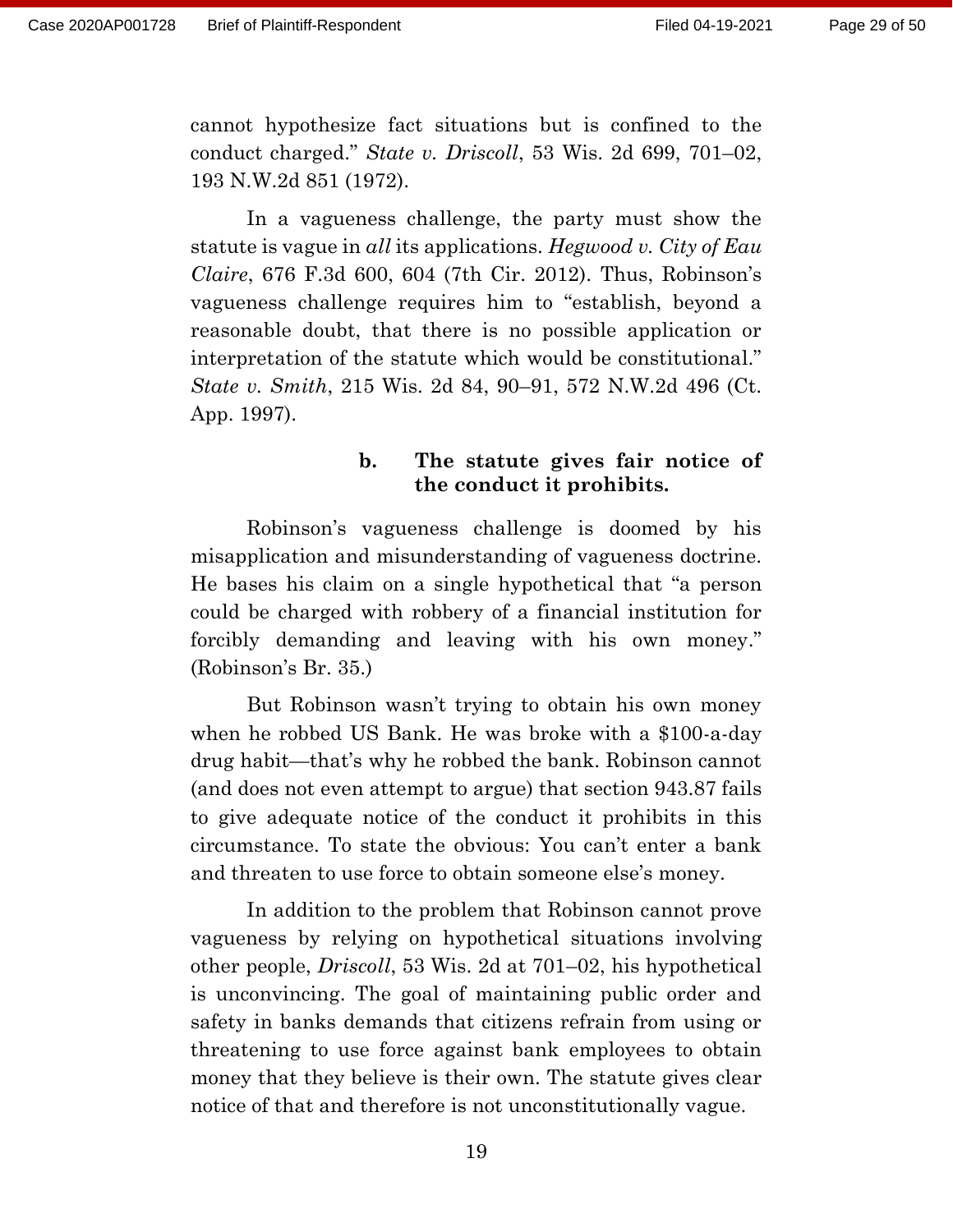**4. Wisconsin's robbery of a financial institution statute doesn't violate equal protection because it has a rational basis.**

Moving onto Robinson's equal protection challenge, he claims that there is no rational basis for the criminal statutes to require an intent element for other theft-related crimes but not have the same element in section 943.87 (Robinson's Br. at 36.) This argument fares no better than his overbreadth claim because "[a]lthough substantive due process and equal protection may have different implications, '[t]he analysis under both the due process and equal protection clauses is largely the same.'" *State v. Smith*, 2010 WI 16, ¶ 16, 323 Wis. 2d 377, 780 N.W.2d 90 (citation omitted). And because Robinson does not argue that that the statute implicates a suspect class or fundamental right, it is subject to rational basis scrutiny, like most statutes challenged on equal protection grounds. *In re Commitment of Alger*, 2015 WI 3, ¶ 39, 360 Wis. 2d 193, 858 N.W.2d 346.

It is perfectly rational for the state to omit the intent element relating to theft from a financial institution. Using Robinson's hypothetical, the Legislature very reasonably could have concluded that in order to maintain public safety and order within banks and consumer confidence in financial institutions, members of the public cannot use or threaten to use force to obtain money—regardless of what they intend to do with it afterwards. This is why the statute not only proscribes using force to carry away someone else's money, but also an individual's own funds that are in "under the custody or control of a financial institution." Wis. Stat. § 943.87.

The statute is constitutional.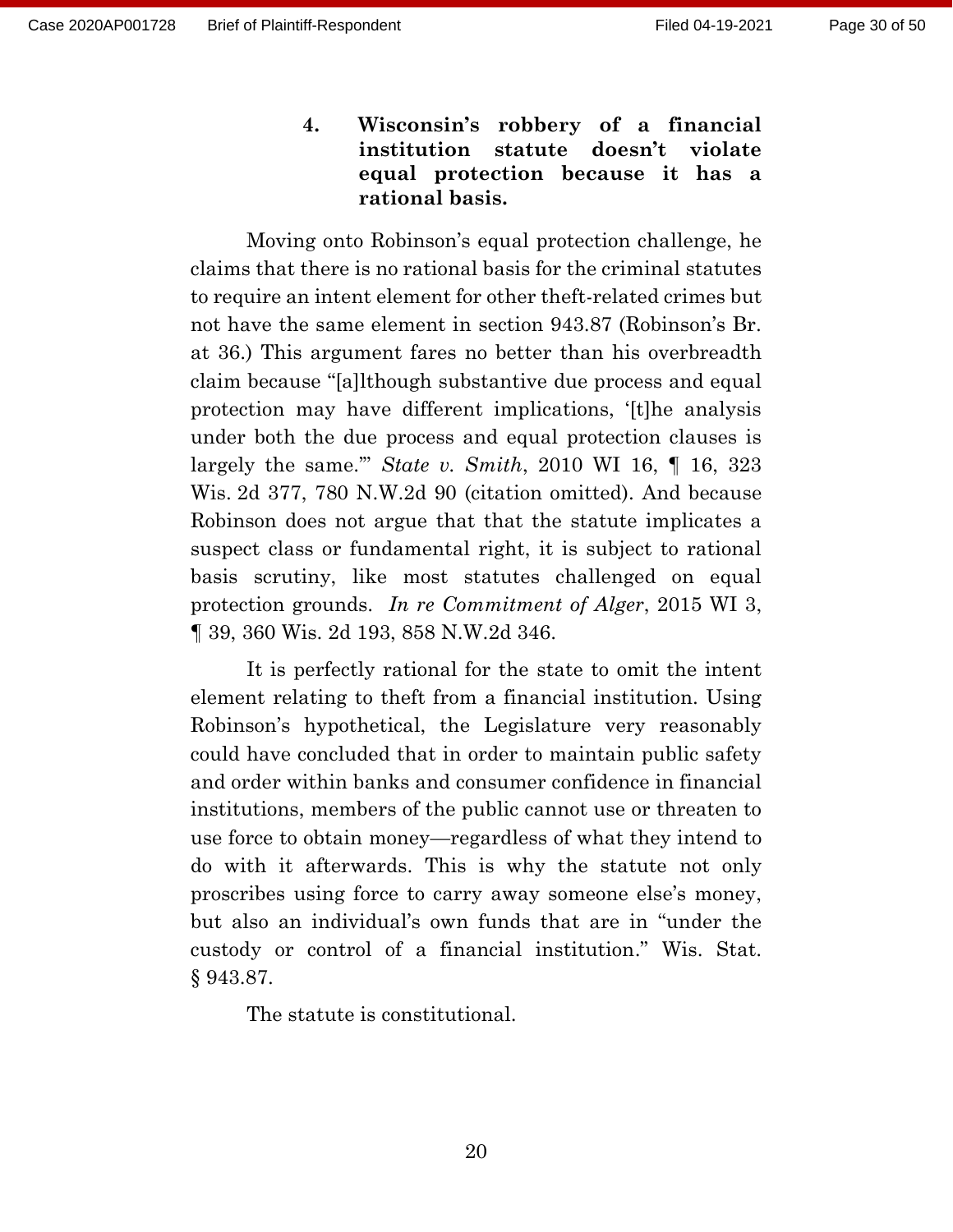## **III. Robinson was not entitled to a** *Macher* **hearing because his trial counsel did not perform deficiently and he was not prejudiced.**

Robinson claims that his trial counsel was ineffective in a variety of ways. He asserts that counsel was ineffective for failing to: (1) introduce evidence that two people present at the bank robbery were unable to identify him as the robber; (2) present evidence that two people called police in response to a photograph from the robbery shown on TV and identified two other people as the robber; (3) call an eyewitness identification expert; and (4) moving to suppress Dunn's identification of the him on grounds that he was entitled to counsel. (Robinson's Br. 11–32.) But because the record conclusively demonstrates that counsel was not deficient and that Robinson was not prejudiced by the alleged errors, the postconviction court properly denied his postconviction motion without a hearing.

## **A. In order to be entitled to a hearing, Robinson was required to allege facts showing both deficient performance and prejudice.**

"When a circuit court summarily denies a postconviction motion alleging ineffective assistance of counsel without holding a *Machner* hearing, the issue for the court of appeals is whether the defendant's motion alleged sufficient facts entitling him to a hearing." *State v. Sholar,* 2018 WI 53, ¶ 51, 381 Wis. 2d 560, 912 N.W.2d 89. In order to make out a prima facie case of ineffective assistance of counsel, a defendant must allege facts that establish counsel was both deficient and the deficiency was prejudicial under the familiar two-part test articulated in *Strickland v. Washington*, 466 U.S. 668, 687 (1984).

But a defendant is not entitled to a *Machner* hearing simply because he makes conclusory allegations in a posttrial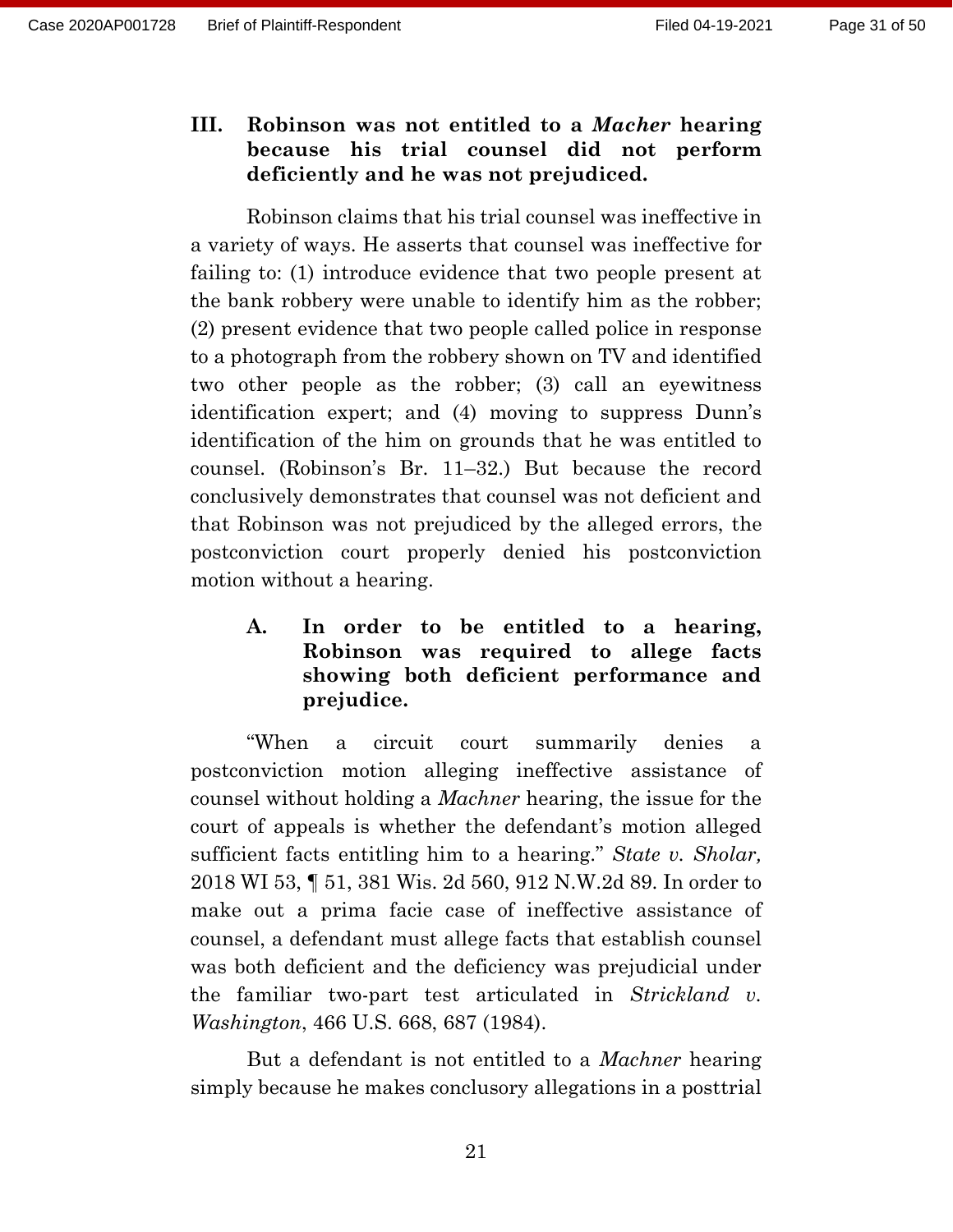motion, "no matter how cursory or meritless the ineffective assistance of counsel claim might be." *State v. Curtis*, 218 Wis. 2d 550, 555 n.3, 582 N.W.2d 409 (Ct. App. 1998). Accordingly, a "circuit court has the discretion to deny the postconviction motion without a *Machner* hearing 'if the motion fails to allege sufficient facts to raise a question of fact, presents only conclusory allegations, or if the record conclusively demonstrates that the defendant is not entitled to relief.'" *State v. Ortiz-Mondragon*, 2015 WI 73, ¶ 58, 364 Wis. 2d 1, 866 N.W.2d 717 (quoting *State v. Roberson,* 2015 WI 73, ¶ 43, 292 Wis. 2d 280, 866 N.W.2d 717).

## **B. Trial counsel did not perform deficiently in any of the manners alleged.**

## **1. Counsel is not deficient if his conduct falls within the wide realm of objectively reasonable actions.**

A criminal defendant has the right to effective assistance of counsel. *State v. Balliette,* 2011 WI 79, ¶ 21, 336 Wis. 2d 358, 805 N.W.2d 334. However, "counsel's performance need not be perfect, nor even very good, to be constitutionally adequate." *State v. Carter*, 2010 WI 40, ¶ 22, 324 Wis. 2d 640, 782 N.W.2d 695.

To prove deficient performance, "the defendant must show that counsel's representation fell below an objective standard of reasonableness." *Strickland*, 466 U.S. at 688. "[A] court must indulge a strong presumption that counsel's conduct falls within the wide range of reasonable professional assistance." *Id.* at 689. "Judicial scrutiny of counsel's performance must be highly deferential." *Id.*

"The relevant question is not whether counsel's choices were strategic, but whether they were reasonable." *Roe v. Flores-Ortega*, 528 U.S. 470, 481 (2000) (citing *Strickland*, 466 U.S. at 688). A court judges an attorney's performance based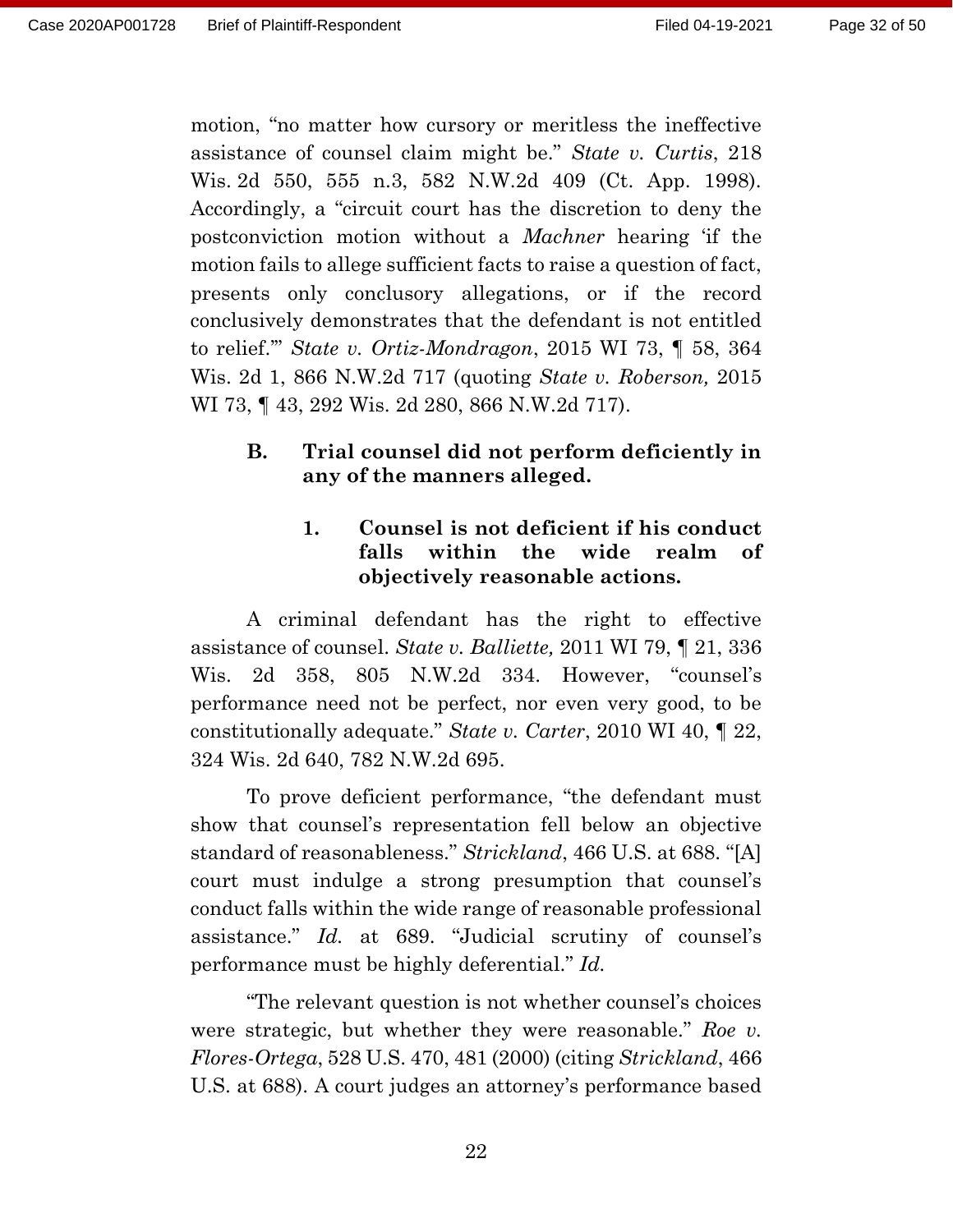on "an objective test, not a subjective one." *State v. Jackson*, 2011 WI App 63, ¶ 9, 333 Wis. 2d 665, 799 N.W.2d 461. "So, regardless of defense counsel's thought process, if counsel's conduct falls within what a reasonably competent defense attorney could have done, then it was not deficient performance." *Id.*

Additionally, "[i]n order to constitute deficient performance, the law must be settled in the area in which trial counsel was allegedly ineffective." *State v. Hanson*, 2019 WI 63, ¶ 28, 387 Wis. 2d 233, 928 N.W.2d 607. "When the law is unsettled, the failure to raise an issue is objectively reasonable and therefore not deficient performance." *Jackson*, 333 Wis. 2d 665, ¶ 10. The law is unsettled "[w]hen case law can be reasonably analyzed in two different ways," *id.*, or when "there is no Wisconsin case law directly on point on the issue" and existing Wisconsin case law does not "present a factual situation similar enough to the facts of this case," *State v. Morales-Pedrosa*, 2016 WI App 38, ¶ 26, 369 Wis. 2d 75, 879 N.W.2d 772.

Accordingly, when a defendant argues that his lawyer was ineffective by not raising a certain issue, a court generally is "confined to considering the narrower issue of whether the law was so well settled that counsel's performance was legally deficient." *State v. Breitzman*, 2017 WI 100, ¶ 56, 378 Wis. 2d 431, 904 N.W.2d 93.

A court thus "need not address the merits" of the issue that counsel failed to raise. *State v. Lemberger*, 2017 WI 39, ¶ 32, 374 Wis. 2d 617, 893 N.W.2d 232. Of course, "[i]n determining whether counsel's performance was deficient for failing to bring a motion, [a court] may assess the merits of that motion." *State v. Sanders*, 2018 WI 51, ¶ 29, 381 Wis. 2d 522, 912 N.W.2d 16. And "[c]ounsel does not perform deficiently by failing to bring a meritless motion." *Id.* Indeed, an attorney's failure to raise a meritless argument is neither deficient performance nor prejudicial under *Strickland*. *State*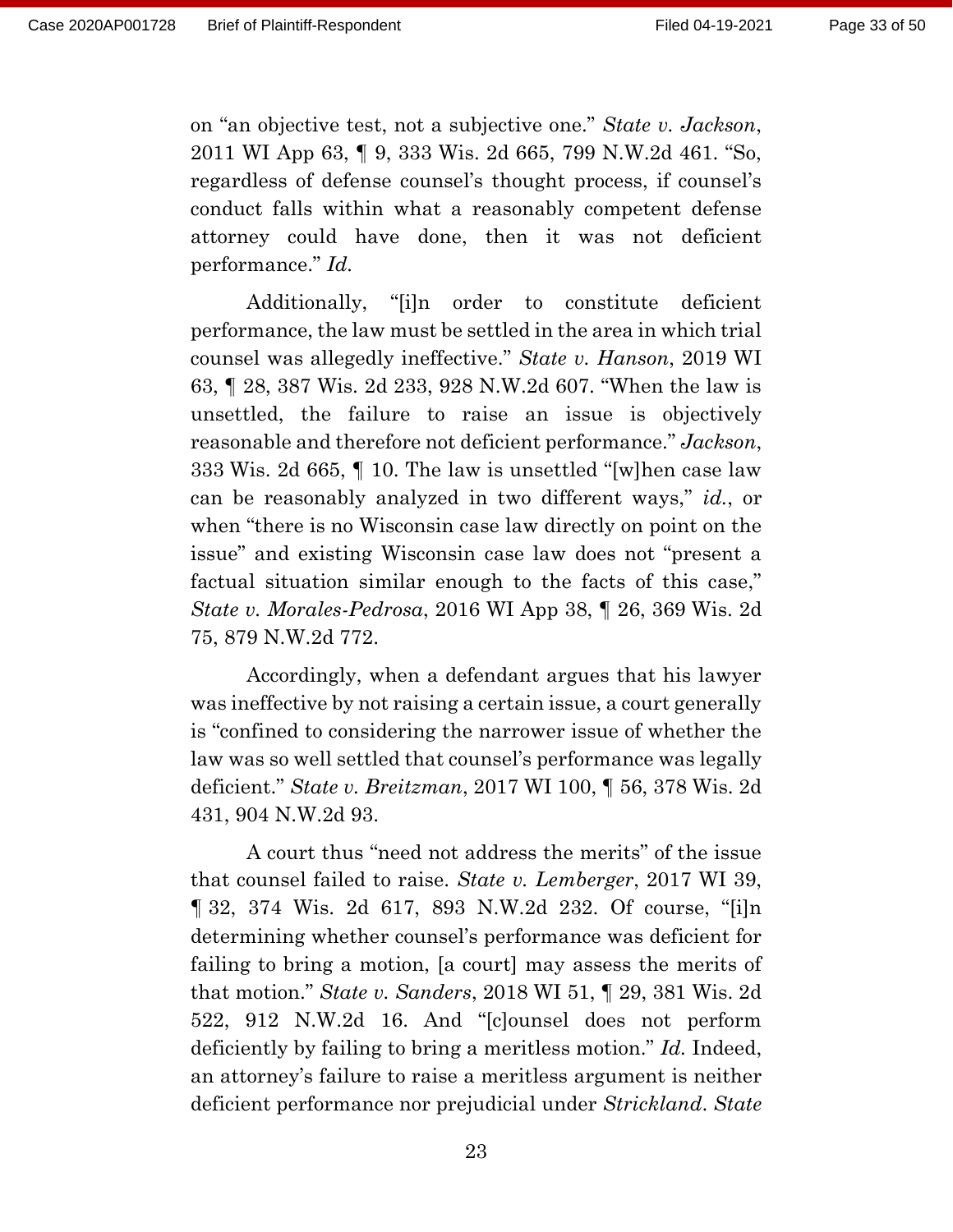*v. Ziebart*, 2003 WI App 258, ¶ 14, 268 Wis. 2d 468, 673 N.W.2d 369.

### **2. Counsel was not deficient for failing to call two witnesses who were unable to identify anyone as the bank robber.**

Robinson claims his trial counsel was deficient for failing to call two bank employees who were unable to identify anyone as the robber. (Robinson's Br. 11–13.) The first witness, Ms. Wright, worked as a security guard at the bank and asked Robinson to remove his hood when he entered. (R. 62:8.) He did so, walked away, and got in line at the teller window. (R. 62:8.) "[M]oments later," the teller informed her that the bank had been robbed. (R. 62:8–9.) The second witness, Ms. Taylor, was on the phone when Robinson entered the bank. (R. 62:9.) She observed Robinson grab a Western Union slip from the kiosk, and then get in line, "at which time she did not pay any more attention to him. (R. 62:9.) Neither Wright nor Taylor identified anyone from a lineup as the robber. (R. 62:10–11.)

It is not ineffective assistance for trial counsel to fail to present evidence with "limited value." *State v. Lindell*, 2001 WI 108, ¶ 130, 245 Wis. 2d 689, 629 N.W.2d 223. As the postconviction court recognized, these witnesses' "inability to identify [Robinson] as the bank robber would not have been materially probative that anyone other than the defendant committed the bank robbery." (R. 80:4.) That is because, their inability to make an identification "is not evidence that the defendant was not the robber—it simply means, for any number of reasons, they would not identify him following their relatively brief and innocuous interactions with him." (R. 80:4.)

Indeed, the police reports Robinson relies upon do not indicate that either Wright or Taylor had the same opportunity to observe Robinson's facial features up close for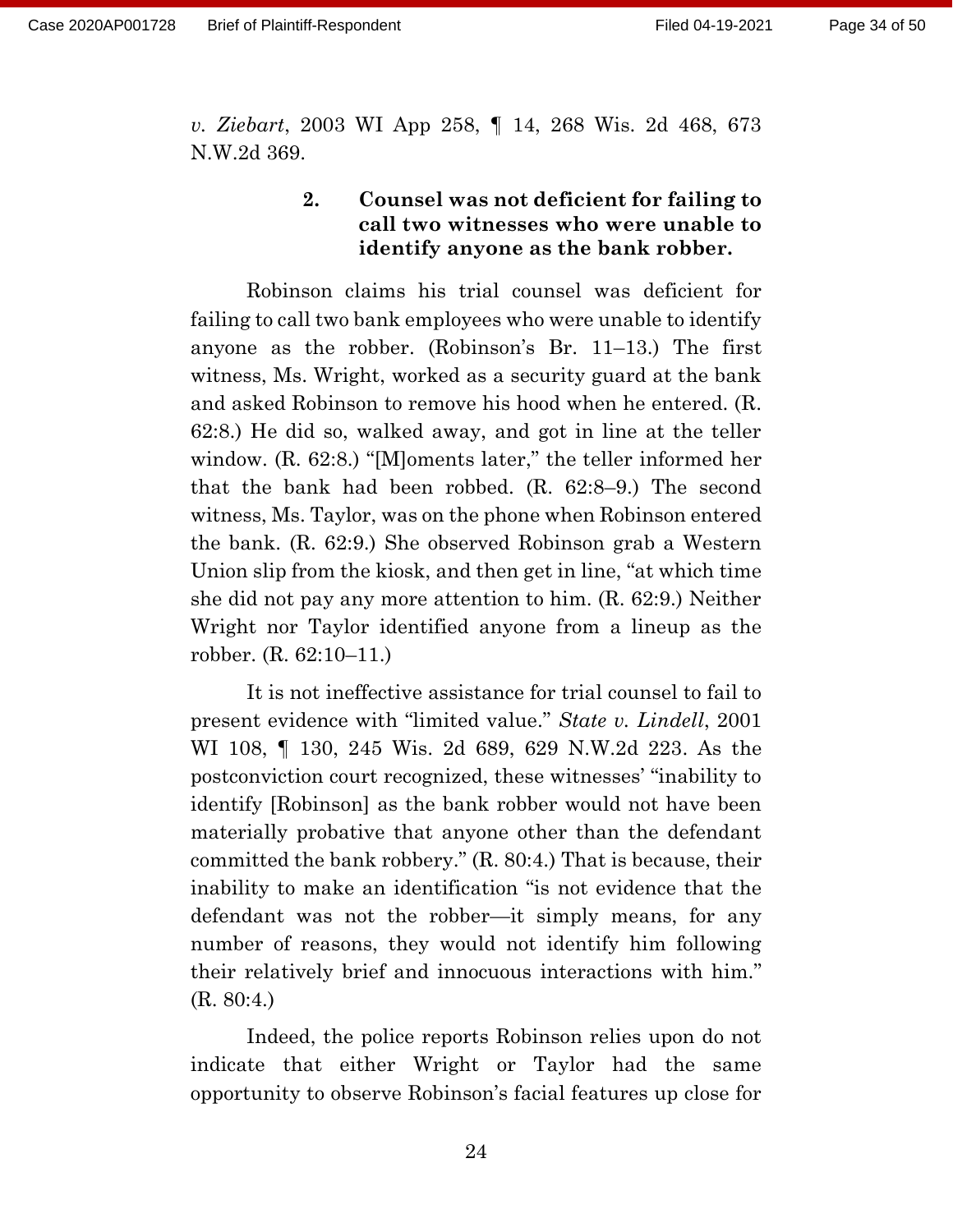any extended period of time. (R. 62:8–11.) Accordingly, these witnesses' testimony had limited probative value and contrary to Robinson's claim, they would not have undercut Dunn's identification. (Robinson's Br. 12–13.)

### **3. Counsel was not deficient for failing to present evidence that would have been barred by** *State v. Denny***.**

Robinson next argues that his trial counsel was deficient for failing to call two members of the public who phoned police and identified other individuals as the perpetrator after still images from the bank robbery were released. (Robinson's Br. 14–15.) One of these individuals was an anonymous caller who identified someone living in Green Bay; the caller did not give her name and hung up when pressed for details. (R. 62:2.) Police were unable to trace the number from where the call originated. (R. 62:2.) The other caller thought the bank photo looked like her son. (R. 62:6.) Police follow-up revealed that no family members had seen him in some time and no one knew of his whereabouts. (R 62:6.)

The postconviction court concluded that the failure to call these witnesses was not deficient performance because their testimony would have been barred by *State v. Denny*, 120 Wis. 2d 614, 357 N.W.2d 12 (Ct. App. 1984). (R. 80:4.) The postconviction court was correct.

*Denny* holds that evidence may not be introduced of potential alternative perpetrators unless a defendant can satisfy the "legitimate tendency" test. *Denny*, 120 Wis. 2d at 623–24. Under that test, evidence that someone other than the defendant committed the crime is not admissible unless a defendant shows "motive and opportunity" and that there "is also some evidence to directly connect a third person to the crime charged which is not remote in time, place or circumstances." *Id.* at 624. In other words, the test looks at: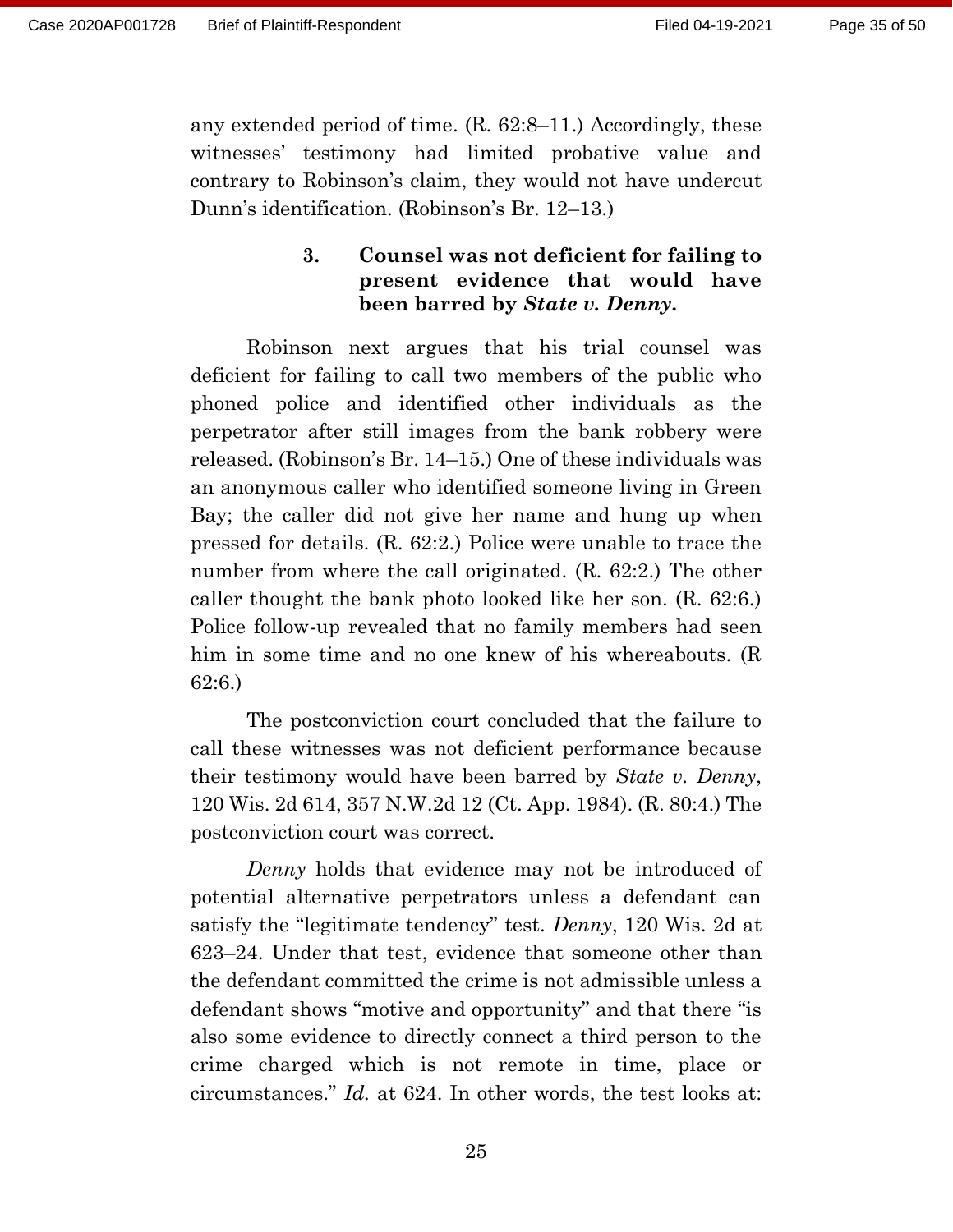(1) did the alleged alternative perpetrator have a "plausible reason" to commit the crime; (2) "could the alleged third-party perpetrator have committed the crime directly or indirectly"; and (3) is there evidence that the third-party "actually committed the crime." *State v. Wilson*, 2015 WI 48, ¶¶ 57–59, 362 Wis. 2d 193, 864 N.W.2d 52.

Relying on *State v. Scheidell*, 227 Wis. 2d 285, 296, 595 N.W.2d 661 (1999), Robinson argues that *Denny* does not apply where the defense seeks only to show that an "unknown third party" committed the offense. (Robinson's Br. 17.) But Robinson mischaracterizes both the holding in *Scheidell* and how he claims trial counsel should have used the evidence.

*Scheidell* held that *Denny* does not apply "where the defendant seeks to show that some *unknown* third party committed the charged crime *based on evidence of another allegedly similar crime*." *Scheidell*, 227 Wis. 2d at 296 (emphasis added). Robinson ignores this crucial language and does not even assert that either of the two individuals identified by the phone tipsters committed an allegedly similar crime. (Robinson's Br. 17.)

Further, Robinson does not claim that the phone tipster evidence involved "unknown third part[ies.]" *Scheidell*, 227 Wis. 2d at 296*.* To the contrary, he claims that two phone tipsters identified specific individuals who allegedly committed the robbery Robinson was charged with. (Robinson's Br. 17.) According to Robinson, evidence of these specific alternative identifications would show that eyewitness testimony is inherently unreliable. (Robinson's Br. 17–18.) That is simply another way of saying that the evidence pointed to other discrete individuals as the perpetrator.

Robinson's attempt to distinguish *Denny* based on *Scheidell* therefore fails.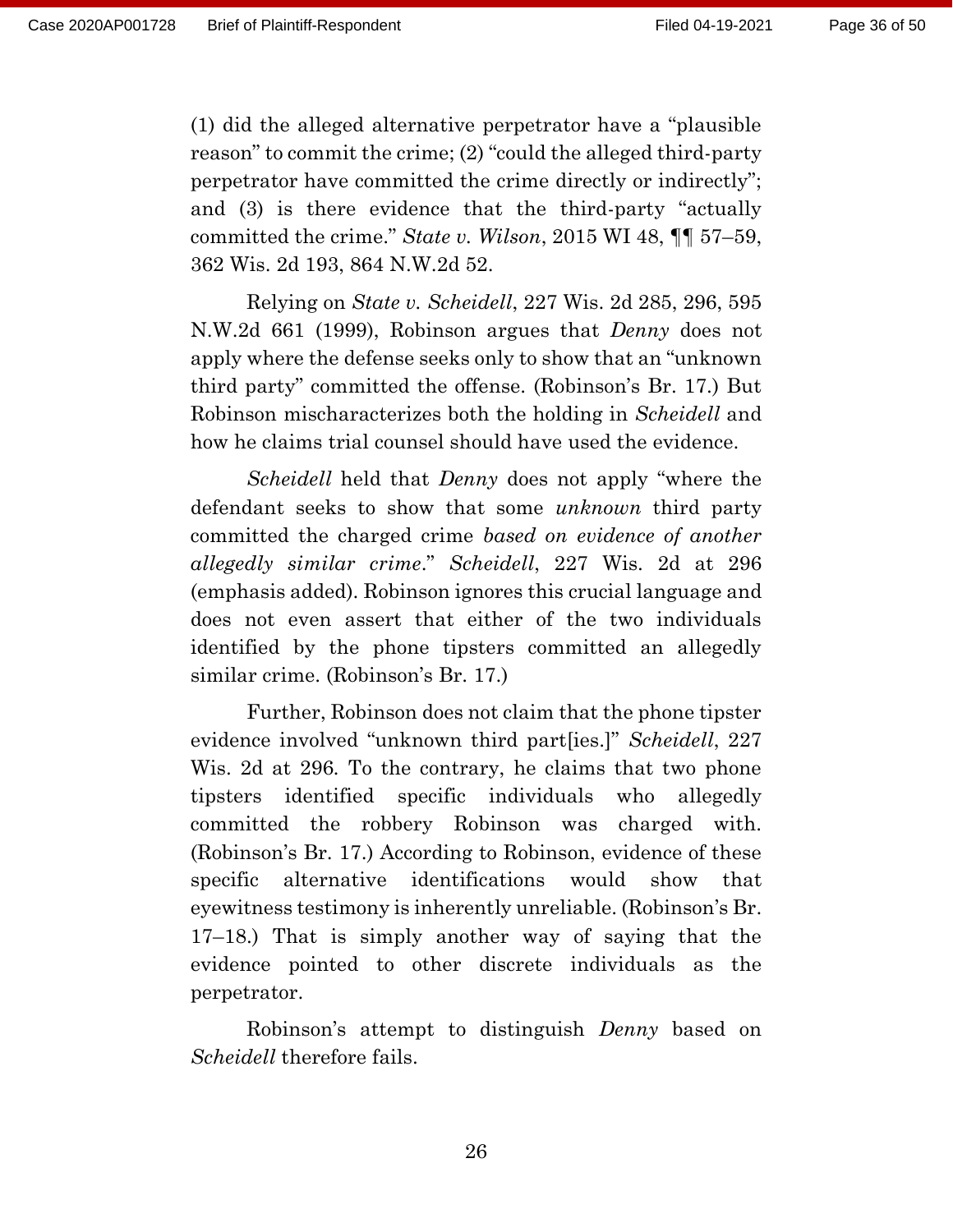Second, Robinson claims that the *Denny* test could be satisfied because both identified individuals had motive because "[r]obbing a bank is a profitable crime" and because the phone tipsters' identifications establish that these individuals "were at the scene and actually committed the crime because they were identified as the man in the video." (Robinson's Br. 19.) But this argument is at such a high level of generality that it renders the *Denny* test meaningless.

Under Robinson's logic, the first step in *Denny* is always satisfied in cases involving property or financial crime because any member of the public has a profit motive. No case interprets *Denny* so loosely.

Additionally, evidence that the phone tipsters—who were not even witnesses to the crime—*thought* they recognized other individuals as the robber in the bank video stills is not direct evidence, *Denny*, 120 Wis. 2d at 624, that either person *actually was present* at US Bank in Milwaukee at the date and time of the robbery. Indeed, the police reports do not indicate that police confirmed that either individual was in the immediate vicinity of the crime. (R. 62:2, 6.)

Therefore, the evidence Robinson claims counsel should have presented would not have satisfied the *Denny* test and was inadmissible. And counsel is not deficient for failing to seek admission of inadmissible evidence. *Carter*, 324 Wis. 2d 640, ¶ 54.

Robinson's final argument is that the requirements of *Denny* should not apply because they are unconstitutional. (Robinson's Br. 19–20.) But this Court cannot directly review this argument because it was first raised in Robinson's postconviction reply brief. (R. 72:3.) Rather, the question is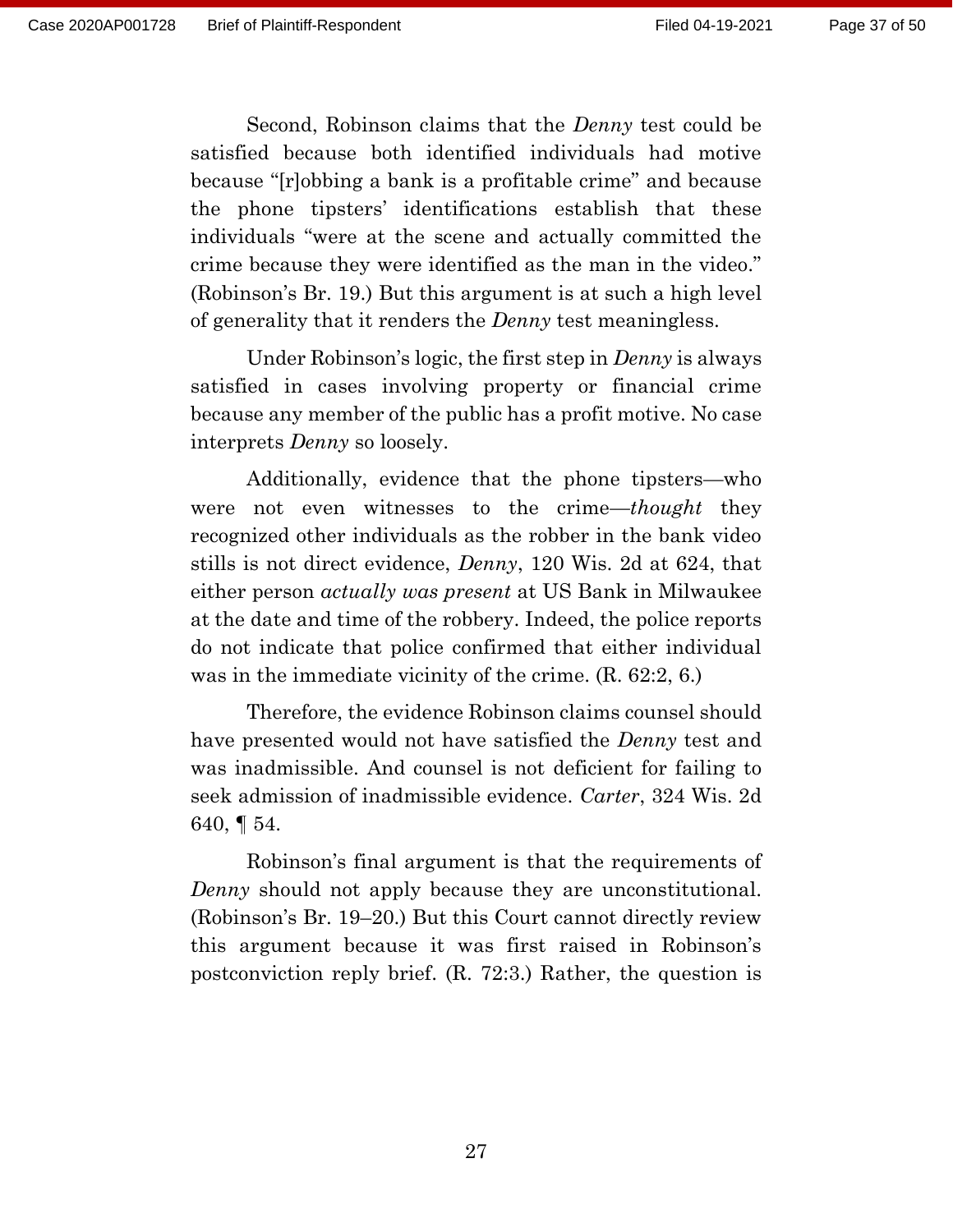whether Robinson's trial counsel was ineffective for failing to argue that *Denny* is unconstitutional.<sup>9</sup>

And as described above, counsel cannot be deemed ineffective for failing to raise an issue that is "unsettled." *Jackson*, 333 Wis. 2d 665, ¶ 10; *Breitzman*, 378 Wis. 2d 431, ¶ 5. This is true even if counsel's argument is a reasonable interpretation of existing law. *Morales-Pedrosa*, 369 Wis. 2d 75, ¶ 26. It follows then, *a fortiori*, that counsel cannot be deemed deficient for failing to argue that current law is wrongly decided. *State v. Beauchamp*, 2010 WI App 42, ¶ 18, 324 Wis. 2d 162, 781 N.W.2d 254 (stating that trial counsel has "no Strickland responsibility to either seek a change in Wisconsin law or lay a fact-predicate to try to precipitate that change").

For this reason, trial counsel could not have been deficient for failing to seek admission of evidence barred by current law and for not arguing that Wisconsin's current *Denny* standard is unconstitutional.<sup>10</sup>

<sup>9</sup> Even if this Court *did* address this argument on the merits it is bound to follow *Denny* under *Cook v. Cook*, 208 Wis. 2d 166, 190, 560 N.W.2d 246 (1997).

<sup>10</sup> While this Court is not in a position to directly review Robinson's argument that *Denny* is unconstitutional, the State notes that *Denny*'s "legitimate tendency" standard is based on precedent from the United States Supreme Court. *State v. Denny*, 120 Wis. 2d 614, 623–24, 357 N.W.2d 12 (Ct. App. 1984) (citing *Alexander v. United States*, 138 U.S. 353 (1891)). And while *Denny* was limited in *State v. Scheidell*, 227 Wis. 2d 285, 297, 595 N.W.2d 661 (1999), the Wisconsin Supreme Court has not given any indication that the *Denny* test is unconstitutional.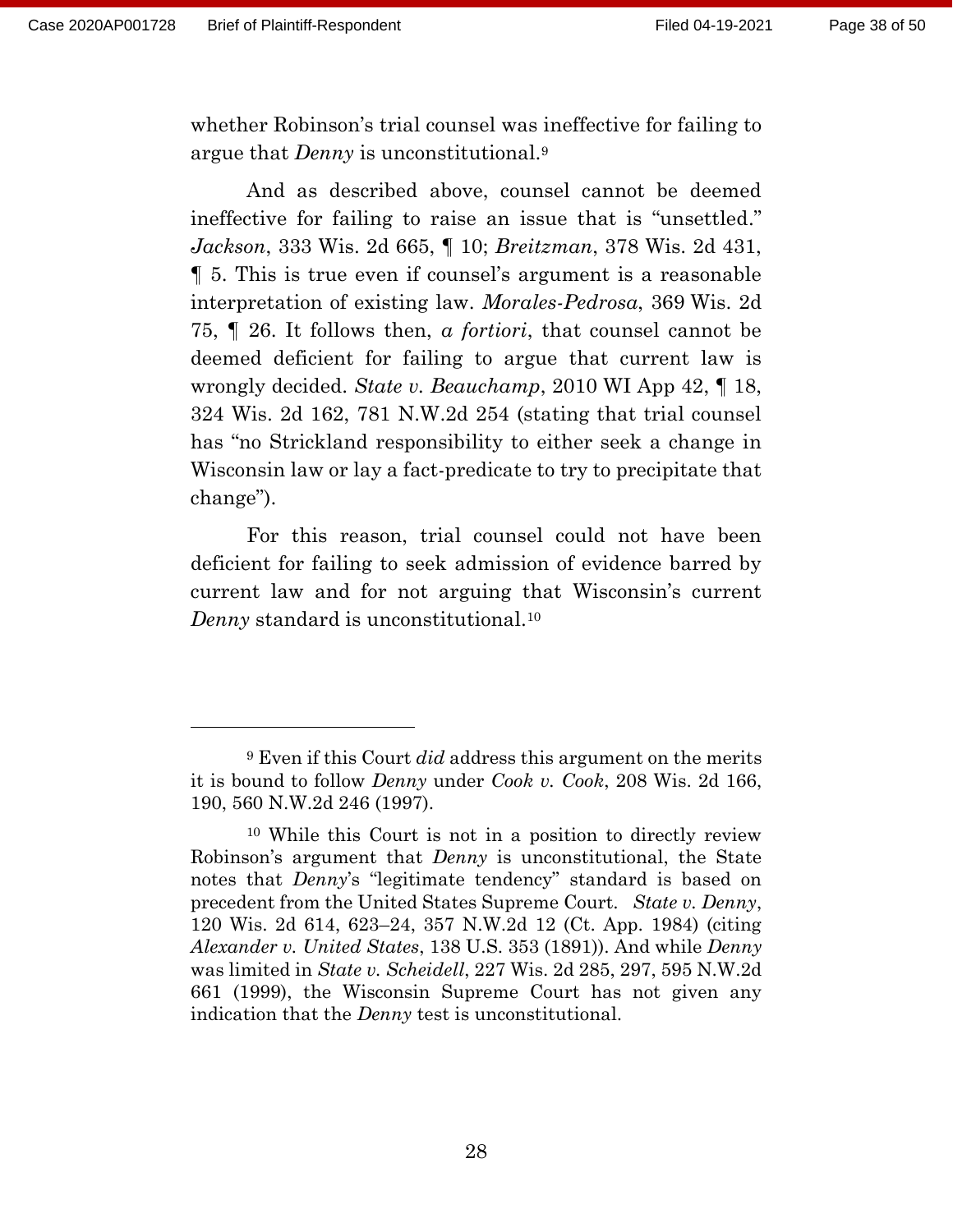**4. Counsel was not ineffective for not obtaining an expert witness on eyewitness identification.**

Robinson next argues that his trial counsel was ineffective for not presenting an expert witness to testify as to the limitations and alleged unreliability of eyewitness identification testimony. (Robinson's Br. 22–24.) In adjudicating Robinson's claim, this Court must bear in mind that the question is not whether an eyewitness identification expert would have been helpful to the jury, but rather whether counsel's failure to present such an expert "fell below an objective standard of reasonableness as measured against prevailing professional norms." *State v. Van Buren*, 2008 WI App 26, ¶ 19, 307 Wis. 2d 447, 746 N.W.2d 545.

And the State is not aware of any published Wisconsin case holding that counsel is deficient for failing to present an expert to discuss the limitations of eyewitness identification testimony. To the contrary, the Wisconsin Supreme Court has held that a circuit court may properly exclude such evidence as being unhelpful to the trier of fact because alleged shortcomings of a particular identification can be thoroughly explored in cross-examination. *State v. Shomberg*, 2006 WI 9, ¶ 14, 288 Wis. 2d 1, 709 N.W.2d 370.

Therefore, Robinson's trial counsel was not deficient for failing to procure an expert witness to discuss the limitations of eyewitness identifications.

## **5. Counsel was not ineffective for not arguing that the right to counsel attached to the Robinson's precharging lineup.**

Robinson's final claim of deficient performance is that his trial counsel should have sought to exclude Dunn's lineup identification on the grounds that he was entitled to counsel during the lineup because the lineup occurred after a court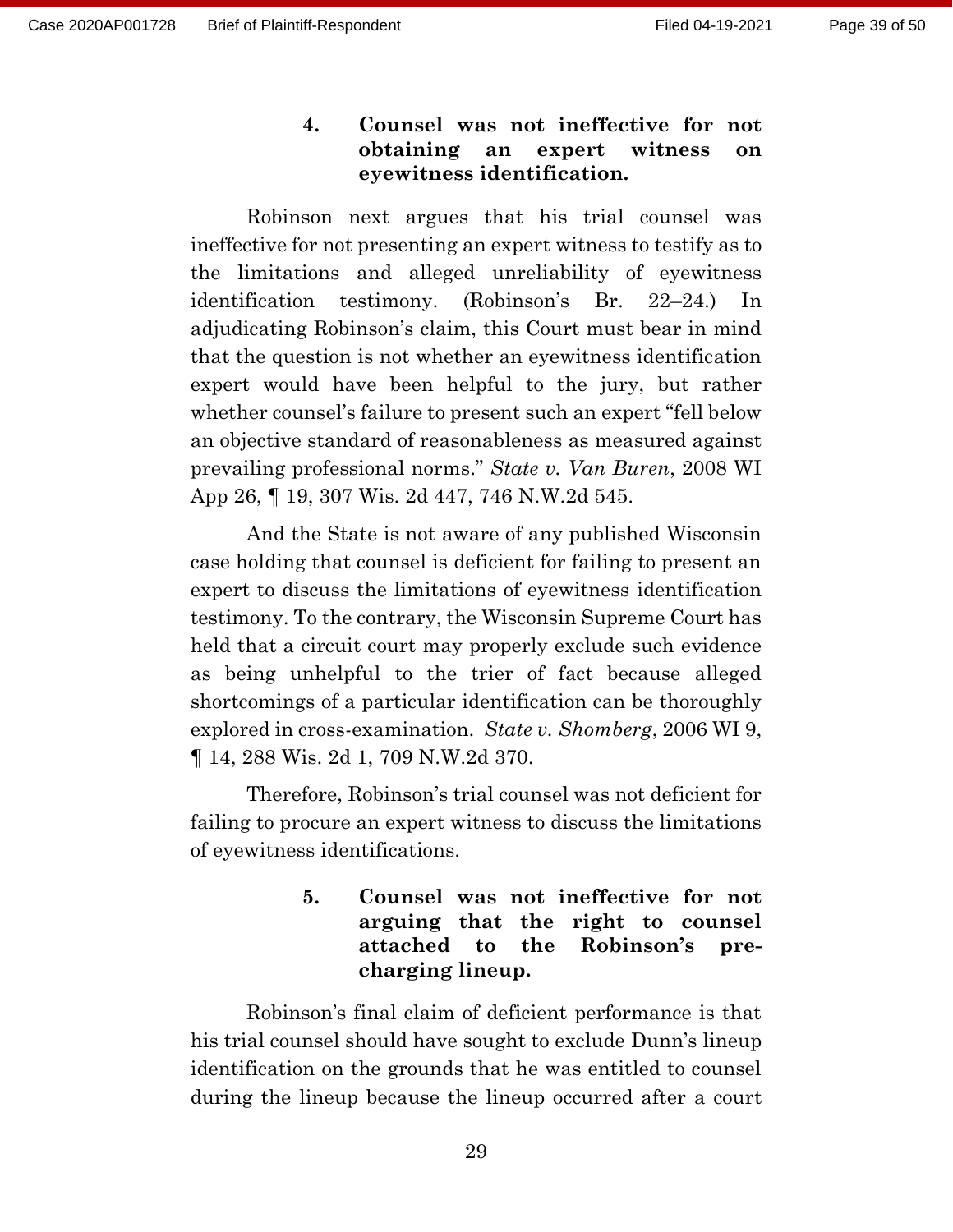commissioner signed a Milwaukee County CR-215 form. (Robinson's Br. 25–31.) But this argument fails because no case has held that the right to counsel attaches to post-arrest but pre-charging lineups. To the contrary, the law is wellestablished that the right to counsel does *not* attach in such circumstances.

"Under the Sixth Amendment, a person *formally charged* with a crime has a right to counsel at every critical stage of the proceedings." *State v. Hornung*, 229 Wis. 2d 469, 476, 600 N.W.2d 264 (Ct. App. 1999) (emphasis added). However, the fact that the right to counsel attaches at a particular point does not mean it is a "critical stage" that requires the presence of counsel, for instance, when the prosecutor files the complaint. *Rothgery v. Gillespie Cty.*, 554 U.S. 191, 212 (2008). While it is undisputed that a defendant has a constitutional right to representation before the preliminary hearing, *Jones v. State*, 37 Wis. 2d 56, 69, 154 N.W.2d 278 (1967), no case in Wisconsin has held that the right to counsel attaches during a post-arrest lineup that occurs before a complaint is filed.

Indeed, under *Rothgery*, 554 U.S. at 194, the right to counsel does not attach until "the first appearance before a judicial officer at which the defendant is told of the formal accusation against him." Likewise, *Kirby v. Illinois*, 406 U.S. 682 (1972) and its progeny "say that the presence of counsel at a lineup is not required if formal charges have not yet been filed against the suspect." *State v. Winters*, 2009 WI App 48, ¶ 32, 317 Wis. 2d 401, 766 N.W.2d 754 (collecting cases).

As the Wisconsin Supreme Court recognized in *Jones v. State*, 59 Wis. 2d 184, 194, 207 N.W.2d 890 (1973), "the United States Supreme Court has since made clear that [the right to counsel] appl[ies] only to lineups conducted 'at or after the initiation of adversary judicial criminal proceedings whether by way of formal charge, preliminary hearing, indictment, information, or arraignment.'" *Jones*, 59 Wis. 2d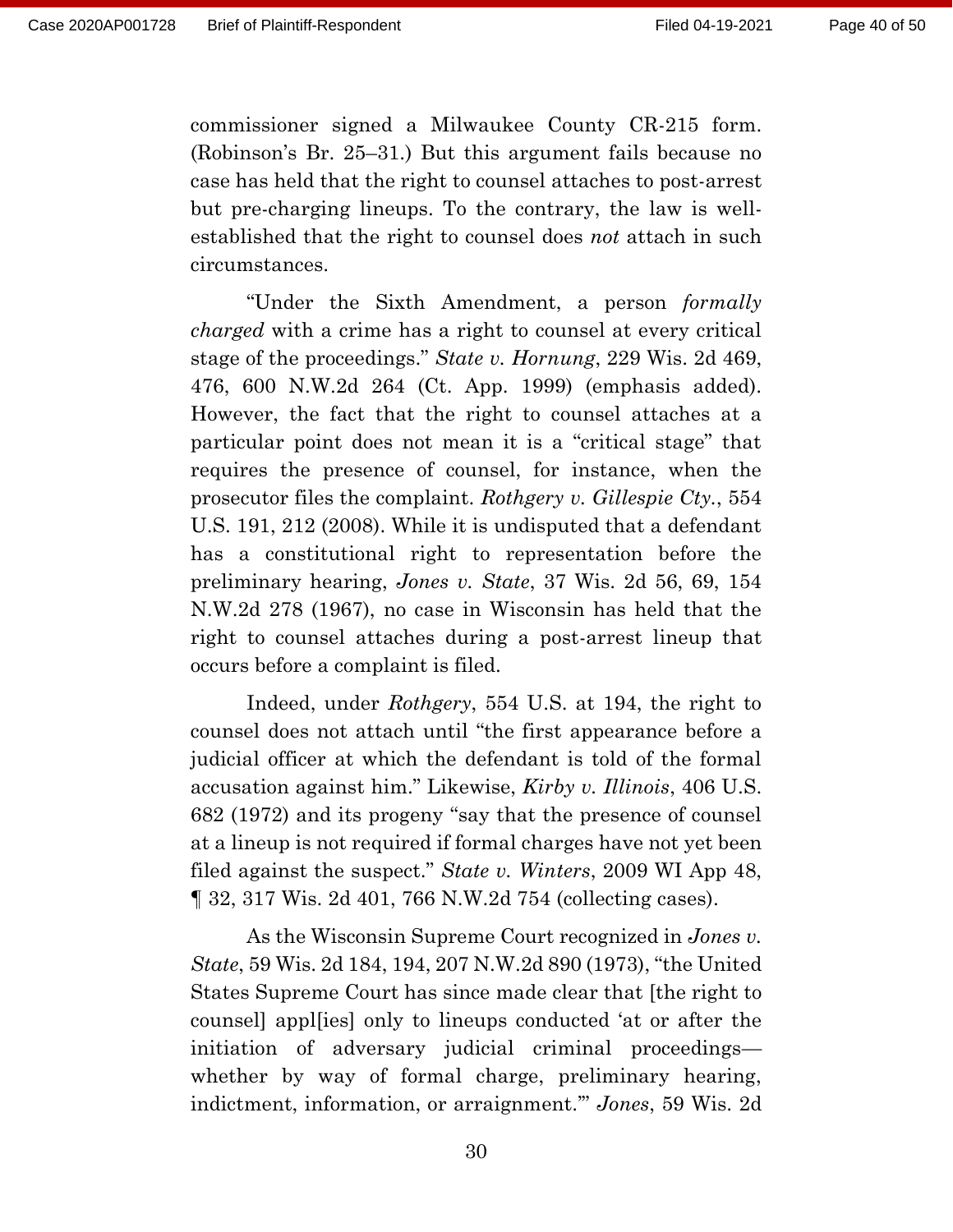at 194. Indeed, *Jones* specifically held "that presence of counsel is not required at one-to-one or one-out-of-a-crowd observations held before commencement of criminal prosecution." *Id.*

Therefore, the only question is whether a CR-215 hearing constitutes the initiation of criminal proceedings. But it plainly does not under *Jones*, 59 Wis. 2d at 195. *Jones*  described "adversary judicial criminal proceedings" entitling a defendant to counsel at a lineup as a "formal charge, preliminary hearing, indictment, information, or arraignment." *Id*.

A CR-215 hearing is none of these. On this issue, the postconviction court made the following factual findings about Milwaukee County's CR-215 procedure:

> • The CR-215 form is used when a suspect is arrested without a warrant for purposes of determining probable cause to arrest under *Riverside11;*

> • The CR-215 hearing occurs ex parte, without the suspect or prosecutor and the form is reviewed by a court commissioner;

- Signing a CR-215 form does not open a criminal case file and a prosecutor is not bound to issue any charges;
- Suspects (like Robinson) are not given a copy of the signed CR-215 form;

(R. 80:6.)

Put simply, at the end of a CR-215 hearing, there has not been a "formal charge, preliminary hearing, indictment, information, or arraignment." *Jones*, 59 Wis. 2d at 195.

<sup>11</sup> *County of Riverside v. McLaughlin*, 500 U.S. 44 (1991).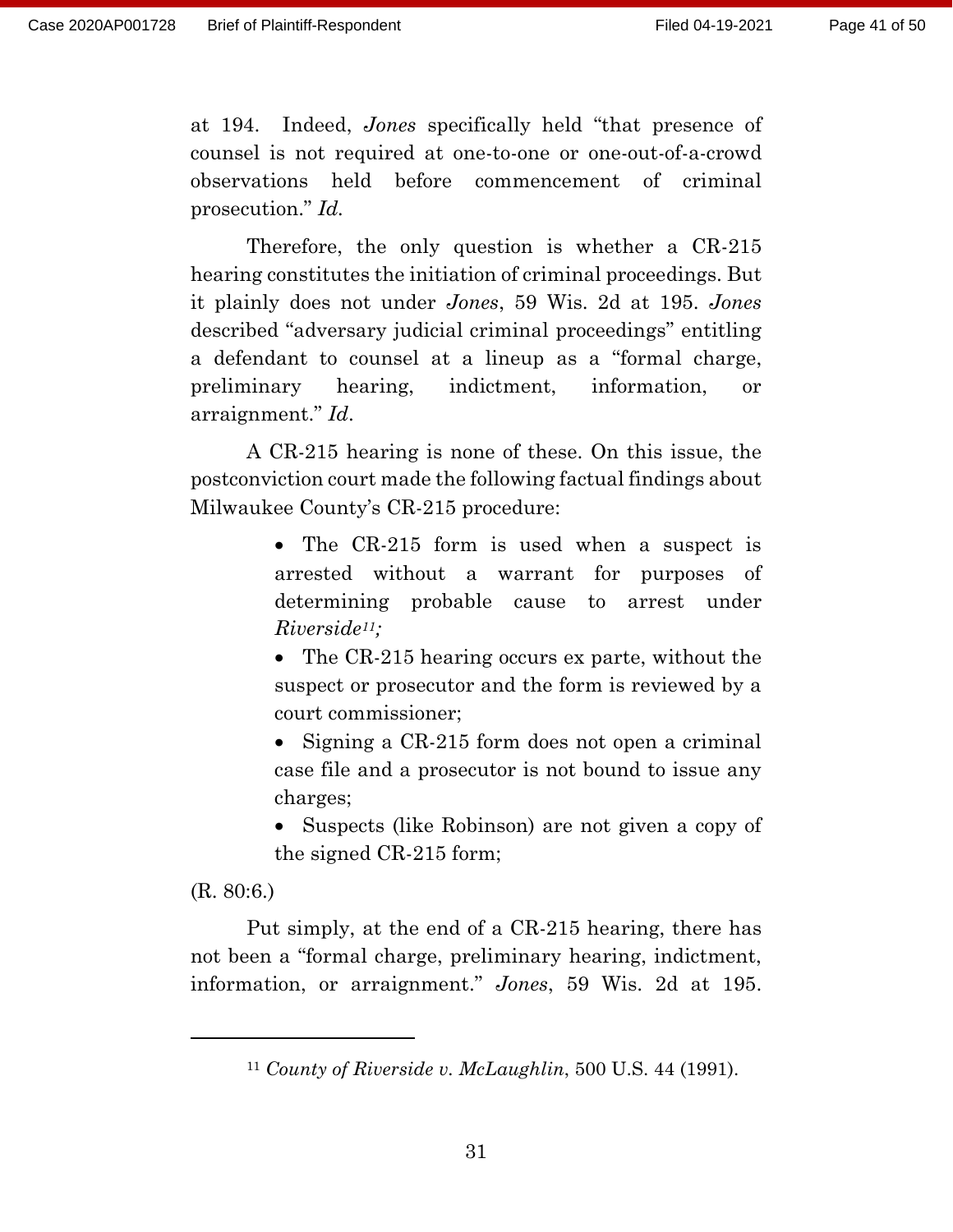Accordingly, there is no right to counsel during a lineup that occurs after a CR-215 form has been filed but before the initiation of criminal proceedings.

In order to show the trial counsel was deficient for failing to raise a Sixth Amendment issue relating to the lineup, Robinson needs to point to "Wisconsin case law directly on point on the issue" under "a factual situation similar" to the case at hand that controls the issue. *Morales-Pedrosa*, 369 Wis. 2d 75, ¶ 26. As described above, Wisconsin case law is fundamentally at odds and directly contrary to the Robinson's Sixth Amendment argument. It follows then that his trial counsel could not, by definition, have been ineffective for failing to raise an argument that is foreclosed by existing law. *State v. McMahon*, 186 Wis. 2d 68, 84–85, 519 N.W.2d 621 (Ct. App. 1994).

And while it is true that none of the above cases specifically address Milwaukee County's use of the CR-215 form, at least one citeable, unpublished opinion from this Court has addressed it and concluded that a CR-215 hearing does not constitute the initiation of formal judicial proceedings such that the right to counsel attaches. *State v. Garcia*, No. 2016AP1276-CR, 2018 WL 1738747 (Wis. Ct. App. Apr. 10, 2018), <sup>12</sup> *aff'd* 2019 WI 40, 386 Wis. 2d 386, 925 N.W.2d 528 (equally divided court).

As the postconviction court recognized "[t]he *exact* same issue the defendant now raises with almost identical facts were presented" in *Garcia*. (R. 80:6.) *Garcia* held that under *Rothgery*, the right to counsel does not attach during Milwaukee County's paper-only *Riverside<sup>13</sup>* probable cause determination utilizing the CR-215 form. *Garcia*, 2018 WL

 $12$  Included at R-App 101–109.

<sup>13</sup> *County of Riverside*, 500 U.S. 44.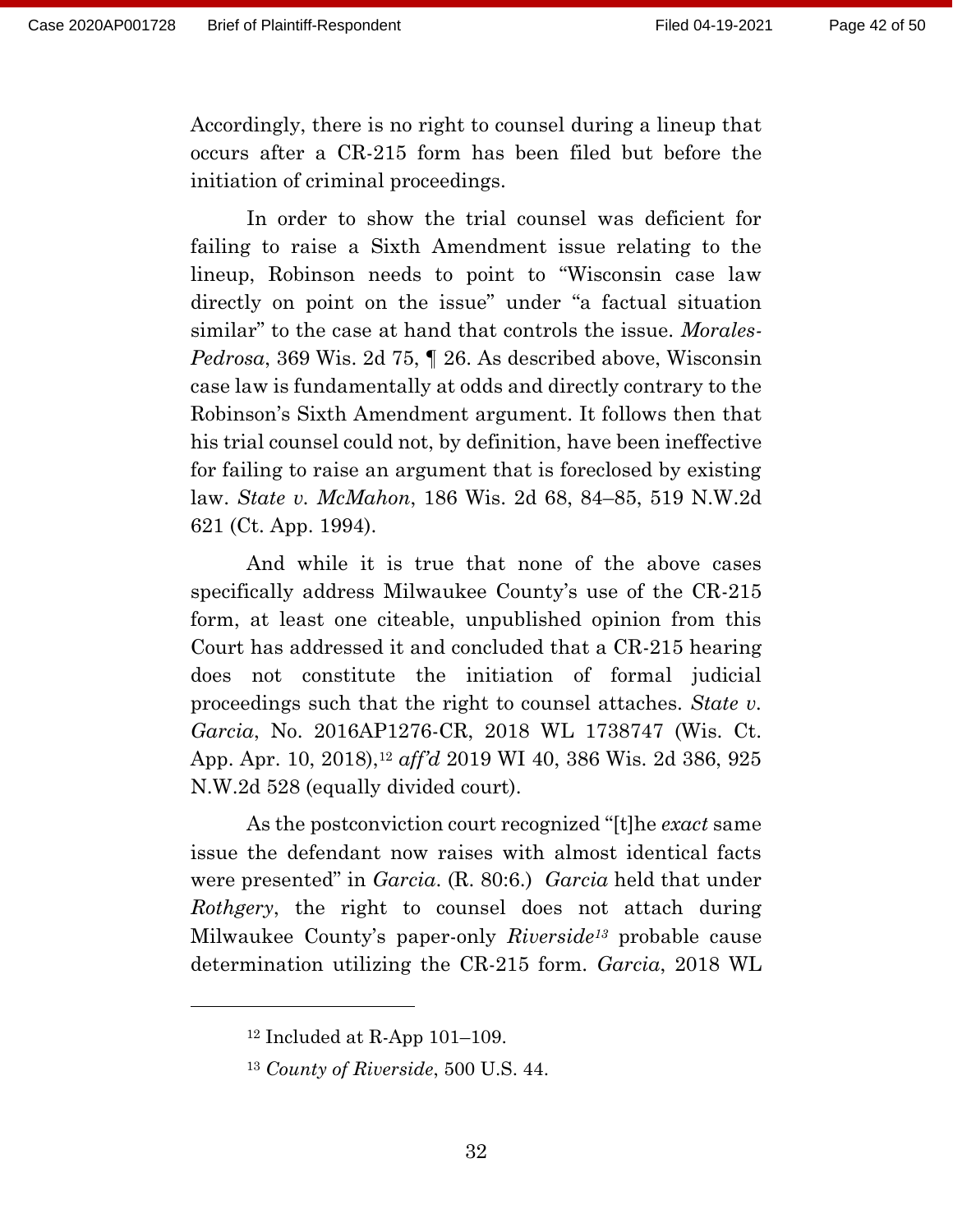1738747, ¶¶ 28–30. This Court reasoned that the right to counsel does not attach at a CR-215 hearing because the defendant is not present and no charges are filed. *Id.* Because the CR-215 probable cause determination concerns probable cause for the *arrest* and no "charges" are filed and the defendant is not present, "adversarial criminal proceedings" have not been commenced at this point within the meaning of *Rothgery*, 554 U.S. at 194. *Garcia*, 2018 WL 1738747, ¶ 30.

Although Robinson disagrees with the correctness of *Garcia*, at best, all that does is established that the issue is "unsettled." And as set forth above, counsel is not ineffective for failing to raise a point of unsettled law. *McMahon*, 186 Wis. 2d at 84–85.

And while Robinson argues that *Garcia* is inconsistent with *State v. Koch*, 175 Wis. 2d 684, 698, 499 N.W.2d 152 (1993), (Robinson's Br. 29–30), *Koch* holds only that a *Riverside* hearing does not require a personal appearance of the defendant. There is no inconsistency. *Koch* and *Riverside* address probable cause for *arrest*—where a personal appearance is not required. In contrast, *Rothgery*, *Kirby*, and *Jones* recognize that the constitutional right to counsel does not attach until "formal" charges are filed—where a personal appearance occurs.

Robinson simply cannot point to a case that extends the right to counsel to post-arrest/pre-charging lineups under similar circumstances, such that counsel's failure to raise this argument was objectively unreasonable. *Morales-Pedrosa*, 369 Wis. 2d 75, ¶ 26. Therefore, the record conclusively demonstrates that Robinson's Sixth-Amendment ineffectiveness claim fails.

### **C. Robinson cannot show prejudice because of the overwhelming evidence of his guilt.**

In assessing whether the defendant has alleged sufficient facts demonstrating prejudice, the question is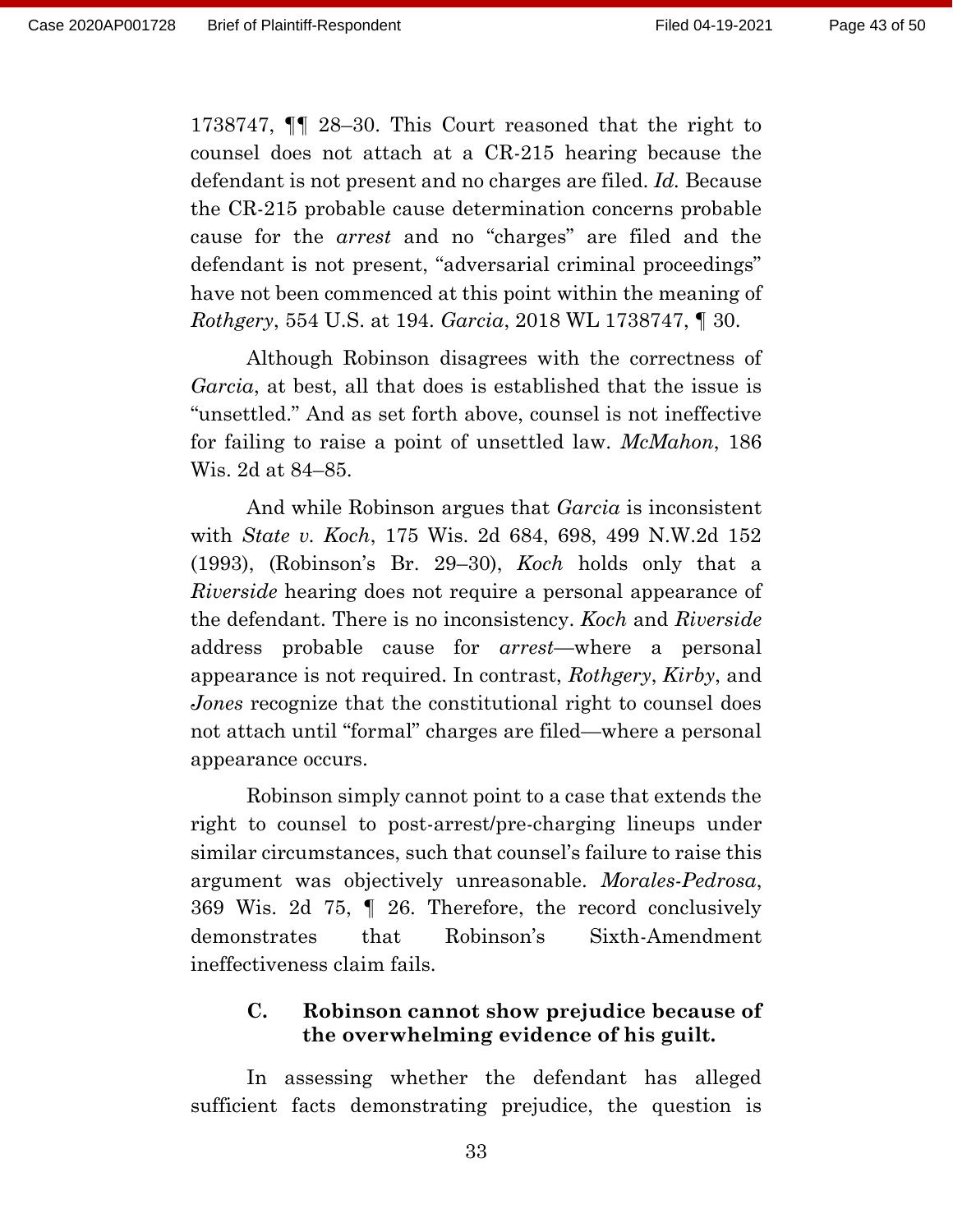whether the defendant has shown "that there is a reasonable probability that, but for counsel's unprofessional errors, the result of the proceeding would have been different. A reasonable probability is a probability sufficient to undermine confidence in the outcome." *Strickland*, 466 U.S. at 694. *Strickland*'s prejudice standard "does not require a showing that counsel's actions 'more likely than not altered the outcome,' but the difference between *Strickland*'s prejudice standard and a more-probable-than-not standard is slight and matters 'only in the rarest case.'" *Harrington v. Richter*, 562 U.S. 86, 111–12 (2011) (quoting *Strickland*, 466 U.S. at 693, 697).

"The likelihood of a different result must be substantial, not just conceivable." *Richter*, 562 U.S. at 112 (citing *Strickland*, 466 U.S. at 693). The Wisconsin Supreme Court has commented that in most cases, errors, even unreasonable errors, will not have a cumulative impact sufficient to undermine confidence in the outcome of the trial, especially if the evidence against the defendant remains compelling. *State v. Thiel*, 2003 WI 111, ¶ 61, 264 Wis. 2d 571, 665 N.W.2d 305.

The postconviction court concluded that Robinson failed to demonstrate prejudice on all of his claims. (R. 80:4–6.) The court was correct.

As the postconviction court recognized, there was very strong and compelling evidence of Robinson's guilt. This evidence included three separate identifications of Robinson made by the teller he robbed—Dunn. (R. 80:2; 89:77–89.) Dunn testified that following her training as an international banker, she was looking at Robinson the entire time of the robbery in order to concentrate and remember his facial features, clothing, and build. (R. 89:68–69.) Even before police asked her to make an identification, she told them that she "absolutely" would be able to identify Robinson. (R. 89:79.) After identifying Robinson, she stated that she was "100 percent sure" and had "zero doubt" that Robinson is the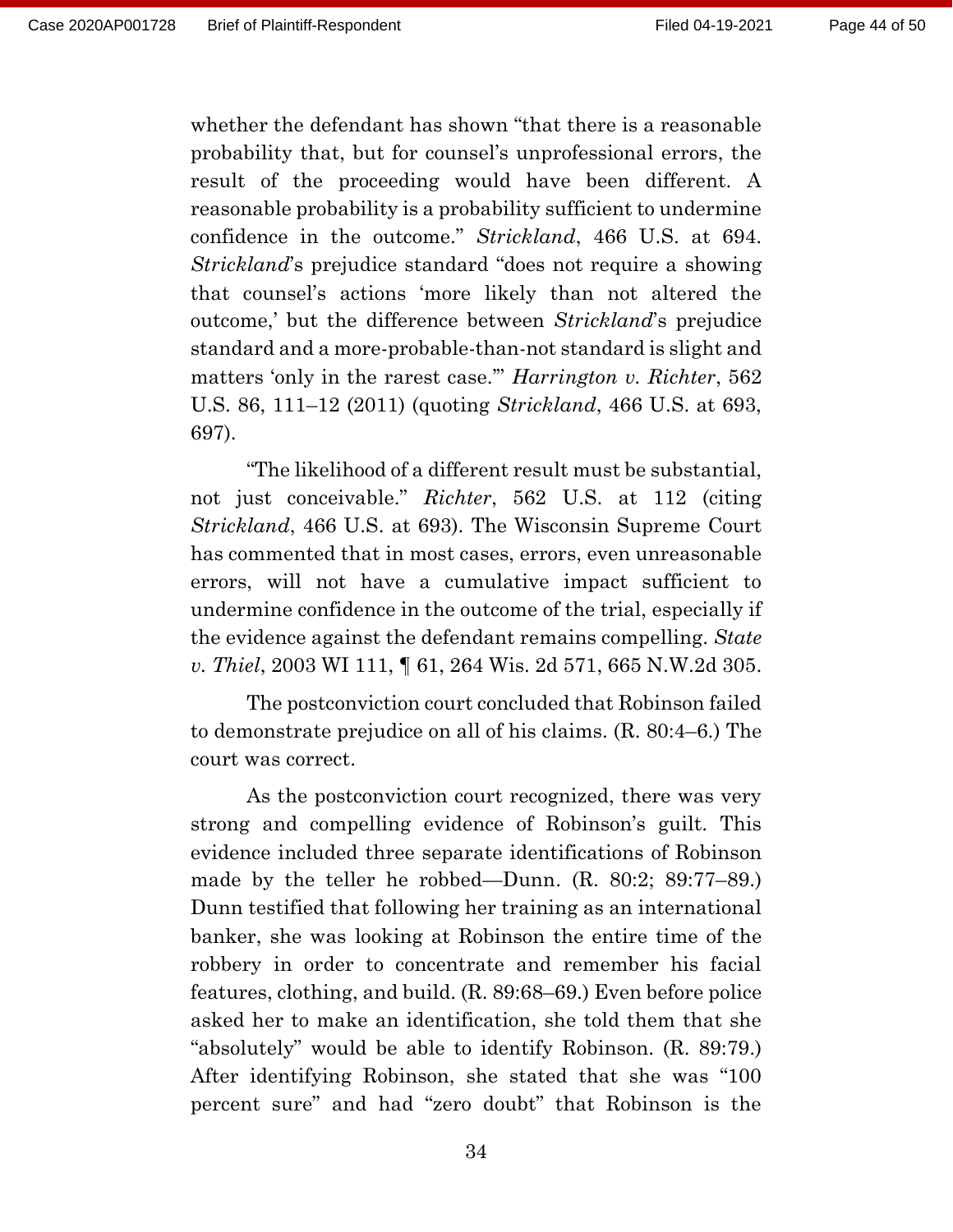person who robbed the bank. (R. 89:88–91.) Dunn said she would "never forget his eyes." (R. 89:88.) And even if Robinson's identification during the in-person lineup was excluded, there is no indicia that the identifications she made based on the still photos and during trial was tainted by the live line-up. The fact that she told police from the outset that she "absolutely" could identify the robber and the certainty with which she made the subsequent identifications is strong indication that they were independently admissible. (R. 89:56.)

Additionally, two other women that had spent time with Robinson the day of the robbery positively identified him from the bank video stills based on his jacket. (R. 91:13–16; 19–23.) Both women were "100 percent" sure of their identification. (R. 91:16, 23.)

But the jury did not need to take these witnesses at their word alone because the State introduced video of the bank robbery as well as high-resolution, close-up color still images of Robinson at the teller window. (R. 21; 22; 23.) The jury asked to view all three of these during deliberations to "make a final decision," which the court provided. (R. 92:37– 38.) The fact that the jurors specifically requested to view this evidence during deliberations is strong indication that they made their own independent determination of whether Robinson was the man in the video and photographs depicted robbing the bank, and that thy concluded that he was.

But that was not all. A detective testified that when Robinson was being investigated, the detective recovered a \$100 bill from the floor of Robinson's vehicle, as well as another \$100 bill on his person. (R. 91:9–11.)

Robinson had no convincing explanation for how he came to have such large denomination bills on him. Robinson said he was a "scrapper" who made \$80 to \$100 a day doing "odd jobs." (R. 91:44–45.) Robinson admitted that he had a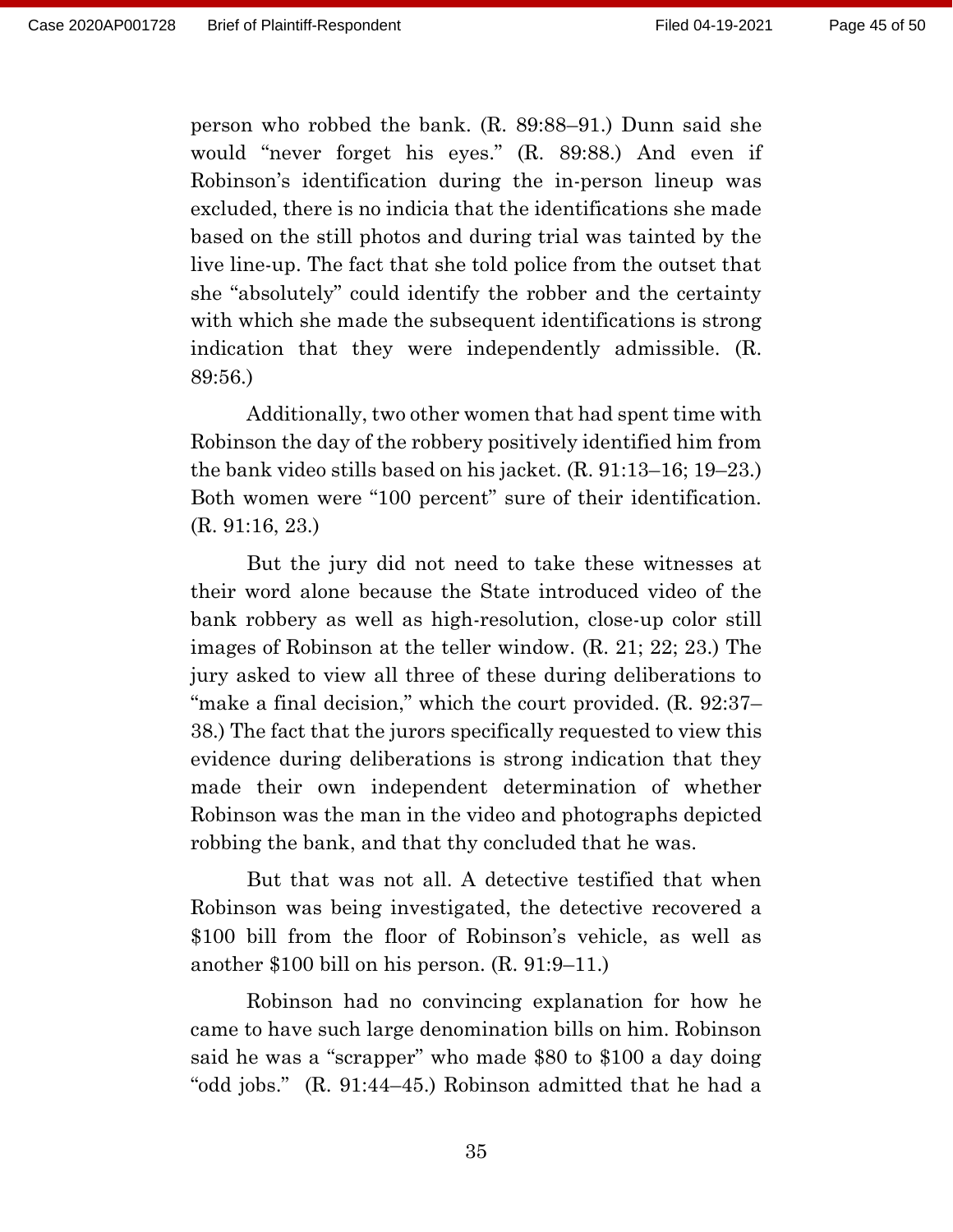\$100-a-day heroin habit. (R. 91:42–43.) Robinson admitted to being under the influence of heroin, cocaine, and marijuana the day before the robbery and taking more heroin after the robbery. (R. 91:40.) He also admitted that at the time of the robbery be was being "asked to move on" by his landlord. (R. 91:57.) When asked about the \$100 dollar bills found in his vehicle, he said it likely came from "changing dollars for dollars" but couldn't remember "where it came from" or how it ended up in his car. (R. 91:41.) As for the \$100 bill police found on his person, Robinson claimed it was "actually saved up" (R. 91:41–42), despite the fact that he admitted to having a \$100-a-day-heroin habit and not having permanent employment.

In short, the State marshalled a compelling case against Robinson. There is no reasonable likelihood that the outcome of trial would have been different had Robinson called two other bank employees who were unable to identify anyone. There is no probability of a different result had testimony from the phone tipsters been allowed. There is not a reasonable possibility that generalized expert testimony about eyewitness testimony would have made the jury discount Dunn's multiple identifications. And the jury ultimately based its decision on its own viewing of the video and photographic evidence of the robbery.

The record thus conclusively demonstrates that Robinson trial counsel was not deficient and that Robinson was not prejudiced by any alleged deficiencies. To the extent this Court disagrees, the appropriate remedy is a remand for a fact-finding *Machner* hearing.

\*\*\*\*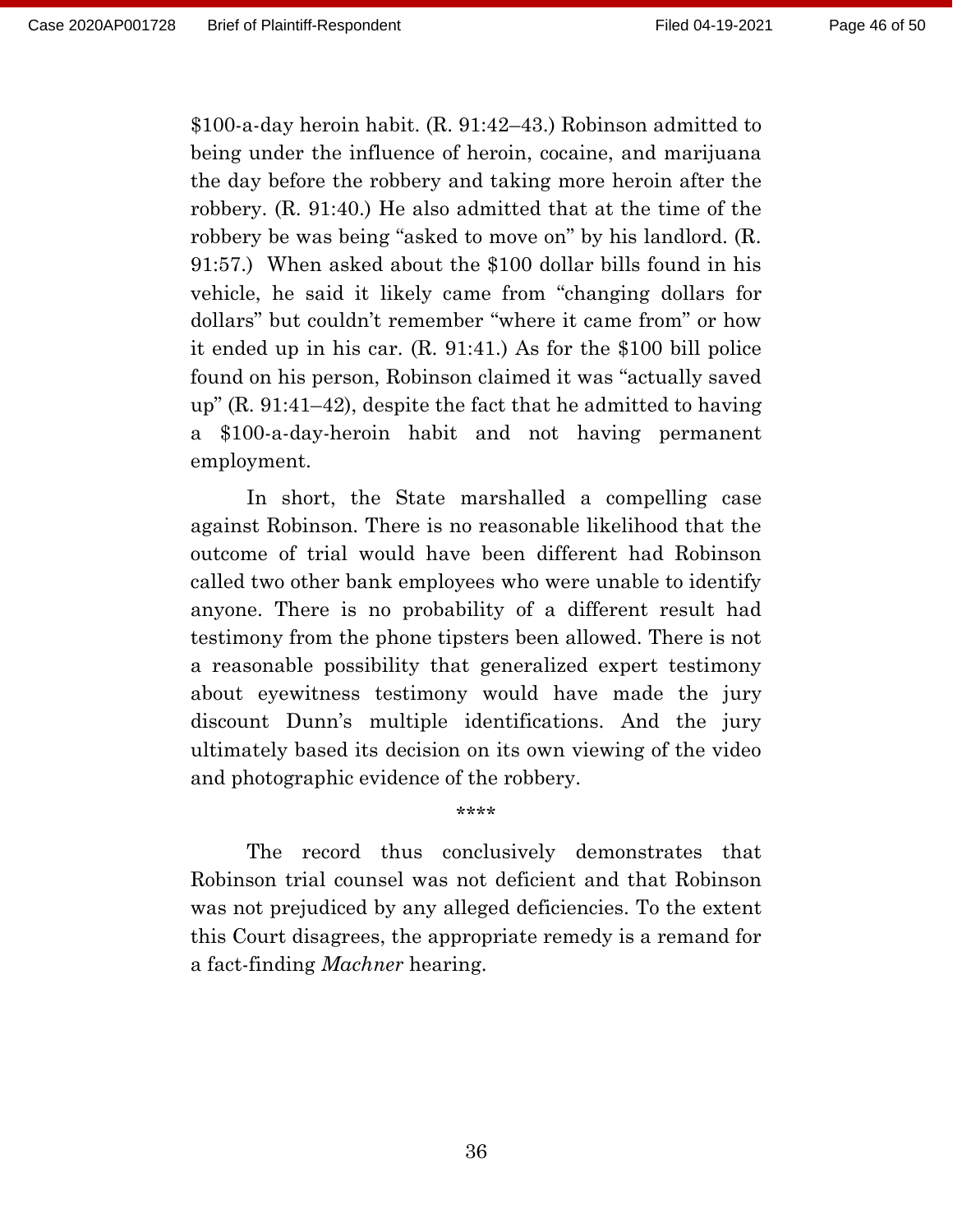### **CONCLUSION**

This Court should affirm the judgment of conviction and order denying Robinson's motion for postconviction relief.

Dated this 19th day of April 2021.

Respectfully submitted,

JOSHUA L. KAUL Attorney General of Wisconsin

Electronically signed by:

s/ Timothy M. Barber TIMOTHY M. BARBER Assistant Attorney General State Bar #1036507

Attorneys for Plaintiff-Respondent

Wisconsin Department of Justice Post Office Box 7857 Madison, Wisconsin 53707-7857 (608) 266-2340 (608) 294-2907 (Fax) barbertm@doj.state.wi.us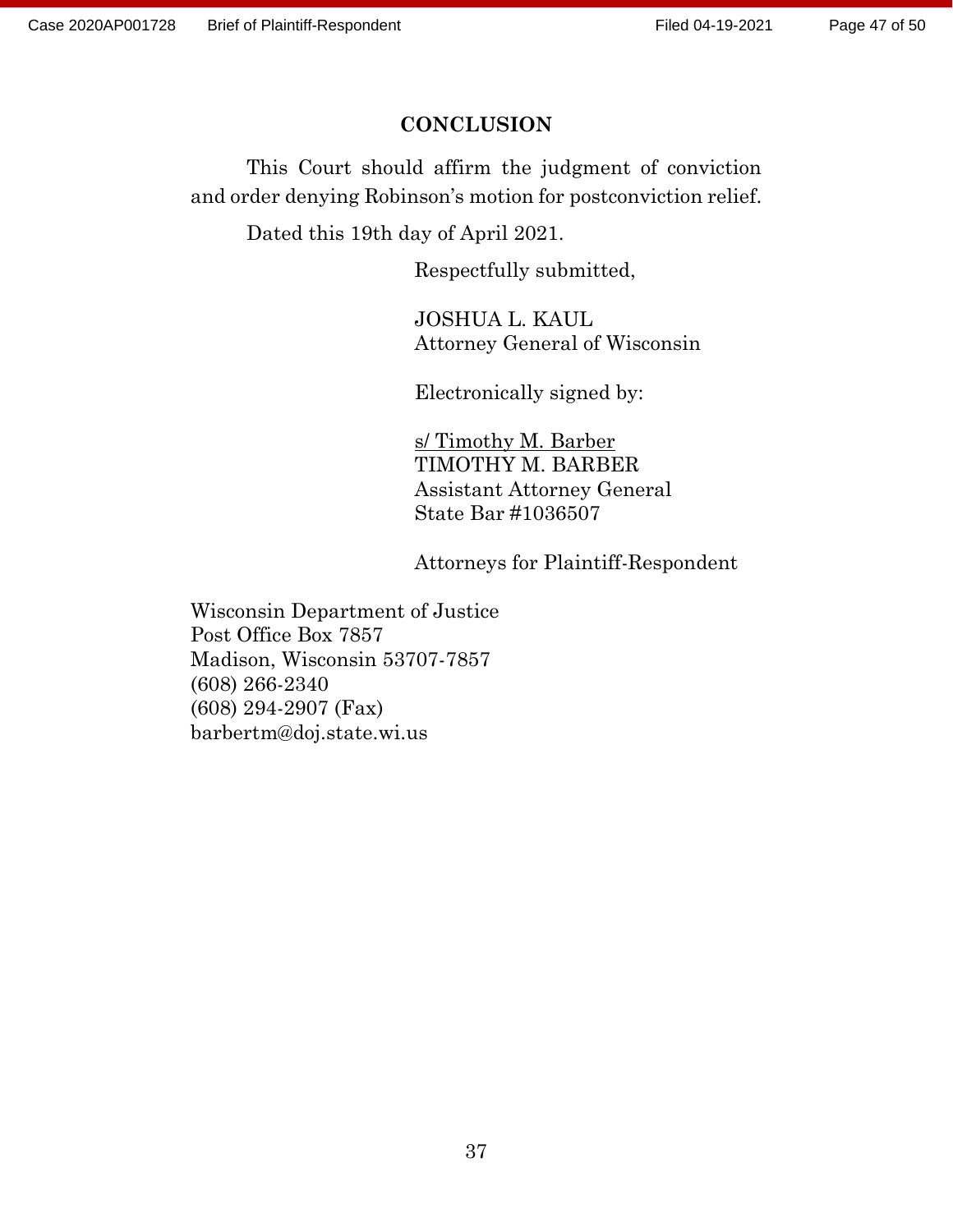#### **CERTIFICATION**

I hereby certify that this brief conforms to the rules contained in Wis. Stat.  $\S$  809.19(8)(b) and (c) for a brief produced with a proportional serif font. The length of this brief is 10,027 words.

Dated this 19th day of April 2021.

Electronically signed by:

s/ Timothy M. Barber TIMOTHY M. BARBER

#### **CERTIFICATE OF COMPLIANCE**

I hereby certify that:

I have submitted an electronic copy of this brief, excluding the appendix, if any, which complies with the requirements of the Interim Rule for Wisconsin's Appellate Electronic Filing Project, Order No. 19-02.

I further certify that:

A copy of this certificate has been served with this brief filed with the court and served on all parties either by electronic filing or by paper copy.

Dated this 19th day of April 2021.

Electronically signed by:

s/ Timothy M. Barber TIMOTHY M. BARBER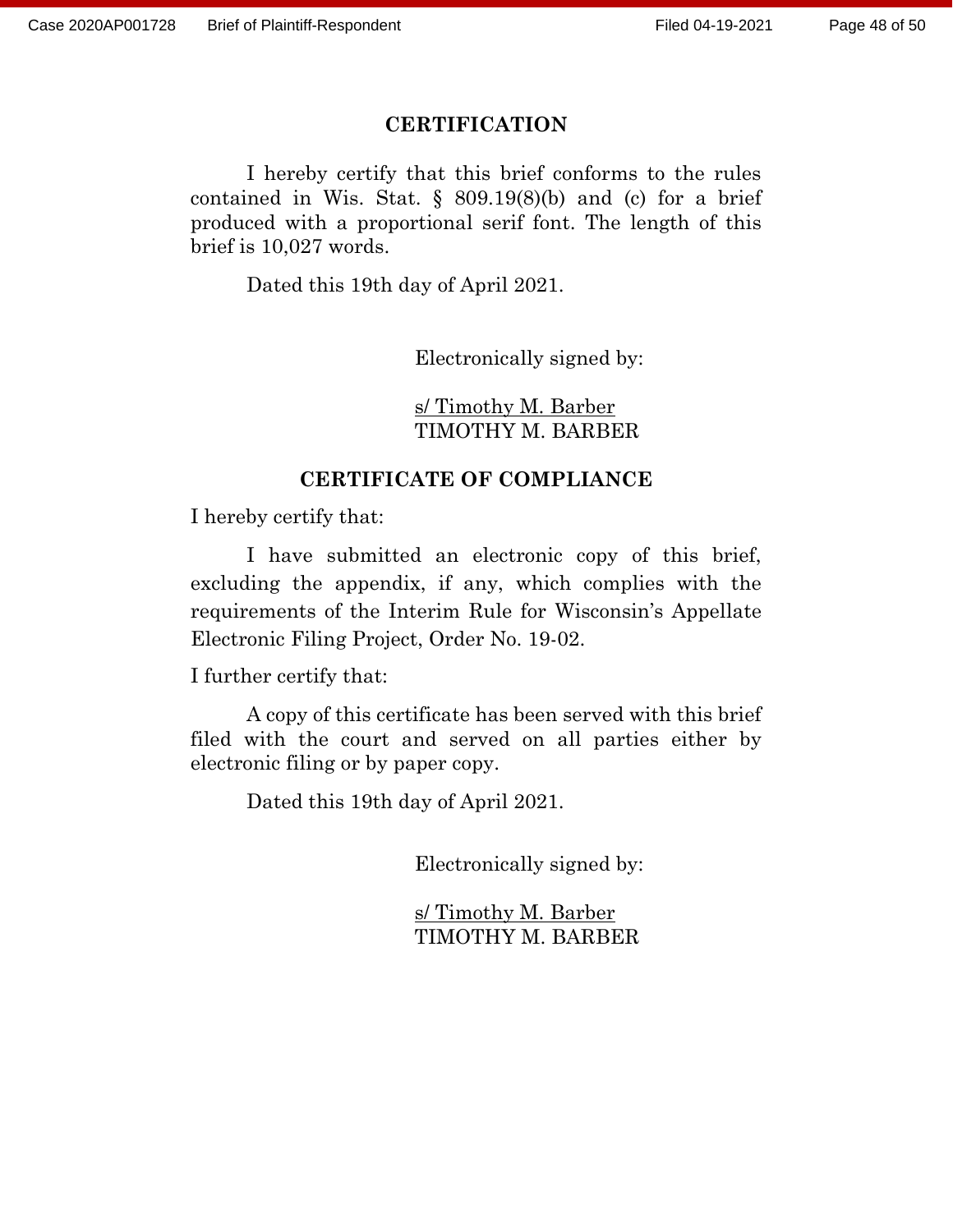# **Supplemental Appendix** *State of Wisconsin v. Percy Antione Robinson* **Case No. 2020AP1728-CR**

Description of document Page(s)

| State of Wisconsin v. Nelson Garcia, Jr., |  |
|-------------------------------------------|--|
| No. 2016AP1276-CR.                        |  |
| 2018 WL 1738747,                          |  |
| Court of Appeals Decision (unpublished),  |  |
|                                           |  |